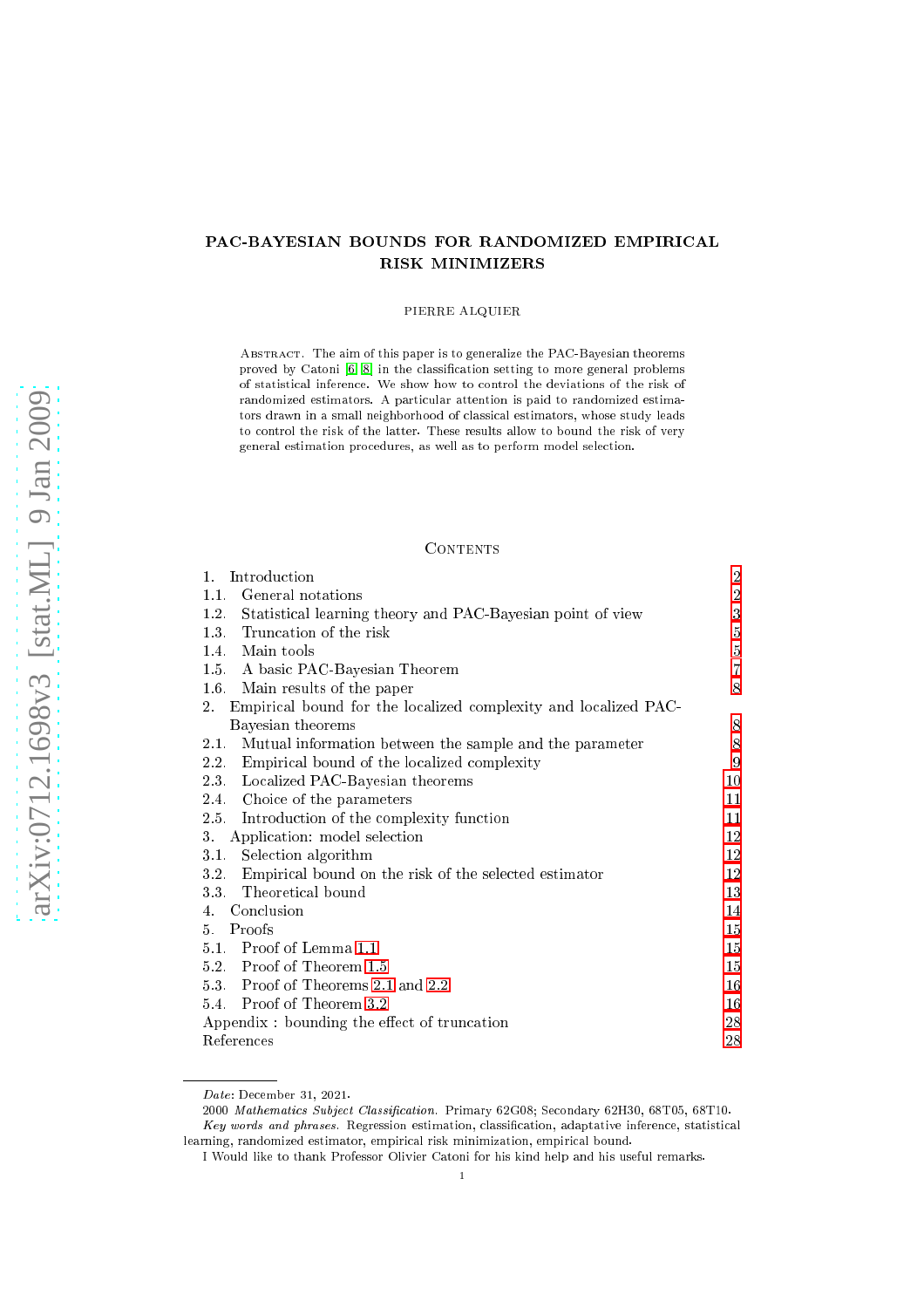#### 1. INTRODUCTION

<span id="page-1-0"></span>The aim of this paper is to perform statisti
al inferen
e with observations in a possibly large dimensional space. Let us first introduce the notations.

<span id="page-1-1"></span>1.1. General notations. Let  $N \in \mathbb{N}^*$  be the number of observations. Let  $(\mathcal{Z}, \mathcal{B})$ be a measurable space and  $P_1, ..., P_N$  be N probability measures on this space, unknown to the statisti
ian. We assume that

$$
(Z_1,...,Z_N)
$$

is the anoni
al pro
ess on

$$
\left(\mathcal{Z}^N,\mathcal{B}^{\otimes N},P_1\otimes...\otimes P_N\right).
$$

Definition 1.1. Let us put

$$
\mathbb{P} = P_1 \otimes \ldots \otimes P_N,
$$

and

$$
\overline{\mathbb{P}} = \frac{1}{N} \sum_{i=1}^{N} \delta_{Z_i}.
$$

We want to perform statistical inference on a general parameter space  $\Theta$ , with respect to some loss function

$$
\ell_{\theta}: \mathcal{Z} \to \mathbb{R}, \qquad \theta \in \Theta.
$$

**Definition 1.2** (Risk functions). We introduce, for any  $\theta \in \Theta$ ,

$$
r(\theta) = \overline{\mathbb{P}}\left(\ell_{\theta}\right) = \frac{1}{N} \sum_{i=1}^{N} \ell_{\theta}\left(Z_{i}\right),
$$

the empiri
al risk fun
tion, and

$$
R(\theta) = \mathbb{P}(\ell_{\theta}) = \frac{1}{N} \sum_{i=1}^{N} P_i(\ell_{\theta}),
$$

the risk function.

We now describe three classical problems in statistics that fit the general context des
ribed above.

**Example 1.1** (Classification). We assume that  $\mathcal{Z} = \mathcal{X} \times \mathcal{Y}$  where X is a set of objects and  $\mathcal Y$  a finite set of possible labels for these objects. Consider a set of classification functions  $\{f_\theta: \mathcal{X} \to \mathcal{Y}, \theta \in \Theta\}$  which assign to each object a label. Let us put, for any  $z = (x, y) \in \mathbb{Z}$ ,  $\ell_{\theta}(z) = \psi(f_{\theta}(x), y)$  where  $\psi$  is some symmetric discrepancy measure. The most usual case is to use the 0-1 loss function  $\psi(y, y') =$  $\delta_y(y')$  . If moreover  $|\mathcal{Y}| = 2$  we can decide that  $\mathcal{Y} = \{-1, +1\}$  and set  $\psi(y, y') =$  $\mathbb{1}_{\mathbb{R}_+^*}(yy')$  . However, in many practical situations, algorithmic considerations lead to use a onvex upper bound of this loss fun
tion, like

$$
\psi(y, y') = (1 - yy')_{+} = \max(1 - yy', 0),
$$
 the "hinge loss",  

$$
\psi(y, y') = \exp(-yy'),
$$
 the exponential loss,  

$$
\psi(y, y') = (1 - yy')^{2},
$$
 the least square loss.

For example, Cortes and Vapnik [10] generalized the SVM technique to non-separable data using the hinge loss, while Schapire, Freund, Bartlett and Lee [19] gave a statisti
al interpretation of boosting algorithm thanks to the exponential loss. See Zhang  $[22]$  for a complete study of the performance of classification methods using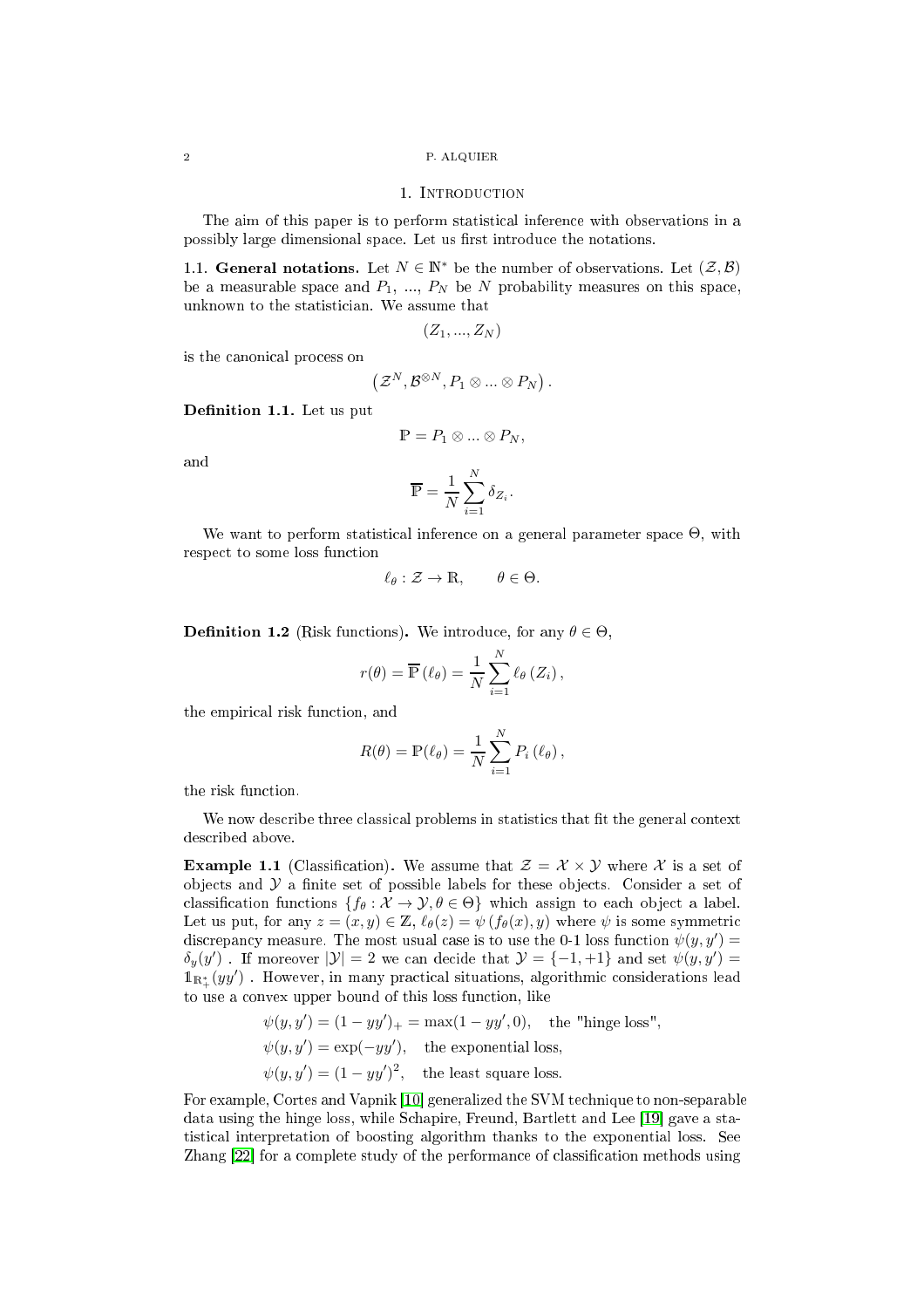these loss functions. Remark that in this case,  $f_{\theta}$  is allowed to take any real value, and not only  $-1$  or  $+1$ , although the labels  $Y_i$  in the training set are either  $-1$  or  $+1.$ 

Example 1.2 (Regression estimation). The context is the same except that the label set  $Y$  is infinite, in most case it is R or an interval of R. Here, the most usual case is the regression with quadratic loss, with  $\psi(y, y') = (y - y')^2$ , however, more general cases can be studied like the  $l^p$  loss  $\psi(y, y') = (y - y')^p$  for some  $p \ge 1$ .

**Example 1.3** (Density estimation). Here, we assume that  $P_1 = ... = P_N = P$ and consequently that  $\mathbb{P} = P^{\otimes N}$ , and we want to estimate the density  $f = dP/d\mu$ of  $P$  with respect to a known measure  $\mu$ . We assume that we are given a set of probability measures  $\{Q_\theta, \theta \in \Theta\}$  with densities  $q_\theta = dQ_\theta/d\mu$  and we use the loss function  $\ell_{\theta}(z) = -\log [q_{\theta}(z)]$ . Indeed in this case, we can write under suitable hypotheses

$$
R(\theta) = P(-\log \circ q_{\theta}) = P\left(-\log \circ \frac{dQ_{\theta}}{d\mu}\right) = P\left(\log \circ \frac{dP}{dQ_{\theta}}\right) + P\left(\log \circ \frac{d\mu}{dP}\right)
$$
  
=  $\mathcal{K}(P, Q_{\theta}) - P(\log \circ f)$ ,

showing that the risk is the Kullback-Leibler divergence between  $P$  and  $Q_{\theta}$  up to a constant (the definition of K is reminded in this paper, see Definition [1.8](#page-4-2) page [5\)](#page-4-2).

In each case the objective is to estimate  $\arg \min R$  on the basis of the observations  $Z_1, ..., Z_N$  - presumably using in some way or another the value of the empirical risk. We have to notice that when the space  $\Theta$  is large or complex (for example a vector space with large dimension),  $\arg \min R$  and  $\arg \min r$  can be very different. This does not happen if  $\Theta$  is simple (for example a vector space with small dimension). but such a case is less interesting as we have to eliminate a lot of dimensions in  $\Theta$ before proceeding to statistical inference with no guarantees that these directions are not relevant.

<span id="page-2-0"></span>1.2. Statisti
al learning theory and PAC-Bayesian point of view. The learning theory point of view introduced by Vapnik and Cervonenkis ([9], see Vapnik  $[21]$  for a presentation of the main results in English) gives a setting that proved to be adapted to deal with estimation problems in large dimension. This point of view re
eived an important interest over the past few years, see for example the well-known books of Devroye, Gyï£<sub>i</sub>rfi and Lugosi [11], Friedman, Hastie and Tibshirani  $[12]$  or more recently the paper by Boucheron, Bousquet and Lugosi  $[5]$  and the referen
es therein, for a state of the art.

The idea of Vapnik and Cervonenkis is to introduce a structure, namely a family of submodels  $\Theta_1, \Theta_2, \dots$  The problem of model selection then arises: we must choose the submodel  $\Theta_k$  in which the minimization of the empirical risk r will lead to the smallest possible value for the real risk  $R$ . This choice requires to estimate the complexity of submodels  $\Theta_k$ . An example of complexity measure is the so-called Vapnik Cervonenkis dimension or VC-dimension, see [\[9,](#page-27-5) 21].

The PAC-Bayesian point of view, introduced in the context of classification by McAllester [\[16,](#page-28-5) 17] is based on the following remark: while classical measures of omplexity (like VC-dimension) require theoreti
al results on the submodels, the introduction of a probability measure  $\pi$  on the model  $\Theta$  allows to measure empirically the complexity of every submodel. In a more technical point of view, we will see later that  $\pi$  allows a generalization of the so-called union bound (see [17] for example). This point of view might be ompared with Rissanen's work on MDL (Minimum Description Length, see [18]) making a link between statistical inference and information theory, and  $-\log \pi(\theta)$  can be seen as the length of a code for the parameter  $\theta$  (at least when  $\Theta$  is finite).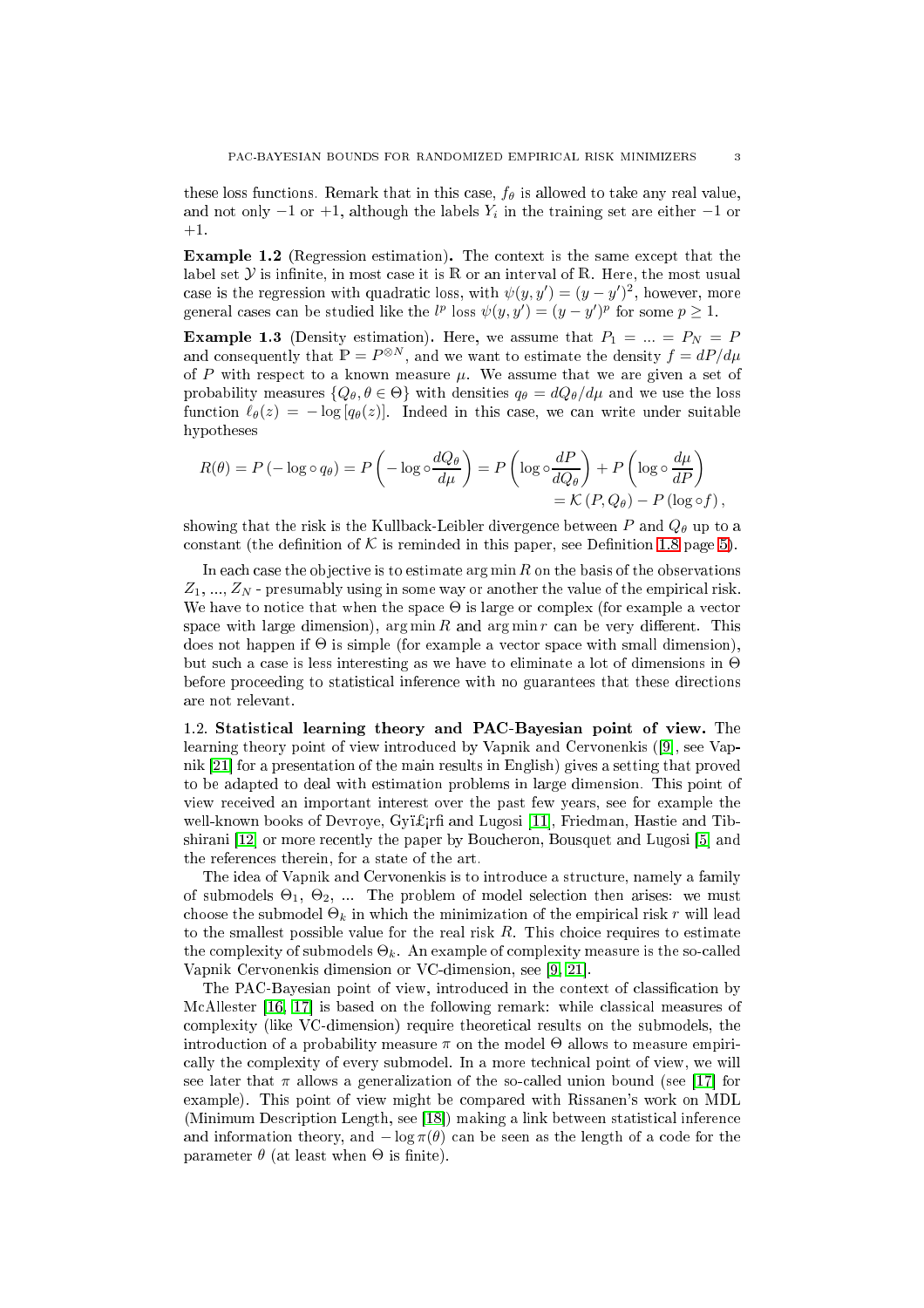The PAC-Bayesian point of view was developed in more contexts (classification, least square regression and density estimation) by Catoni [7], and then improved in the context of classification by Catoni [6], Audibert [3] and in the context of least square regression by Audibert [2] and of regression with a general loss in our PhD thesis [1]. The most recent work in the context of classification by Catoni [8] improves the upper-bound given on the risk of the PAC-Bayesian estimators, leading to purely empirical bounds that allow to perform model selection with no assumption on the probability measure P. The aim of this work is to extend these results to the very general ontext of statisti
al inferen
e introdu
ed in subse
tion [1.1,](#page-1-1) that includes classification, regression with a general loss function and density estimation.

Let us introdu
e our estimators.

**Definition 1.3.** Let us assume that we have a family of functions

$$
\psi_{\theta}^{i}:\mathcal{Z}\to\mathbb{R}\cup\{+\infty\}
$$

indexed by i in a finite or countable set I and by  $\theta \in \Theta$ . For every  $i \in I$  we choose:

$$
\hat{\theta}_i \in \arg\min_{\theta \in \Theta} \overline{\mathbb{P}}\left(\psi_{\theta}^i\right).
$$

**Example 1.4** (Empirical risk minimization and model selection). If we take  $I =$ {0} we can choose  $\psi_{\theta}^{0}(z) = l_{\theta}(z)$  and we obtain  $\overline{\mathbb{P}}(\psi_{\theta}^{0}) = r(\theta)$  and so

$$
\hat{\theta}^0 = \arg\min_{\theta \in \Theta} r(\theta)
$$

the empirical risk minimizer. In the case where the dimension of  $\Theta$  is large, we can choose several submodels indexed by a finite or countable family  $I: (\Theta_i, i \in I)$ . In order to obtain

$$
\hat{\theta}^i = \arg\min_{\theta \in \Theta_i} r(\theta)
$$

we an put

$$
\psi_{\theta}^{i}(.) = \begin{cases} l_{\theta}(.) & \text{if } \theta \in \Theta_{i} \\ +\infty & \text{otherwise.} \end{cases}
$$

The problem of the selection of the  $\hat{\theta}_i$  with the smallest possible risk (so-called model sele
tion problem) an be solved with the help of PAC-Bayesian bounds.

Note that PAC-Bayesian bounds given by Catoni  $[6, 7, 8]$  $[6, 7, 8]$  $[6, 7, 8]$  $[6, 7, 8]$  usually apply to "randomized estimators". More formally, let us introduce a  $\sigma$ -algebra  $\mathcal T$  on  $\Theta$  and a probability measure  $\pi$  on the measurable space  $(\Theta, \mathcal{T})$ . We will need the following definitions.

**Definition 1.4.** For any measurable set  $(E, \mathcal{E})$ , we let  $\mathcal{M}^1_+(E)$  denote the set of all probability measures on the measurable space  $(E, \mathcal{E})$ .

**Definition 1.5.** In order to generalize the notion of estimator (a measurable function  $\mathcal{Z}^N \to \Theta$ ), we call a randomized estimator any function  $\rho: \mathcal{Z}^N \to \mathcal{M}^1_+(\Theta)$ that is a regular conditional probability measure. For the sake of simplicity, the sample being given, we will write  $\rho$  instead of  $\rho(Z_1, ..., Z_N)$ .

PAC-Bayesian bounds for randomized estimators are usually given for their mean risk

$$
\int_{\theta \in \Theta} R(\theta) d\rho(\theta),
$$

whereas here we will rather focus on  $R(\tilde{\theta})$ , where  $\tilde{\theta}$  is drawn from  $\rho$  and  $\rho$  is highly concentrated around a "classical" (deterministic) estimator  $\hat{\theta}_i$ .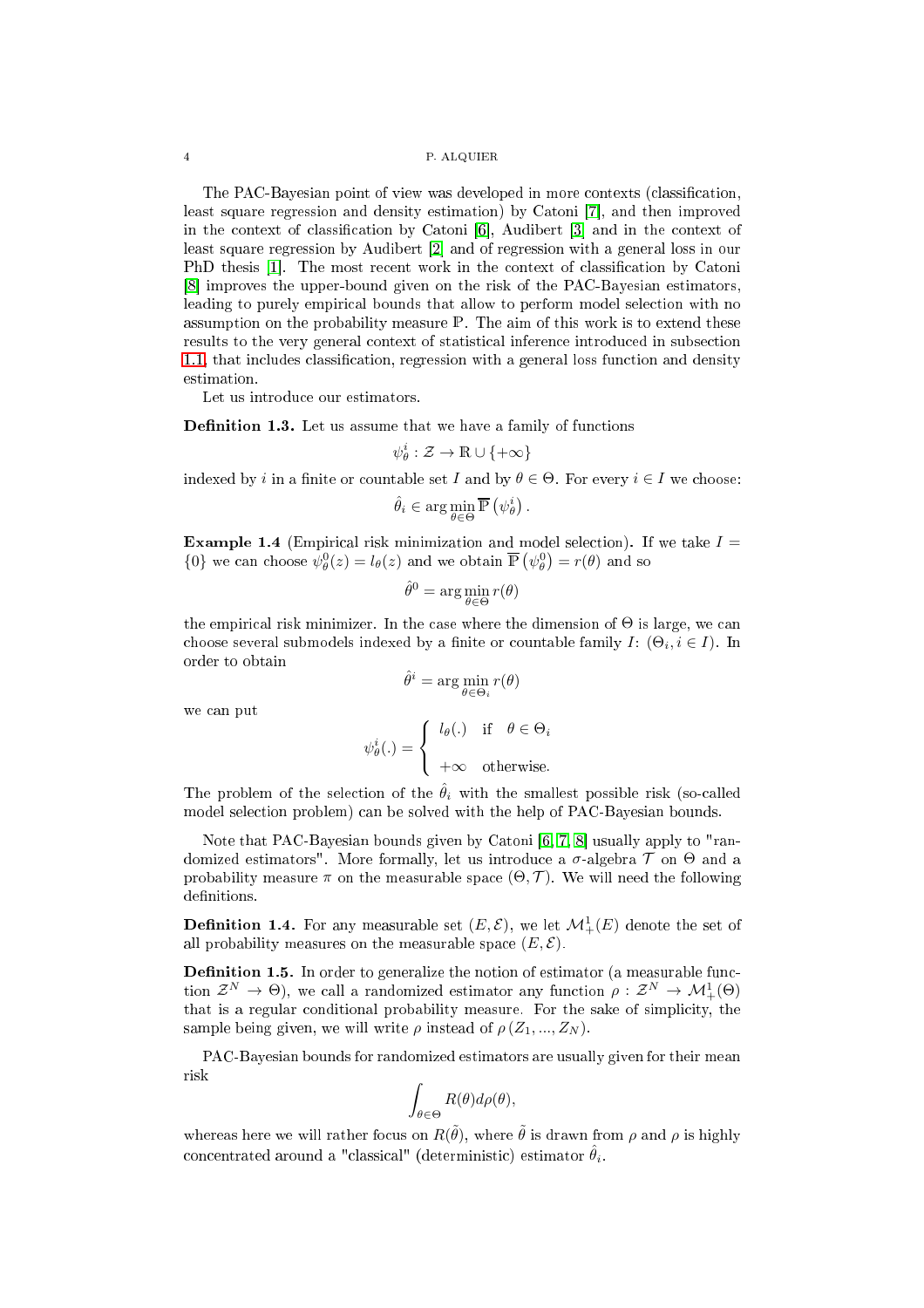<span id="page-4-0"></span>1.3. Truncation of the risk. In this subsection, we introduce a truncated version of the relative risk of two parameters  $\theta$  and  $\theta'$ .

**Definition 1.6.** We put, for any  $\lambda \in \mathbb{R}_+^*$  and  $(\theta, \theta') \in \Theta^2$ 

$$
R_{\lambda}(\theta, \theta') = \mathbb{P}\left[ (\ell_{\theta} - \ell_{\theta'}) \wedge \frac{N}{\lambda} \right]
$$

.

Note of course that if P-almost surely, we have  $\ell_{\theta} - \ell_{\theta'} \le N/\lambda$  then  $R_{\lambda}(\theta, \theta') =$  $R(\theta) - R(\theta').$ 

In what follows, we will give empirical bounds on  $R_{\lambda}(\theta, \theta')$  for some  $\theta$  and  $\theta'$ hosen by some statisti
al pro
edure. One an wonder why we prefer to bound this truncated version of the risk instead of  $R(\theta) - R(\theta')$ . The reason is the following. In this paper, we want to give bounds that hold with no particular assumption on the unknown data distribution P. However, it is lear that we annot obtain <sup>a</sup> purely empirical bound on  $R(\theta) - R(\theta')$  with no assumption on the data distribution, as it is shown by the following example.

**Example 1.5.** Let us choose  $c > 0$  and  $\lambda > 0$ . We assume that  $P_1 = ... = P_N$  and that  $\Theta = {\theta, \theta'}$  with  $l_{\theta'}(z) = 0$ . We put  $l_{\theta}(Z) = cN$  with probability  $1/N$  and 0 otherwise. Then we have  $R(\theta') = 0$  and

$$
R(\theta) = \frac{1}{N}cN + \left(1 - \frac{1}{N}\right)0 = c
$$

while  $r(\theta') = 0$  and with probability at least  $(1 - 1/N)^N \simeq \exp(-1)$  we also have  $r(\theta) = 0$ , this means that we cannot upper bound precisely  $R(\theta) - R(\theta')$  by empirical quantities with no assumption.

So, we introduce the truncation of the risk. However, two remarks shall be made. First, in the case of a bounded loss function  $\ell$ , with a large enough ratio  $N/\lambda$  we have  $R_{\lambda}(\theta, \theta') = R(\theta) - R(\theta')$ .

In the general case, if we want to upper bound  $R(\theta) - R(\theta')$  we can make additional hypotheses on the data distribution, ensuring that we an dispose of a (known) upper-bound :

$$
\Delta_{\lambda}(\theta, \theta') \ge R(\theta) - R(\theta') - R_{\lambda}(\theta, \theta')
$$

as it is done in our PhD Thesis [1]. For the sake of completeness, such an upper bound is given in the Appendix, page [28.](#page-27-11)

<span id="page-4-1"></span>1.4. Main tools. In this subse
tion, we give two lemmas that will be useful in order to build PAC-Bayesian theorems. First, let us recall the following definition. In this whole subsection, we assume that  $(E, \mathcal{E})$  is an arbitrary measurable space.

**Definition 1.7.** For any measurable function  $h : E \to \mathbb{R}$ , for any measure  $m \in$  $\mathcal{M}^1_+(E)$  we put

$$
m(h) = \sup_{B \in \mathbb{R}} \int_{E} [h(x) \wedge B] m(dx).
$$

<span id="page-4-2"></span>**Definition 1.8** (Kullback-Leibler divergence). Given a measurable space  $(E, \mathcal{E})$ , we define, for any  $(m, n) \in [\mathcal{M}^1_+(E)]^2$ , the Kullback-Leibler divergence function

$$
\mathcal{K}(m,n) = \left\{ \int_E dm(e) \left\{ \log \left[ \frac{dm}{dn}(e) \right] \right\} \quad \text{if } m \ll n, \\ +\infty \quad \text{otherwise.}
$$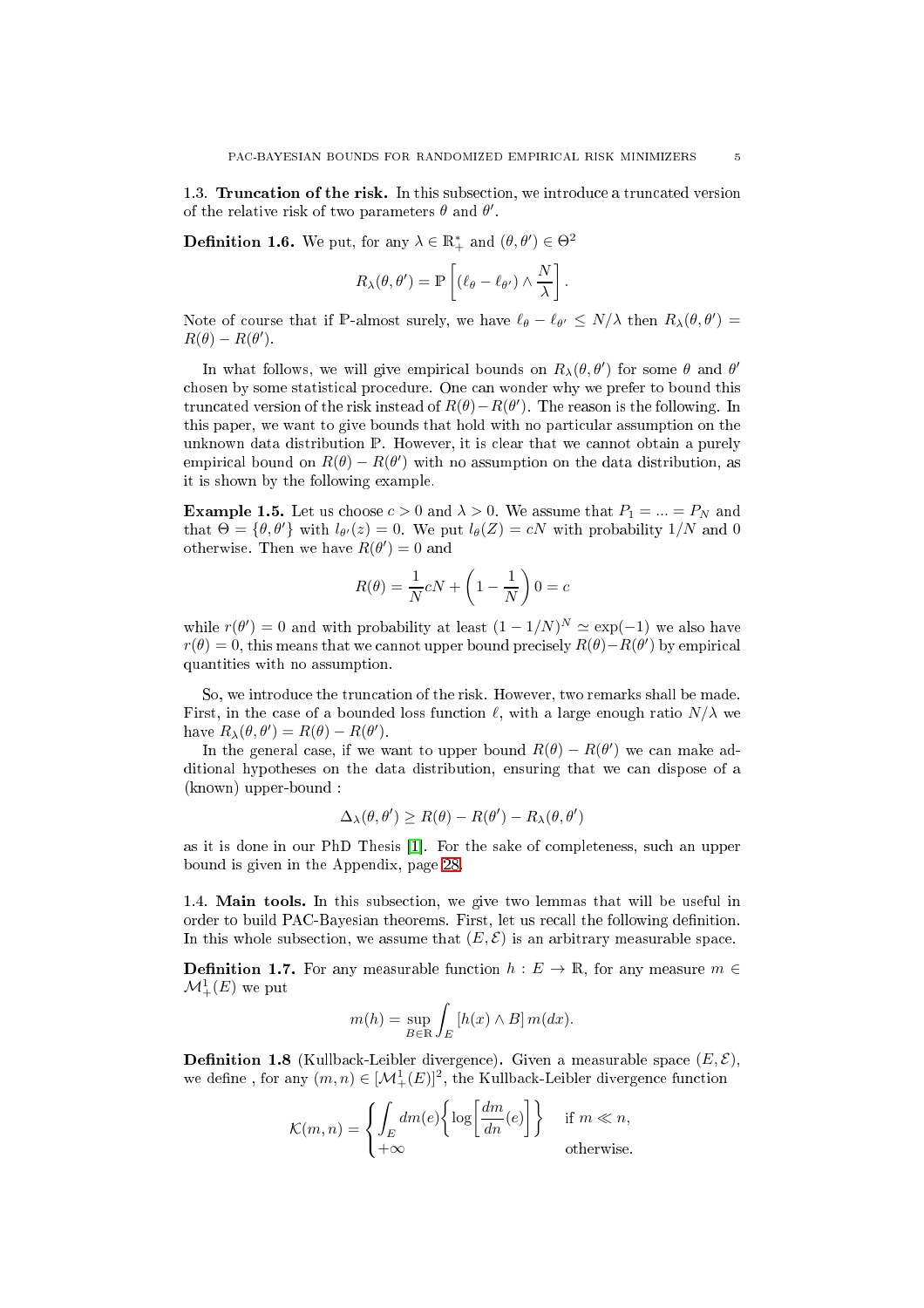<span id="page-5-0"></span>Lemma 1.1 (Legendre transform of the Kullback divergence function). For any  $n \in \mathcal{M}^1_+(E)$ , for any measurable function  $h : E \to \mathbb{R}$  such that  $n(\exp \circ h) < +\infty$ we have

(1.1) 
$$
\log n(\exp \circ h) = \sup_{m \in \mathcal{M}_+^1(E)} \bigg( m(h) - \mathcal{K}(m, n) \bigg),
$$

where by convention  $\infty - \infty = -\infty$ . Moreover, as soon as h is upper-bounded on the support of  $n$ , the supremum with respect to  $m$  in the right-hand side is reached for the Gibbs distribution,  $n_{\exp(h)}$  given by:

$$
\forall e \in E, \quad \frac{dn_{\exp(h)}}{dn}(e) = \frac{\exp[h(e)]}{\pi(\exp \circ h)}.
$$

The proof of this lemma is given at the end of the paper, in a section devoted to proofs (subse
tion [5.1](#page-14-1) page [15\)](#page-14-1). We now state another lemma that will be useful in the sequel. First, we need the following definition.

<span id="page-5-2"></span>**Definition 1.9.** We put, for any  $\alpha \in \mathbb{R}^*_+$ ,

$$
\begin{array}{cc} \Phi_{\alpha}: &\left]-\infty,1/\alpha\right[ \to \mathbb{R} \\ & \\ & t \mapsto -\frac{\log\left(1-\alpha t\right)}{\alpha}. \end{array}
$$

Note that  $\Phi_{\alpha}$  is invertible, that for any  $u \in \mathbb{R}$ ,

$$
\Phi_{\alpha}^{-1}(u) = \frac{1 - \exp(-\alpha u)}{\alpha} \le u,
$$

and that  $\frac{2(\Phi_{\alpha}(x)-x)}{\alpha x^2} \longrightarrow 1$ . Also note that for  $\alpha > 0$ ,  $\Phi_{\alpha}$  is convex and that  $\Phi_{\alpha}(x) \geq x$ . An elementary study of this function also proves that for any  $C > 0$ , for any  $\alpha \in [0, 1/(2C)]$  and any  $p \in [0, C]$  we have:

$$
\Phi_{\alpha}(p) \le p + \frac{\alpha p^2}{2}.
$$

We can now give the lemma.

<span id="page-5-1"></span>**Lemma 1.2.** We have, for any  $\lambda \in \mathbb{R}^*_+$ , for any  $a \in ]0,1]$ , for any  $(\theta, \theta') \in \Theta^2$ ,

$$
\mathbb{P}\exp\left\{\lambda\Phi_{\frac{\lambda}{N}}\left[R_{\frac{\lambda}{a}}\left(\theta,\theta'\right)\right]-\frac{\lambda}{N}\sum_{i=1}^{N}\Phi_{\frac{\lambda}{N}}\left[\left(\ell_{\theta}-\ell_{\theta'}\right)\left(Z_{i}\right)\wedge\frac{aN}{\lambda}\right]\right\}=1.
$$

The proof is almost trivial, we give it now in order to emphasize the role of the trun
ation and of the hange of variable.

*Proof.* For any  $\lambda \in \mathbb{R}^*_+$ , for any  $(\theta, \theta') \in \Theta^2$ ,

$$
\mathbb{P} \exp \left\{ \lambda \Phi_{\frac{\lambda}{N}} \left[ R_{\frac{\lambda}{\alpha}} \left( \theta, \theta' \right) \right] - \frac{\lambda}{N} \sum_{i=1}^{N} \Phi_{\frac{\lambda}{N}} \left[ \left( \ell_{\theta} - \ell_{\theta'} \right) \left( Z_{i} \right) \wedge \frac{aN}{\lambda} \right] \right\}
$$
\n
$$
= \mathbb{P} \exp \left\{ \sum_{i=1}^{N} \left( \log \left[ 1 - \frac{\lambda}{N} \left( (l_{\theta} - l_{\theta'})(Z_{i}) \wedge \frac{aN}{\lambda} \right) \right] - \log \left[ 1 - \frac{\lambda}{N} P_{i} \left( (l_{\theta} - l_{\theta'})(Z_{i}) \wedge \frac{aN}{\lambda} \right) \right] \right) \right\}
$$
\n
$$
= \mathbb{P} \left[ \prod_{i=1}^{N} \frac{1 - \frac{\lambda}{N} \left( (l_{\theta} - l_{\theta'})(Z_{i}) \wedge \frac{aN}{\lambda} \right)}{1 - \frac{\lambda}{N} P_{i} \left( (l_{\theta} - l_{\theta'})(Z_{i}) \wedge \frac{aN}{\lambda} \right)} \right]
$$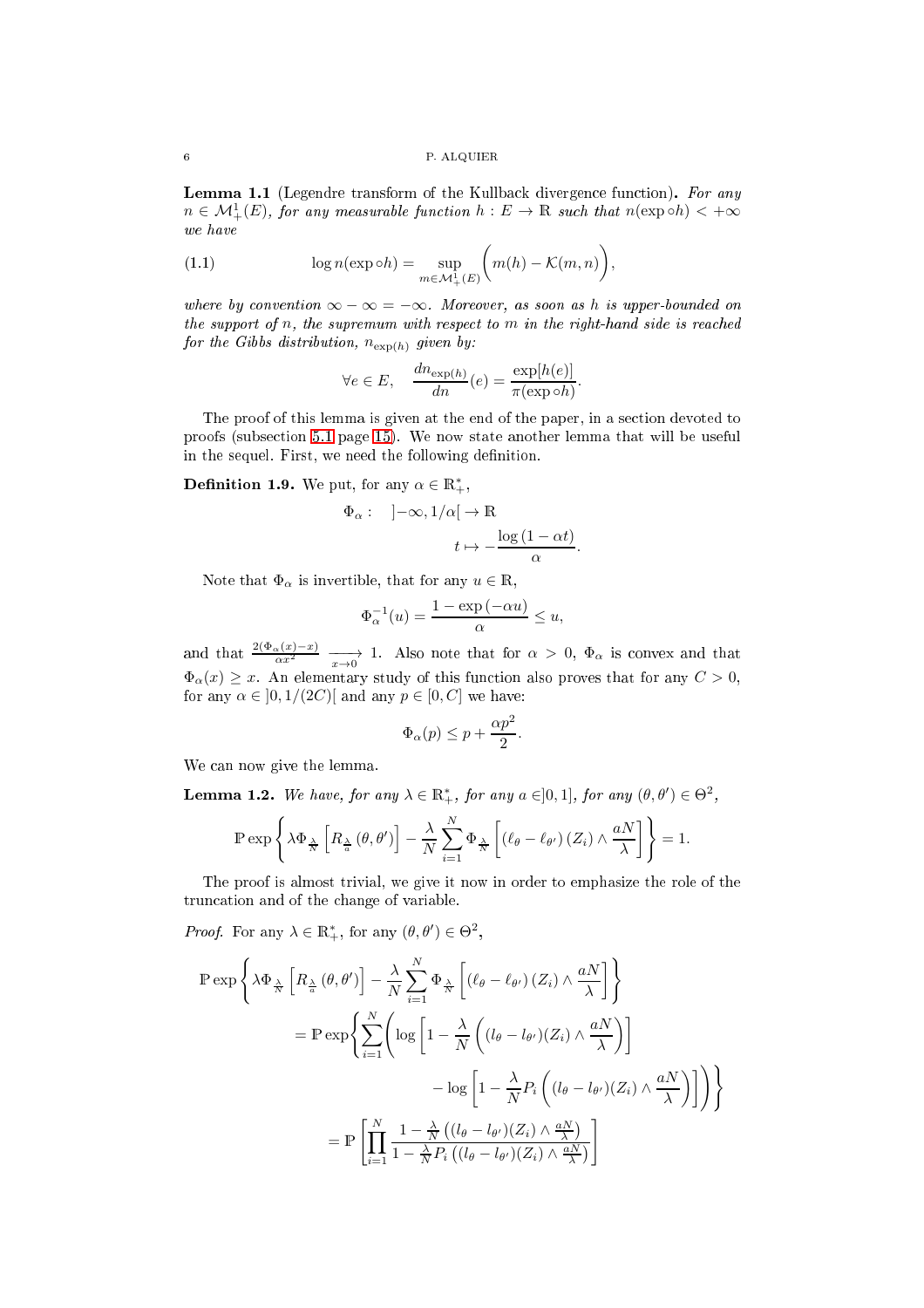$$
= \prod_{i=1}^{N} P_i \left[ \frac{1 - \frac{\lambda}{N} \left( (l_{\theta} - l_{\theta'}) (Z_i) \wedge \frac{aN}{\lambda} \right)}{1 - \frac{\lambda}{N} P_i \left( (l_{\theta} - l_{\theta'}) (Z_i) \wedge \frac{aN}{\lambda} \right)} \right] = 1.
$$

Note that this lemma will be used as an alternative to Hoeffding's or Bernstein's (see  $[13, 4]$  $[13, 4]$ ) inequalities in order to prove PAC inequalities.

<span id="page-6-0"></span>1.5. A basi PAC-Bayesian Theorem. Let us integrate Lemma [1.2](#page-5-1) with respe
t to  $(\theta, \theta')$  with a given probability measure  $n = \pi \otimes \pi'$  with  $(\pi, \pi') \in [\mathcal{M}^1_+(\Theta)]^2$ . Applying Fubini-Tonelli Theorem we obtain:

<span id="page-6-2"></span>(1.2) 
$$
\mathbb{P}\left\{\int_{(\theta,\theta')\in\Theta^2}d(\pi\otimes\pi')(\theta,\theta')\exp\left\{\lambda\Phi_{\frac{\lambda}{N}}\left[R_{\frac{\lambda}{\alpha}}(\theta,\theta')\right]\right.\right.\left.-\frac{\lambda}{N}\sum_{i=1}^N\Phi_{\frac{\lambda}{N}}\left[(\ell_\theta-\ell_{\theta'})(Z_i)\wedge\frac{aN}{\lambda}\right]\right\}\right\}=1.
$$

This implies that for any  $(\rho, \rho') \in [\mathcal{M}^1_+(\Theta)]^2$ ,

$$
\mathbb{P}\left\{\int_{(\theta,\theta')\in\Theta^2}d(\rho\otimes\rho')(\theta,\theta')\exp\left\{\lambda\Phi_{\frac{\lambda}{N}}\left[R_{\frac{\lambda}{\alpha}}(\theta,\theta')\right]\right.-\frac{\lambda}{N}\sum_{i=1}^N\Phi_{\frac{\lambda}{N}}\left[(\ell_\theta-\ell_{\theta'})(Z_i)\wedge\frac{aN}{\lambda}\right]-\log\left[\frac{d(\rho\otimes\rho')}{d(\pi\otimes\pi')}(\theta,\theta')\right]\right\}\right\}\leq 1.
$$

(This inequality becomes an equality when  $\pi \ll \rho$  and  $\pi' \ll \rho'$ .)

<span id="page-6-1"></span>**Theorem 1.3.** Let us assume that we have  $(\pi, \pi') \in M^1_+(\Theta)^2$ , and two randomized estimators  $\rho$  and  $\rho'$ . For any  $\varepsilon > 0$ , for any  $(a, \lambda) \in ]0,1] \times \mathbb{R}^*_+$ , with  $\mathbb{P}(\rho \otimes \rho')$ probability at least  $1-\varepsilon$  over the sample  $(Z_i)_{i=1,...,N}$  and the parameters  $(\tilde{\theta}, \tilde{\theta}')$ , we have:

$$
R_{\frac{\lambda}{a}}\left(\tilde{\theta},\tilde{\theta}'\right) \leq \Phi_{\frac{\lambda}{N}}^{-1}\left\{\frac{1}{N}\sum_{i=1}^{N}\Phi_{\frac{\lambda}{N}}\left[\left(\ell_{\tilde{\theta}}-\ell_{\tilde{\theta}'}\right)\left(Z_{i}\right)\wedge\frac{aN}{\lambda}\right] + \frac{\log\left[\frac{d\rho}{d\pi}\left(\tilde{\theta}\right)\right] + \log\left[\frac{d\rho'}{d\pi'}\left(\tilde{\theta}'\right)\right] + \log\frac{1}{\varepsilon}}{\lambda}\right\}.
$$

In order to provide an interpretation of Theorem [1.3,](#page-6-1) let us give the following corollary in the bounded case, which is obtained using basic properties of the function  $\Phi$  given just after Definition [1.9](#page-5-2) page [6.](#page-5-2) In this case, the parameter a is just set to 1.

Corollary 1.4. Let us assume that for any  $(\theta, z) \in \Theta \times \mathcal{Z}, 0 < l_{\theta}(z) < C$ . Let us assume that we have  $(\pi, \pi') \in \mathcal{M}^1_+(\Theta)^2$ , and two randomized estimators  $\rho$  and  $\rho'$ . For any  $\varepsilon > 0$ , for any  $\lambda \in ]0, N/(2C)]$ , with  $\mathbb{P}(\rho \otimes \rho')$ -probability at least  $1 - \varepsilon$  we have:

$$
R(\tilde{\theta}) - R(\tilde{\theta}') \leq \Phi_{\frac{\lambda}{N}}^{-1} \left\{ r(\tilde{\theta}) - r(\tilde{\theta}') + \frac{\lambda}{2N} \overline{\mathbb{P}} \left[ \left( l_{\tilde{\theta}} - l_{\tilde{\theta}'} \right)^2 \right] + \frac{\log \left[ \frac{d\rho'}{d\pi}(\tilde{\theta}) \right] + \log \left[ \frac{d\rho'}{d\pi'}(\tilde{\theta}') \right] + \log \frac{1}{\varepsilon}}{\lambda} \right\}.
$$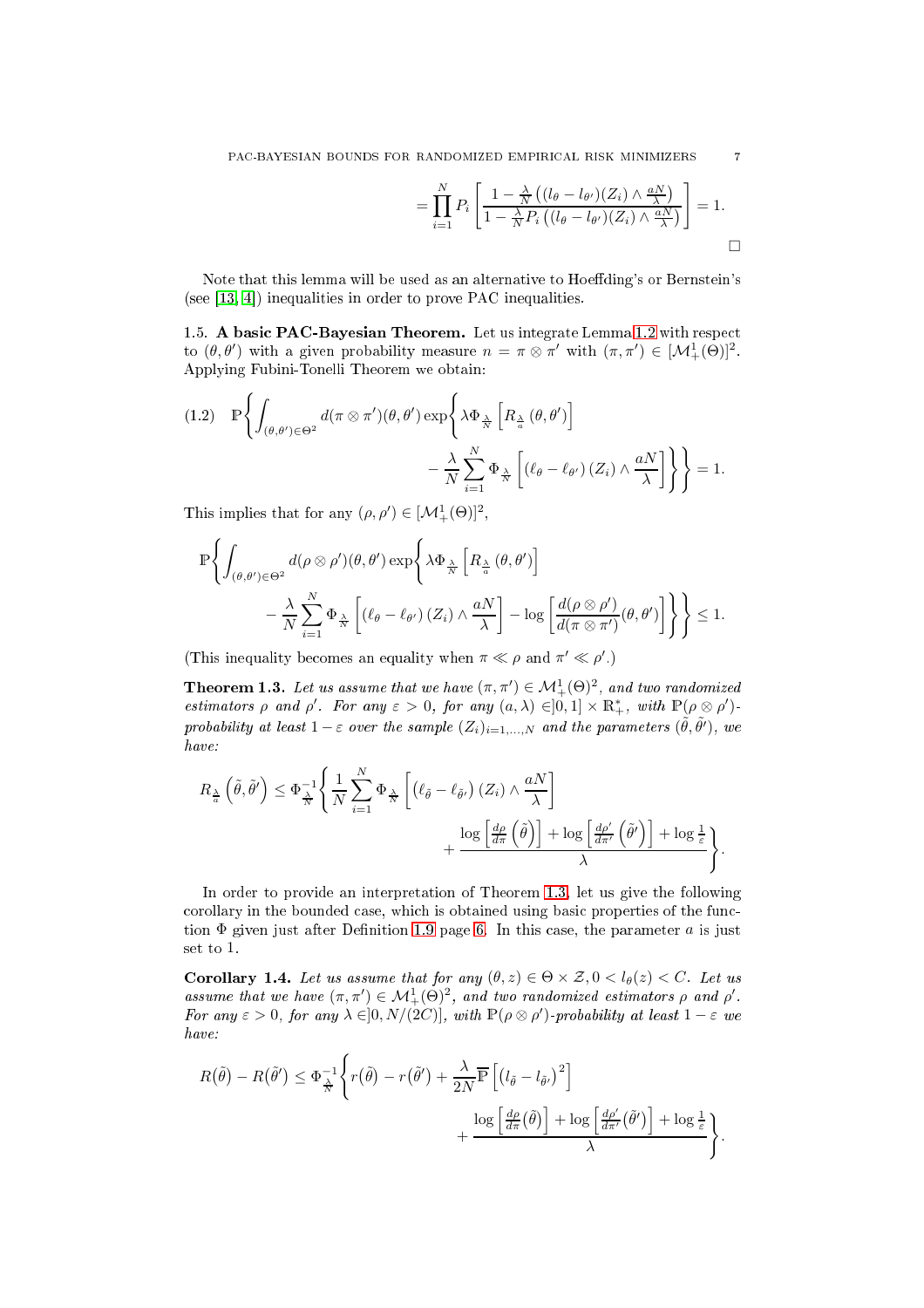We can see that the difference of the "true" risk of the randomized estimators  $\tilde{\theta}$ and  $\tilde{\theta}'$ , drawn independently from  $\rho$  and  $\rho'$ , is upper bounded by the difference of the empiri
al risk, plus a varian
e term and a omplexity term expressed in terms of the log of the density of the randomized estimator with respe
t to a given prior. So Theorem [1.3](#page-6-1) provides an empirical way to compare the theoretical performance of two randomized estimators, leading to appli
ations in model sele
tion. This paper is devoted to improvements of Theorem [1.3](#page-6-1) (we will see in the sequel that this theorem does not necessarily lead to optimal estimators) and to the effective onstru
tion of estimators using variants of Theorem [1.3.](#page-6-1)

Now, note that the choice of the randomized estimators  $\rho$  and  $\rho'$  is not straightforward. The following theorem, whi
h gives an integrated variant of Theorem [1.3,](#page-6-1) an be usefull for that purpose.

<span id="page-7-3"></span>**Theorem 1.5.** Let us assume that we have  $(\pi, \pi') \in M^1_+(\Theta)^2$ . For any  $\varepsilon > 0$ , for any  $(a, \lambda) \in ]0,1] \times \mathbb{R}_+^*$ , with P-probability at least  $1-\varepsilon$ , for any  $(\rho, \rho') \in \mathcal{M}_+^1(\Theta)^2$ ,

$$
\int_{\Theta^2} R_{\frac{\lambda}{\alpha}}(\theta, \theta') d(\rho \otimes \rho')(\theta, \theta')
$$
\n
$$
\leq \Phi_{\frac{\lambda}{N}}^{-1} \Biggl\{ \int_{\Theta^2} \frac{1}{N} \sum_{i=1}^N \Phi_{\frac{\lambda}{N}} \left[ (\ell_{\theta} - \ell_{\theta'}) (Z_i) \wedge \frac{aN}{\lambda} \right] d(\rho \otimes \rho')(\theta, \theta')
$$
\n
$$
+ \frac{\mathcal{K}(\rho, \pi) + \mathcal{K}(\rho', \pi') + \log \frac{1}{\varepsilon}}{\lambda} \Biggr\}.
$$

The proof is given in subse
tion [5.2](#page-14-2) page [15.](#page-14-2)

<span id="page-7-0"></span>1.6. Main results of the paper. In our PhD dissertation  $[1]$ , a particular case of Theorem [1.5](#page-7-3) is given and applied to regression estimation with quadratic loss in a bounded model of finite dimension  $d$ . In this particular case, it is shown that the estimators based on the minimization of the right-hand side of Theorem [1.5](#page-7-3) do not achieve the optimal rate of convergence:  $d/N$ , but only  $(d \log N)/N$ . A solution is given by Catoni in [7] and consists in replacing the prior  $\pi$  by the so-called "localized prior"  $\pi_{\exp(-\beta R)}$  for a given  $\beta > 0$ . The main problem is that this choice leads to the presence of non-empirical terms in the right-hand side,  $\mathcal{K}(\rho, \pi_{\exp(-\beta R)})$ .

In Section [2,](#page-7-1) we give an empirical bound for this term  $\mathcal{K}(\rho, \pi_{\exp(-\beta R)})$ . We also give a heuristic that leads to this technique of localization.

In Section [3,](#page-11-0) we show how this result, combined with Theorem [1.5,](#page-7-3) leads to the effective construction of an estimator that can reach optimal rates of convergence. The proofs of the theorems stated in this paper are gathered in Section [5.](#page-14-0)

<span id="page-7-1"></span>2. EMPIRICAL BOUND FOR THE LOCALIZED COMPLEXITY AND LOCALIZED PAC-Bayesian theorems

<span id="page-7-2"></span>2.1. Mutual information between the sample and the parameter. Let us consider Theorem [1.5](#page-7-3) with  $\rho' = \pi' = \delta_{\theta'}$  for a given parameter  $\theta'$ . For the sake of simplicity, let us assume in this subsection that we are in the bounded case  $(l_{\theta}$  bounded by C). Theorem [1.5](#page-7-3) ensures that, for any  $\lambda \in ]0, N/(2C)[$ , with Pprobability at least  $1 - \varepsilon$ , for any  $\rho \in \mathcal{M}^1_+(\Theta)$ ,

$$
\rho(R) - R(\theta') \le \rho(r) - r(\theta') + \frac{\lambda}{2N} \overline{\mathbb{P}} \left[ \int_{\Theta} \left( l_{\theta} - l_{\theta'} \right)^2 d\rho(\theta) \right] + \frac{\mathcal{K}(\rho, \pi) + \log \frac{1}{\varepsilon}}{\lambda}.
$$

This is an incitation to choose

$$
\rho = \arg \min_{\mu \in \mathcal{M}_+^1(\Theta)} \left[ \mu(r) + \frac{\lambda}{2N} \overline{\mathbb{P}} \left[ \int_{\Theta} \left( l_{\theta} - l_{\theta'} \right)^2 d\rho(\theta) \right] + \frac{\mathcal{K}(\mu, \pi)}{\lambda} \right].
$$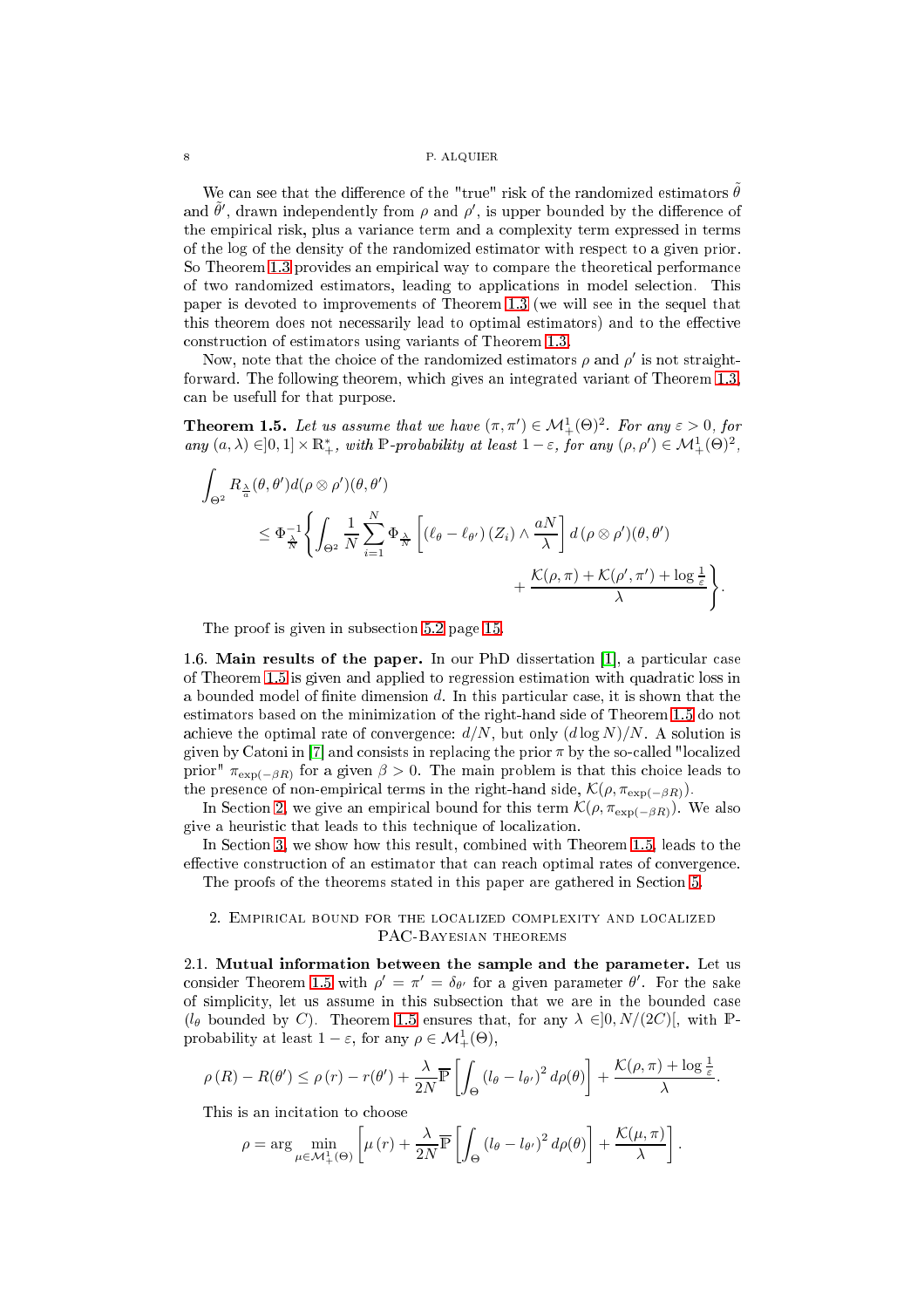However, if we hoose to negle
t the varian
e term, we may onsider the following randomized estimator:

$$
\rho = \arg \min_{\mu \in \mathcal{M}_{+}^{1}(\Theta)} \left[ \mu(r) + \frac{\mathcal{K}(\mu, \pi)}{\lambda} \right].
$$

A
tually, in this ase, Lemma [1.1](#page-5-0) leads to:

<span id="page-8-2"></span>
$$
\rho = \pi_{\exp(-\lambda r)}.
$$

Let us remark that, for any  $(\rho, \pi) \in \mathcal{M}^1_+(\Theta)$  we have:

(2.1) 
$$
P\Big[\mathcal{K}(\rho,\pi)\Big] = P\Big[\mathcal{K}(\rho,P(\rho))\Big] + \mathcal{K}(P(\rho),\pi).
$$

This implies that, for a given data-dependent  $\rho$ , the optimal deterministic measure  $\pi$  is  $P(\rho)$  in the sense that it minimizes the expectation of  $\mathcal{K}(\rho, \pi)$  (left-hand side of Equation [2.1\)](#page-8-2), making it equal to the expectation of  $\mathcal{K}(\rho, P(\rho))$ . This last quantity is the mutual information between the estimator and the sample.

So, for  $\rho = \pi_{\exp(-\lambda r)}$ , this is an incitation to replace the prior  $\pi$  with  $P(\pi_{\exp(-\lambda r)})$ . It is then natural to approximate this distribution by  $\pi_{\exp(-\lambda R)}$ .

In what follows, we replace  $\pi$  by  $\pi_{\exp(-\beta R)}$  for a given  $\beta > 0$ , keeping one more degree of freedom. Now, note that Theorem [1.5](#page-7-3) gives:

$$
\rho(R) - R(\theta')
$$
  
\n
$$
\leq \rho(r) - r(\theta') + \frac{\lambda}{2N} \overline{\mathbb{P}} \left[ \int_{\Theta} (l_{\theta} - l_{\theta'})^2 d\rho(\theta) \right] + \frac{\mathcal{K} \left( \rho, \pi_{\exp(-\beta R)} \right) + \log \frac{1}{\varepsilon}}{\lambda}
$$

and note that the upper bound is no longer empirical (observable to the statistician).

The aim of the next subsection is to upper bound  $\mathcal{K}\left(\rho, \pi_{\exp(-\beta R)}\right)$  by an empirical bound in a general setting.

## <span id="page-8-0"></span>2.2. Empiri
al bound of the lo
alized omplexity.

**Definition 2.1.** Let us put, for any  $(a, \lambda) \in ]0,1] \times \mathbb{R}^*_+$  and  $(\theta, \theta') \in \Theta^2$ ,

$$
v_{a,\frac{\lambda}{N}}(\theta,\theta')=\frac{2N}{\lambda}\left\{\frac{\lambda}{N}\sum_{i=1}^{N}\Phi_{\frac{\lambda}{N}}\left[\left(\ell_{\theta}-\ell_{\theta'}\right)\left(Z_{i}\right)\wedge\frac{aN}{\lambda}\right]-\left[r(\theta)-r(\theta')\right]\right\}.
$$

<span id="page-8-1"></span>**Theorem 2.1.** Let us choose a distribution  $\pi \in \mathcal{M}^1_+(\Theta)$ . For any  $\varepsilon > 0$ , for any  $(a, \gamma, \beta) \in ]0,1] \times \mathbb{R}_+^* \times \mathbb{R}_+^*$  such that  $\beta < \gamma$ , with P-probability at least  $1-\varepsilon$ , for any  $\rho \in \mathcal{M}^1_+(\Theta)$ ,

$$
\mathcal{K}(\rho, \pi_{\exp(-\beta R)}) \leq \mathcal{B}\mathcal{K}_{a,\beta,\gamma}(\rho, \pi) + \frac{\beta}{\gamma - \beta} \log \frac{1}{\varepsilon}
$$

where

$$
\mathcal{BK}_{a,\beta,\gamma}(\rho,\pi) = \left(1 - \frac{\beta}{\gamma}\right)^{-1} \left\{ \mathcal{K}\left(\rho, \pi_{\exp(-\beta r)}\right) + \log \int_{\Theta} \pi_{\exp(-\beta r)}(d\theta') \exp\left[\int_{\Theta} \rho(d\theta) \left(\frac{\beta \gamma}{2N} v_{a,\frac{\gamma}{N}}(\theta, \theta') + \beta \Delta_{\frac{\gamma}{a}}(\theta, \theta')\right) \right] \right\}.
$$

The proof is given in the se
tion dedi
ated to proofs, more pre
isely in subse
tion [5.3](#page-15-0) page [16.](#page-15-0) Note that the localized entropy term is controlled by its empirical ounterpart together with a varian
e term.

Before ombining this result with Theorem [1.5,](#page-7-3) we give the analogous result for the non-integrated ase, whi
h proof is also given in subse
tion [5.3.](#page-15-0)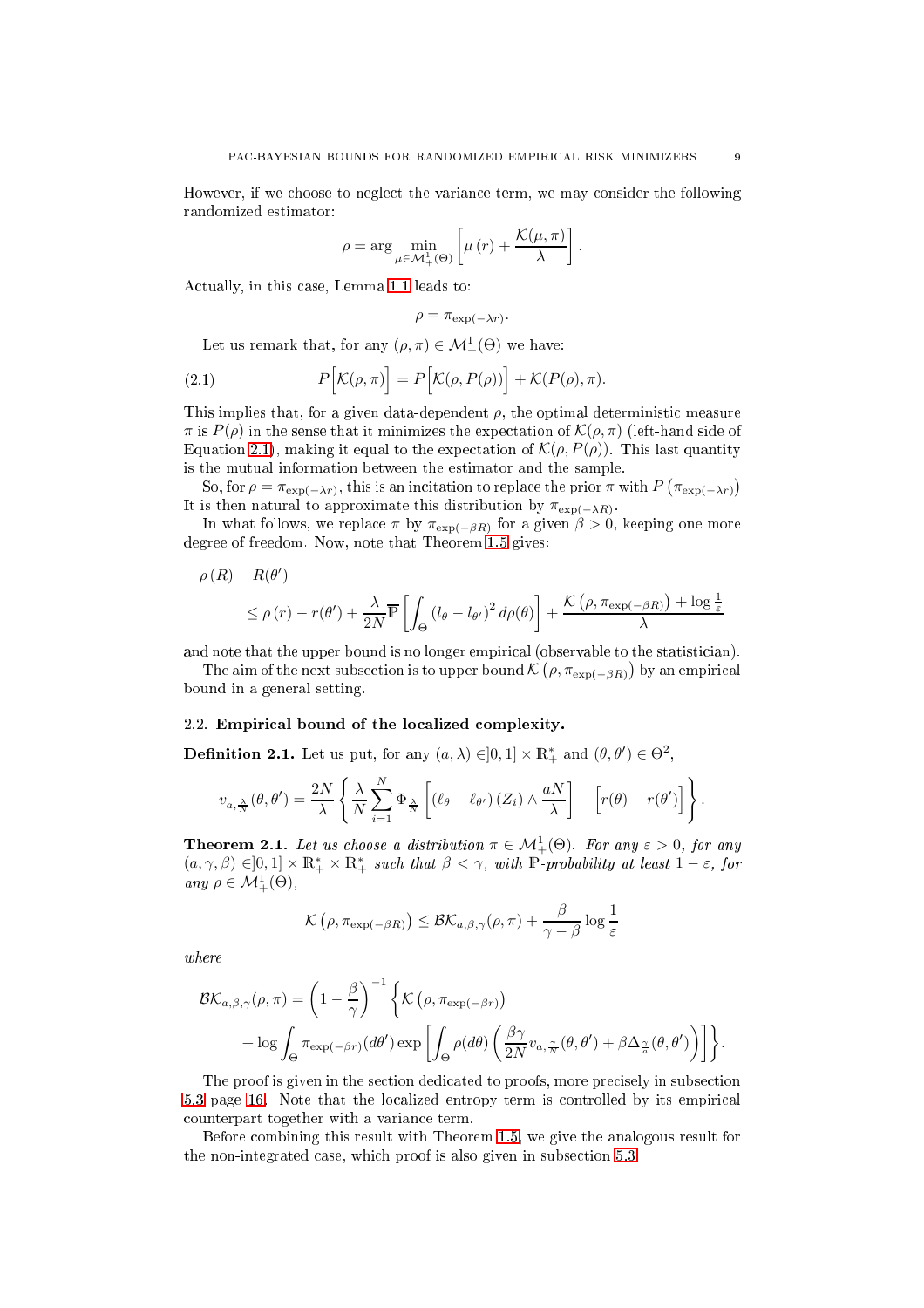<span id="page-9-1"></span>**Theorem 2.2.** Let us choose a distribution  $\pi \in \mathcal{M}_{+}^{1}(\Theta)$  and a randomized estimator  $\rho$ . For any  $\varepsilon > 0$  and  $\eta > 0$ , for any  $(a, \gamma, \beta) \in ]0,1] \times \mathbb{R}_+^* \times \mathbb{R}_+^*$  such that  $\beta < \gamma$ , with P $\rho$ -probability at least  $1 - \varepsilon$ ,

$$
\log \left[ \frac{d\rho}{d\pi_{\exp[-\beta R]}} (\tilde{\theta}) \right] \leq \mathcal{D}_{a,\beta,\gamma}(\rho,\pi)(\tilde{\theta}) + \frac{\beta}{\gamma - \beta} \log \frac{1}{\varepsilon}
$$

where

$$
\mathcal{D}_{a,\beta,\gamma}(\rho,\pi)(\tilde{\theta}) = \left(1 - \frac{\beta}{\gamma}\right)^{-1} \left\{ \log \left[\frac{d\rho}{d\pi_{\exp[-\beta r]}}(\tilde{\theta})\right] + \log \int_{\Theta} \pi_{\exp(-\beta r)}(d\theta') \exp \left[\frac{\beta \gamma}{2N} v_{a,\frac{\gamma}{N}}(\tilde{\theta},\theta') + \beta \Delta_{\frac{\gamma}{a}}(\tilde{\theta},\theta')\right] \right\}.
$$

# <span id="page-9-0"></span>2.3. Localized PAC-Bayesian theorems.

**Definition 2.2.** From now on, we will deal with model selection. We assume that we have a family of submodels of  $\Theta$ :  $(\Theta_i, i \in I)$  where *I* is finite or countable. We also choose a probability measure  $\mu \in \mathcal{M}^1_+(I)$ , and assume that we have a prior distribution  $\pi^i \in \mathcal{M}^1_+(\Theta_i)$  for every *i*.

We choose

$$
\pi = \sum_{i \in I} \mu(i) \pi_{\exp(-\beta_i R)}^i
$$

and apply Theorem [1.3](#page-6-1) that we ombine with Theorem [2.2](#page-9-1) by a union bound argument, to obtain the following result.

<span id="page-9-2"></span>**Theorem 2.3.** Let us assume that we have randomized estimators  $(\rho_i)_{i \in I}$  such that  $\rho_i(\Theta_i) = 1$ , for any  $\varepsilon > 0$ , for any  $(a, \beta, \beta', \gamma, \gamma', \lambda) \in ]0,1] \times (\mathbb{R}^*_+)^5$  such that  $\beta < \gamma$ and  $\beta' < \gamma'$ , with  $\mathbb{P} \bigotimes_{i \in I} \rho_i$ -probability at least  $1 - \varepsilon$  over the sample  $(Z_n)_{n=1,...,N}$ and the parameters  $(\tilde{\theta}_i)_{i \in I}$ , for any  $(i, i') \in I^2$  we have:

$$
R_{\frac{\lambda}{a}}(\tilde{\theta}_{i}, \tilde{\theta}_{i'}) \leq \Phi_{\frac{\lambda}{N}}^{-1} \Biggl\{ r(\tilde{\theta}_{i}) - r(\tilde{\theta}_{i'}) + \frac{\lambda}{2N} v_{a, \frac{\lambda}{N}}(\tilde{\theta}_{i}, \tilde{\theta}_{i'}) + \frac{1}{\lambda} \Biggl[ D_{a, \beta, \gamma}(\rho, \pi^{i})(\tilde{\theta}_{i}) + D_{a, \beta', \gamma'}(\rho, \pi^{i'})(\tilde{\theta}_{i'}) + \left( 1 + \frac{\beta}{\gamma - \beta} + \frac{\beta'}{\gamma' - \beta'} \right) \log \frac{3}{\varepsilon \mu(i) \mu(i')} \Biggr] \Biggr\}.
$$

In the same way, we can give an integrated variant, using Theorem [1.5](#page-7-3) and Theorem [2.1.](#page-8-1)

<span id="page-9-3"></span>**Theorem 2.4.** For any  $\varepsilon > 0$ , for any  $(a, \beta, \beta', \gamma, \gamma', \lambda) \in ]0, 1] \times (\mathbb{R}^*_+)^5$  such that  $\beta < \gamma$  and  $\beta' < \gamma'$ , with  $\mathbb{P}$ -probability at least  $1 - \varepsilon$ , for any  $(i, i') \in I^2$  and  $(\rho, \rho') \in \mathcal{M}_+^1(\Theta_i) \times \mathcal{M}_+^1(\Theta_{i$ 

$$
\int_{\Theta^2} d(\rho \otimes \rho')(\theta, \theta') R_{\frac{\lambda}{\alpha}}(\theta, \theta')
$$
\n
$$
\leq \Phi_{\frac{\lambda}{N}}^{-1} \Biggl\{ \rho(r) - \rho'(r) + \frac{\lambda}{2N} \int_{\Theta^2} d(\rho \otimes \rho')(\theta, \theta') \, v_{a, \frac{\lambda}{N}}(\theta, \theta')
$$
\n
$$
+ \frac{\mathcal{B} \mathcal{K}_{a, \beta, \gamma}(\rho, \pi^i) + \mathcal{B} \mathcal{K}_{a, \beta', \gamma'}(\rho', \pi^{i'}) + \left(1 + \frac{\beta}{\gamma - \beta} + \frac{\beta'}{\gamma' - \beta'}\right) \log \frac{3}{\varepsilon \mu(i) \mu(i')}}{\lambda} \Biggr\}.
$$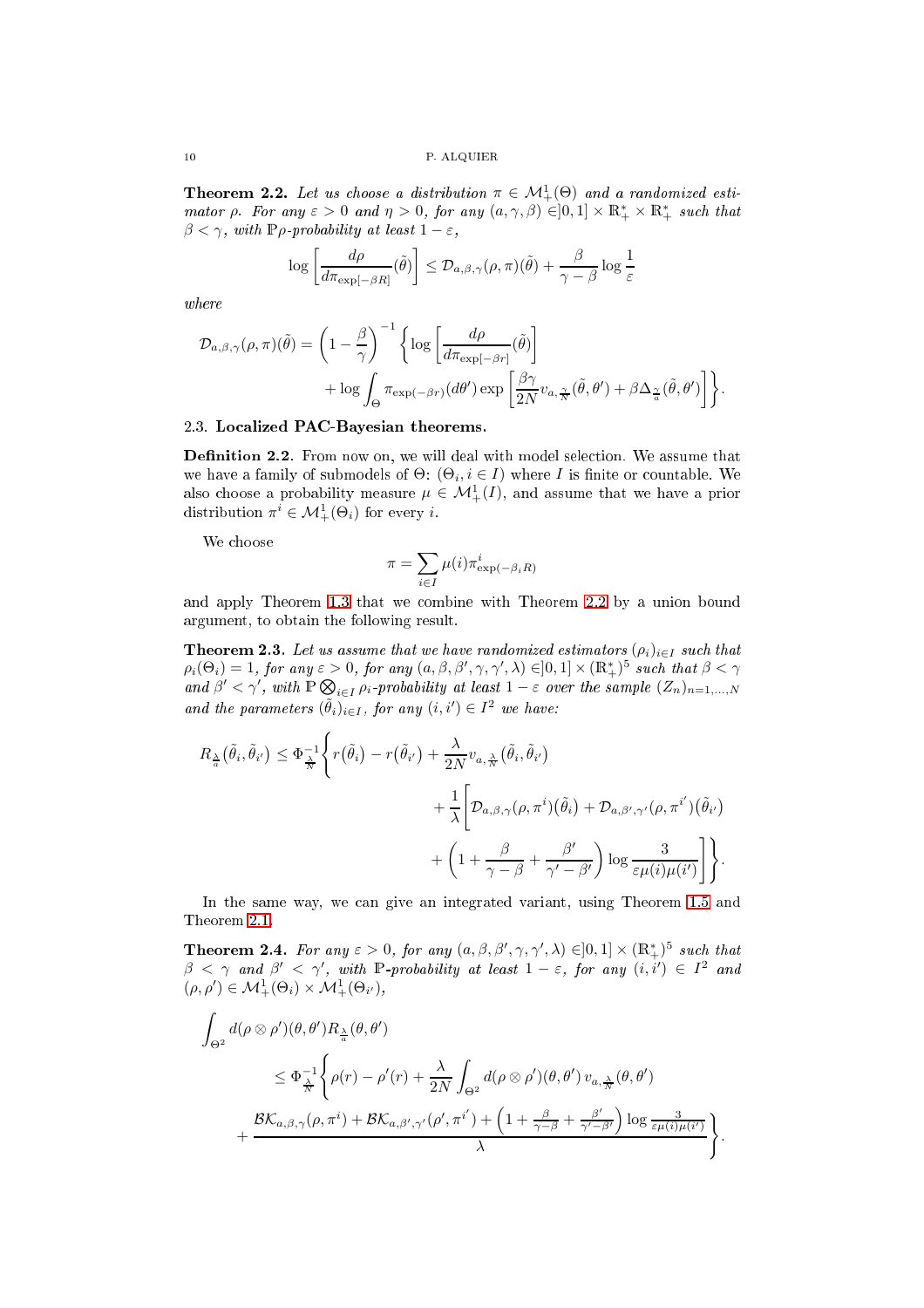<span id="page-10-0"></span>2.4. Choice of the parameters. In this subsection, we explain how to choose the parameters  $\lambda$ ,  $\beta$ ,  $\beta'$ ,  $\gamma$  and  $\gamma'$  in Theorems [2.3](#page-9-2) and [2.4.](#page-9-3) In some really simple situations (parametric model with strong assumptions on P), this choice can be made on the basis of theoretical considerations, however, in many realistic situations, such hypothesis annot be made and we would like to optimize the upper bound in the Theorems with respe
t to the parameters. This would lead to data-dependant val-ues for the parameters, and this is not allowed by Theorems [2.4](#page-9-3) and [2.3.](#page-9-2) Catoni  $[8]$ proposes to make a union bound on a grid of values of the parameters, thus allowing optimization with respe
t to these parameters. We apply this idea to Theorem [2.4,](#page-9-3) and obtain the following result.

<span id="page-10-2"></span>**Theorem 2.5.** Let us choose a measure  $\nu \in \mathcal{M}^1_+(\Theta)$  that is supported by a finite or countable set of points,  $supp(\nu)$ . Let us assume that we have randomized estimators  $(\rho_{i,\beta})_{i\in I,\beta\in \text{supp}(\nu)}$  such that  $\rho_{i,\beta}(\Theta_i)=1$ . For any  $\varepsilon>0$  and  $a\in]0,1]$ , with  $\mathbb{P} \bigotimes_{i \in I, \beta \in supp(\nu)} \rho_{i,\beta}$ -probability at least  $1-\varepsilon$  over the sample  $(Z_n)_{n=1,...,N}$  and the parameters  $(\tilde{\theta}_{i,\beta})_{i\in I,\beta\in supp(\nu)},$  for any  $(i,i')\in I^2$  and  $(\beta,\beta')\in supp(\nu)^2$  we have:

$$
R_{\frac{\lambda}{\alpha}}(\tilde{\theta}_{i,\beta}, \tilde{\theta}_{i',\beta'}) \leq B((i,\beta), (i',\beta')) = \inf_{\substack{\lambda \in [0,+\infty[\\ \gamma' \in ]\beta, +\infty[\\ \gamma' \in ]\beta', +\infty[}} \Phi_{\frac{\lambda}{\alpha}}^{-1} \Biggl\{ r(\tilde{\theta}_{i,\beta}) - r(\tilde{\theta}_{i',\beta'}) \newline + \frac{\lambda}{2N} v_{a,\frac{\lambda}{N}}(\tilde{\theta}_{i,\beta}, \tilde{\theta}_{i',\beta'}) + \frac{1}{\lambda} \Biggl[ D_{a,\beta,\gamma}(\rho_{i,\beta}, \pi^i) (\tilde{\theta}_{i,\beta}) + D_{a,\beta',\gamma'}(\rho_{i,\beta'}, \pi^{i'}) (\tilde{\theta}_{i',\beta'}) \newline + \left( 1 + \frac{\beta}{\gamma - \beta} + \frac{\beta'}{\gamma' - \beta'} \right) \log \frac{3}{\varepsilon \nu(\lambda) \nu(\gamma) \nu(\beta) \nu(\gamma') \nu(\beta') \mu(i) \mu(i')} \Biggr] \Biggr\}.
$$

<span id="page-10-1"></span>2.5. Introduction of the complexity function. It is convenient to remark that we can dissociate the optimization with respect to the different parameters in The-orem [2.5](#page-10-2) thanks to the introduction of an appropriate complexity function. The model sele
tion algorithm we propose in the next subse
tion takes advantage of this decomposition.

**Definition 2.3.** Let us choose some real constants  $\zeta > 1$ ,  $a \in ]0,1]$  and  $\varepsilon > 0$ . We assume that some randomized estimators  $(\rho_{i,\beta})_{i\in I,\beta\in supp(\nu)}$  have been chosen and that we have drawn  $\tilde{\theta}_{i,\beta}$  for every  $i \in I$  and  $\beta \in supp(\nu)$ . We define, for any  $i \in I$ ,

$$
\mathcal{C}(i,\beta) = \inf_{\gamma \in [\zeta\beta, +\infty[\left\{\mathcal{D}_{a,\beta,\gamma}(\rho_{i,\beta}, \pi^i) \left(\tilde{\theta}_{i,\beta}\right)\right\}\n+ \left(\frac{\beta}{\gamma - \beta} + \frac{1}{\zeta - 1} + 1\right) \log \frac{3}{\varepsilon \mu(i)\nu(\beta)\nu(\gamma)}\right\}.
$$

We have the following result.

**Theorem 2.6.** For any  $(i, i', \beta, \beta') \in I^2 \times supp(\nu)^2$ ,

$$
B((i, \beta), (i', \beta')) \leq \inf_{\lambda > 0} \Phi_{\frac{\lambda}{N}}^{-1} \left\{ r(\tilde{\theta}_{i, \beta}) - r(\tilde{\theta}_{i', \beta'}) + \frac{\lambda}{2N} v_{a, \frac{\lambda}{N}}(\tilde{\theta}_{i, \beta}, \tilde{\theta}_{i', \beta'}) + \frac{\mathcal{C}(\tilde{\theta}_{i, \beta}) + \mathcal{C}(\tilde{\theta}_{i', \beta'}) + \frac{\zeta + 1}{\zeta - 1} \log \frac{\delta}{\varepsilon \nu(\lambda)}}{\lambda} \right\}.
$$

Note, as a consequence of the concavity of  $\Phi_{\frac{\lambda}{N}}^{-1}$ , that this implies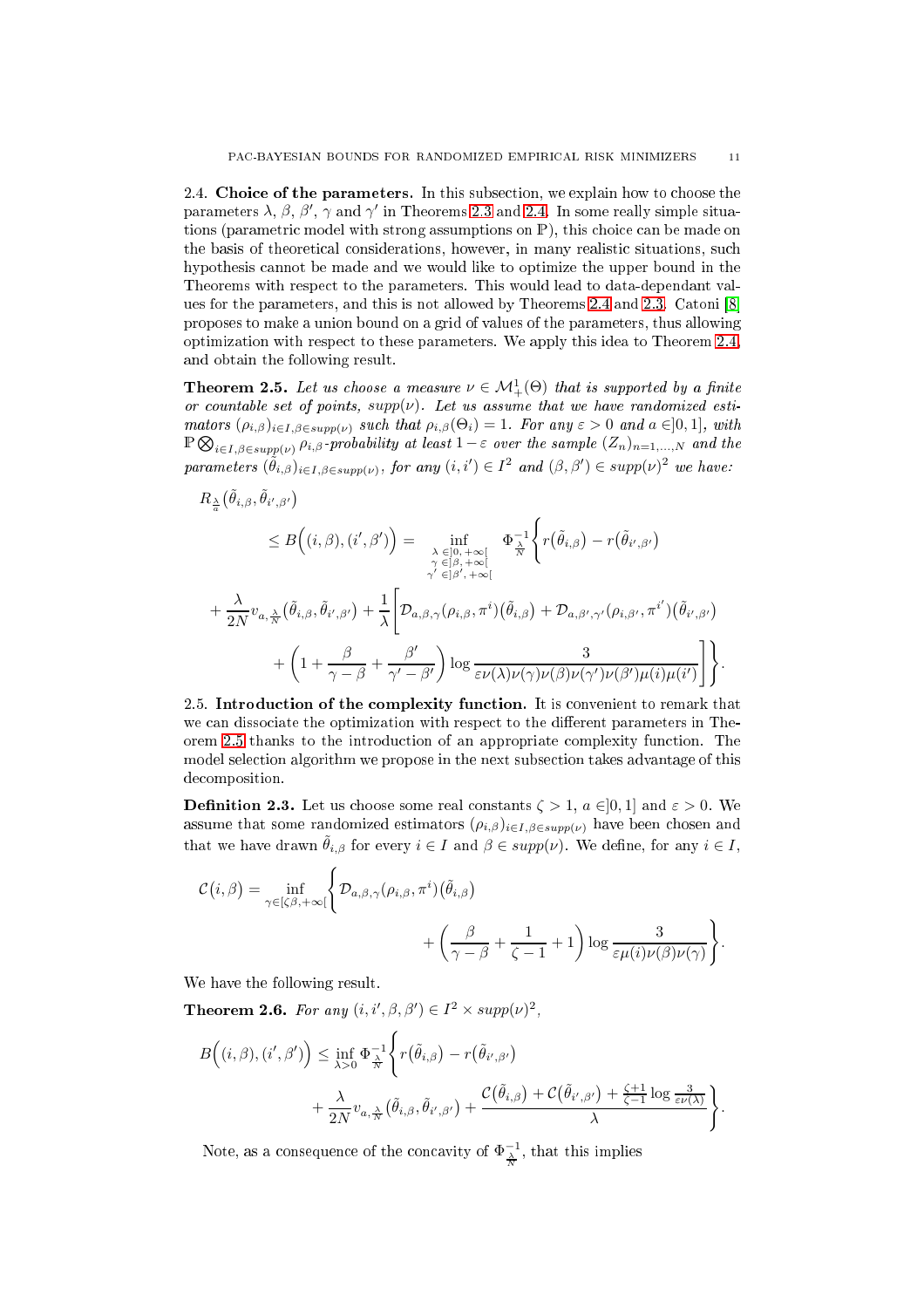## <span id="page-11-3"></span>Corollary 2.7.

$$
B\left((i, \beta), (i', \beta')\right) + B\left((i', \beta'), (i, \beta)\right)
$$
  
\n
$$
\leq 2 \inf_{\lambda > 0} \Phi_{\frac{\lambda}{N}}^{-1} \left\{ \frac{\lambda}{2N} \frac{v_{a, \frac{\lambda}{N}}(\tilde{\theta}_{i, \beta}, \tilde{\theta}_{i', \beta'}) + v_{a, \frac{\lambda}{N}}(\tilde{\theta}_{i', \beta'}, \tilde{\theta}_{i, \beta})}{2} + \frac{\mathcal{C}(i, \beta) + \mathcal{C}(i', \beta') + \frac{\zeta + 1}{\zeta - 1} \log \frac{3}{\varepsilon \nu(\lambda)}}{\lambda} \right\}.
$$

<span id="page-11-0"></span>Corollary [2.7](#page-11-3) shows that the symmetric part of  $B$  has an upper bound which ontains only varian
e and omplexity terms.

#### 3. APPLICATION: MODEL SELECTION

In this se
tion, we propose a general algorithm to sele
t among a family of posteriors - and so to perform model selection as a particular case. This algorithm was introduced by Catoni  $[8]$  in the case of classification. We first give the general form of the estimator. We then give an empirical bound on its risk. The last subsection is devoted to a theoretical bound under suitable hypothesis.

<span id="page-11-1"></span>3.1. Selection algorithm. We introduce the following definition for the sake of simplicity.

Definition 3.1. Let us put:

$$
\mathcal{P} = \left\{ t^1, ..., t^M \right\} = \left\{ (i, \beta) \in I \times \text{supp}(\nu) \right\},\
$$

where  $M = |I| \times |supp(\nu)|$  and the indexation of the  $t_i$ 's is such that

$$
\mathcal{C}(t^1) \le \dots \le \mathcal{C}(t^M).
$$

Now, remark that there is no reason for the bound  $B$  defined in Theorem [2.5](#page-10-2) to be sub-additive. So let us define a sub-additive version of  $B$ .

**Definition 3.2.** We put, for any  $(t, t') \in \mathcal{P}^2$ :

$$
\tilde{B}(t,t') = \inf_{\substack{h \geq 1 \\ (t_0, \ldots, t_h) \in \mathcal{P}^{h+1} \\ t_0 = t, t_h = t'}} \sum_{k=1}^n B(t_{k-1}, t_k).
$$

h

**Definition 3.3.** For any  $k \in \{1, ..., M\}$  we put:

$$
s(k) = \inf \left\{ j \in \{1, ..., M\}, \quad \tilde{B}(t^k, t^j) > 0 \right\}.
$$

We are now ready to give the definition of our estimator.

**Definition 3.4.** We take as an estimator  $\tilde{\theta}_t$  where  $\hat{t} = t^{\hat{k}}$  and

$$
\hat{k} = \min(\arg\max s).
$$

# <span id="page-11-2"></span>3.2. Empiri
al bound on the risk of the sele
ted estimator.

<span id="page-11-4"></span>**Theorem 3.1.** Let us put  $\hat{s} = s(\hat{k})$ . For any  $\varepsilon > 0$ , with  $\mathcal{P} \bigotimes_{t \in \mathcal{P}} \rho_t$ -probability at least  $1 - \varepsilon$ ,

$$
R\left(\tilde{\theta}_{\hat{t}}\right) \leq R\left(\tilde{\theta}_{t^j}\right) + \begin{cases} 0, & 1 \leq j < \hat{s}, \\ \tilde{B}(t^{s(j)}, t^j) & \hat{s} \leq j < \hat{k}, \\ \tilde{B}(\hat{t}, t^{\hat{s}}) + \tilde{B}(t^{\hat{s}}, t^j), & j \in (\arg \max s) \\ \tilde{B}(\hat{t}, t^j), & otherwise. \end{cases}
$$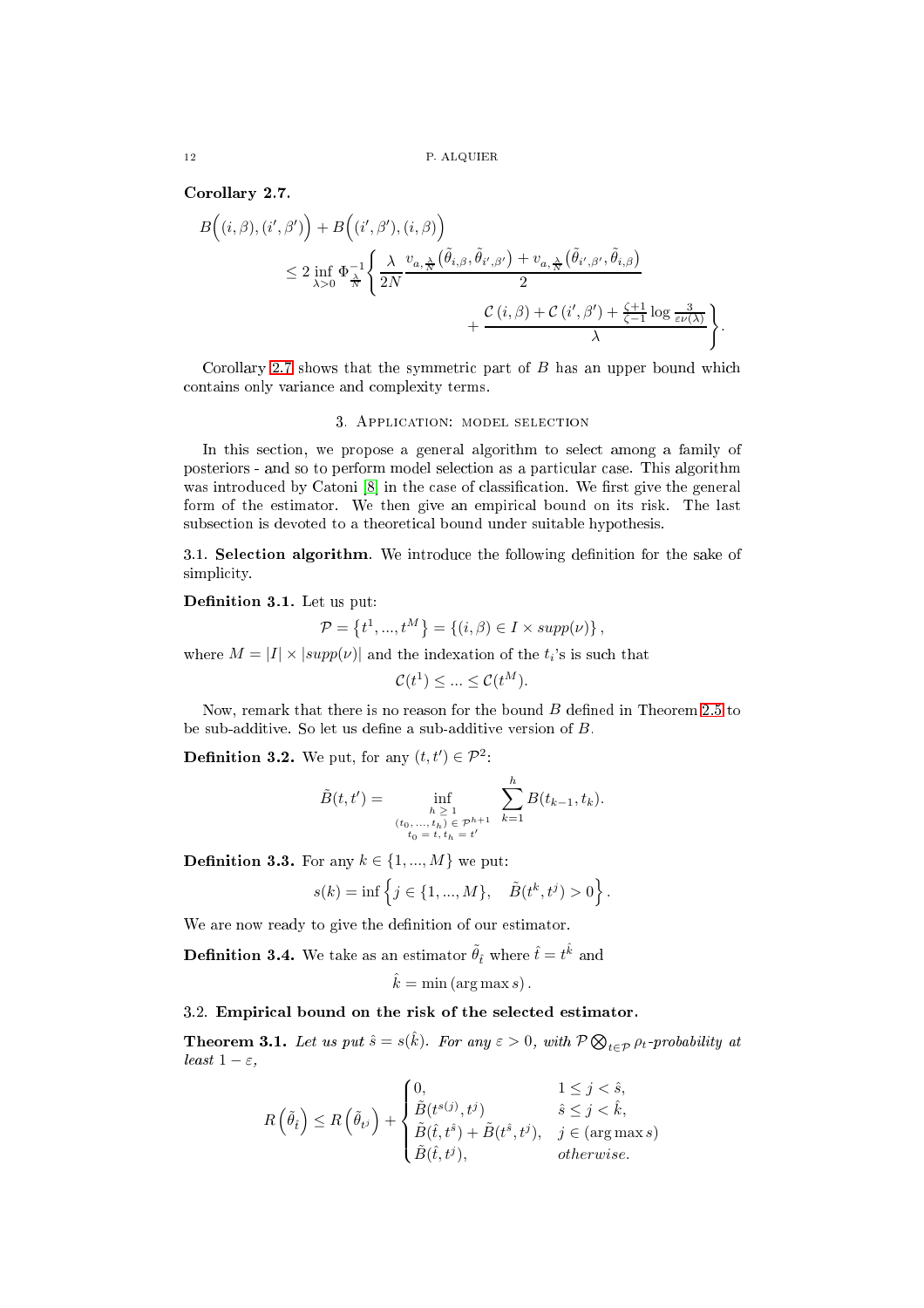Thus, adding only non negative terms to the bound,

$$
R\left(\tilde{\theta}_{i}\right) \leq R\left(\tilde{\theta}_{t^{j}}\right) + \begin{cases} 0, & 1 \leq j < \hat{s}, \\ B(t^{s(j)}, t^{j}) + B(t^{j}, t^{s(j)}) & \hat{s} \leq j < \hat{k}, \\ B(t^{j}, t^{\hat{s}}) + B(t^{\hat{s}}, t^{j}) & +B(t^{\hat{s}}, \hat{t}) & j \in (\arg \max s), \\ B(t^{j}, \hat{t}) + B(\hat{t}, t^{j}), & otherwise. \end{cases}
$$

For a proof, we refer the reader to Catoni [8] where this Theorem is proved in the case of classification, the proof can be reproduced here without any modification.

Theorem [3.1](#page-11-4) shows that, according to Corollary [2.7](#page-11-3) (page [12\)](#page-11-3),  $R(\tilde{\theta}_t) - R(\tilde{\theta}_{t^j})$ an be bounded by varian
e and omplexity terms relative to posterior distributions with a complexity not greater than  $\mathcal{C}(t^j)$ , and an empirical loss in any case not much larger than the one of  $\tilde{\theta}_{tj}$ .

<span id="page-12-0"></span>3.3. Theoretical bound. In this subsection, we choose  $\rho_{i,\beta}$  as  $\pi_{\exp(-\beta r)}^i$  restricted to a (random) neighborhood of  $\hat{\theta}_i$ . More formally, for any  $p\geq 0,$  let us put

$$
\Theta_{i,p} = \left\{ \theta \in \Theta_i, \quad r(\theta) - \inf_{\Theta_i} r \le p \right\}
$$

and for any  $q \in ]0,1]$  let us put

$$
p_{i,\beta}(q) = \inf \left\{ p > 0, \quad \pi_{\exp(-\beta r)}^i(\Theta_{i,p}) \geq q \right\}.
$$

Then let us choose q once and for all and let us choose  $\rho_{i,\beta}$  so that

$$
\frac{d\rho_{i,\beta}}{d\pi_{\exp(-\beta r)}^i}(\theta) = \frac{\mathbb{1}_{\Theta_{i,p_{i,\beta}(q)}}(\theta)}{\pi_{\exp(-\beta r)}^i(\Theta_{i,p_{i,\beta}(q)})}.
$$

Moreover, we assume that  $0 \leq l_{\theta}(z) \leq C$  for any  $\theta \in \Theta$  and  $z \in \mathcal{Z}$ , and we fix  $a = 1$ . In this case, note that for any  $\lambda \leq N/(2C)$  we have:

$$
v_{1,\frac{\lambda}{N}}(\theta,\theta')\leq \overline{\mathbb{P}}\left[\left(l_{\theta}-l_{\theta'}\right)^2\right].
$$

For the sake of simplicity we introduce the following definition.

**Definition 3.5.** Let us put, for any  $(\theta, \theta') \in \Theta^2$ :

$$
v(\theta, \theta') = \overline{\mathbb{P}}\left[ \left( l_{\theta} - l_{\theta'} \right)^2 \right]
$$

and

$$
V(\theta, \theta') = \mathbb{P}\left[v(\theta, \theta')\right].
$$

To obtain the following result we take  $\nu$  as the uniform measure on the grid

$$
supp(\nu) = \left\{2^0, 2^1, ..., 2^{\left\lfloor \frac{\log N}{\log 2} \right\rfloor} \right\}.
$$

<span id="page-12-1"></span>Theorem 3.2. Let us put, for any  $i \in I$ ,

$$
\overline{\theta}_i = \arg\min_{\theta \in \Theta_i} R(\theta)
$$

and

$$
\overline{\theta} = \arg\min_{\theta \in \Theta} R(\theta).
$$

Let us assume that Mammen and Tsybakov's margin assumption is satisfied, in other words let there exist  $(\kappa, c) \in [1, +\infty[ \times \mathbb{R}^*_+$  such that

$$
\forall \theta \in \Theta, \quad \left[ V(\theta, \overline{\theta}) \right]^{\kappa} \leq c \left[ R(\theta) - R(\overline{\theta}) \right].
$$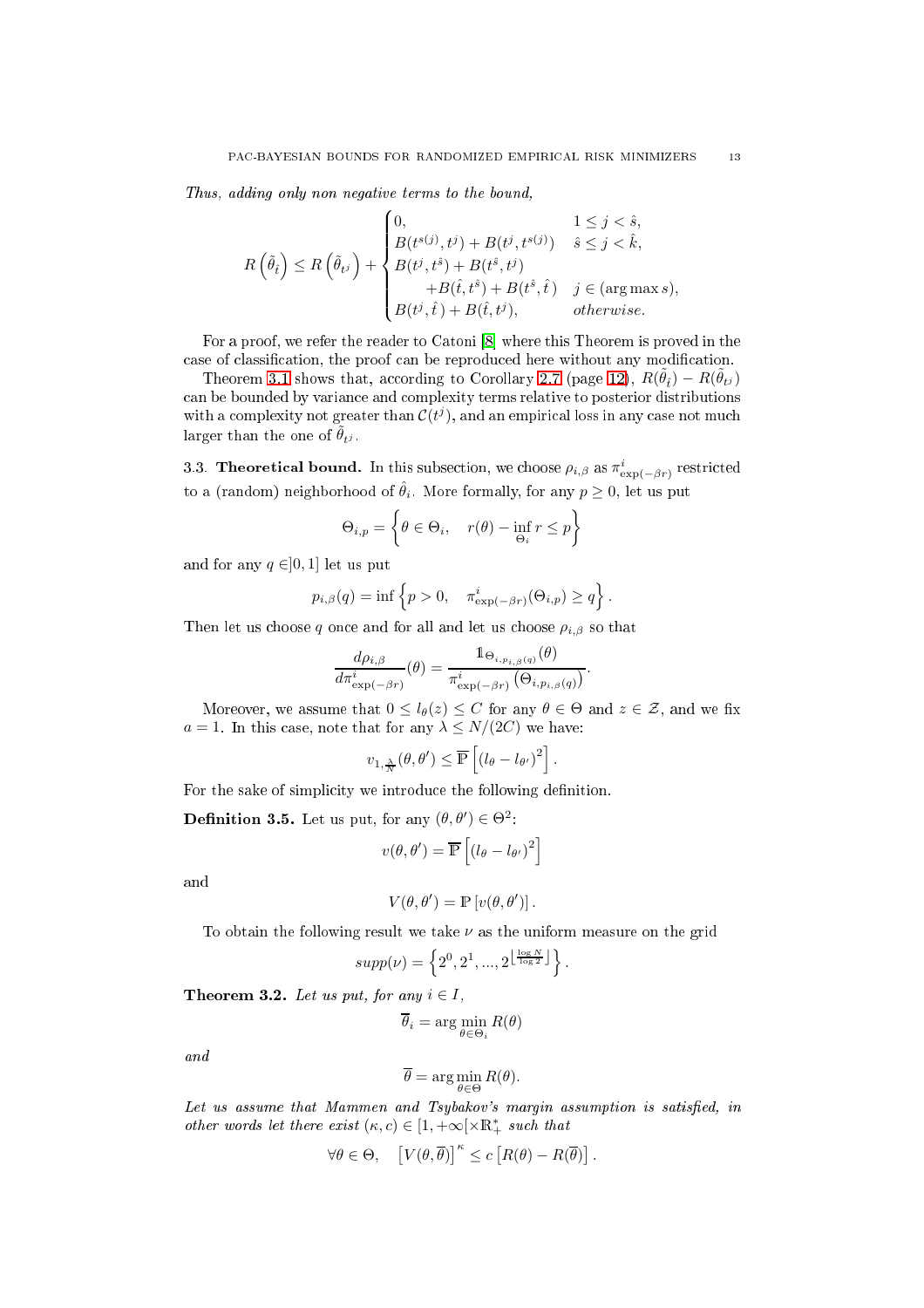Let moreover every sub-model  $\Theta_i, i \in I$  satisfy the following dimension assumption:

$$
\sup_{\xi \in \mathbb{R}} \left\{ \xi \left[ \pi_{\exp(-\xi R)}^{i} \left( R \right) - R \left( \overline{\theta}_{i} \right) \right] \right\} \leq d_{i}
$$

for a given sequence  $(d_i)_{i\in I}\in (\mathbb{R}_+)^I$ . Then there is a constant  $\mathcal{C}=\mathcal{C}(\kappa,c,C)$  such that, with  $\mathbb{P} \bigotimes_{i \in I, \beta \in supp(\nu)} \rho_{i,\beta}$ -probability at least  $1-4\varepsilon$ ,

$$
R(\tilde{\theta}_{\hat{t}}) \leq \inf_{i \in I} \left\{ R(\overline{\theta}_{i}) + C \max \left\{ \left( \frac{\left[R(\overline{\theta}_{i}) - R(\overline{\theta})\right]^{\frac{1}{\kappa}} \left(d_{i} + \log \frac{1}{q} + \log \frac{1 + \log_{2} N}{\varepsilon \mu(i)}\right)}{N} \right)^{\frac{1}{2}}, \right. \\ \left. \left. \left( \frac{d_{i} + \log \frac{1}{q} + \log \frac{1 + \log_{2} N}{\varepsilon \mu(i)}}{N} \right)^{\frac{\kappa}{2\kappa - 1}} \right\} \right\}.
$$

For a proof, see subse
tion [5.4](#page-15-1) page [16.](#page-15-1) Let us now make some remarks.

*Remark* 3.1 (Choice of the parameter q). The better choice for q is obviously  $q = 1$ . In this ase, our estimator is drawn randomly from the distribution,

$$
\rho_{i,\beta} = \pi_{\exp(-\beta r)}^i,
$$

and the term  $\log(1/q)$  vanishes.

However, pra
titioners worried about the idea to hoose randomly in the whole space an estimator can use a smaller value of  $q$  ensuring that, in any model i and for any  $\beta$ ,

$$
r\left(\tilde{\theta}_{i,\beta}\right) \leq \inf_{\Theta_i} r + p_{i,\beta}(q),
$$

so  $\tilde{\theta}_{i,\beta}$  is drawn in a neighborhood of the minimizer of the empirical risk.

Remark 3.2 (Margin assumption). The so-called margin assumption

$$
\left[V(\theta,\overline{\theta})\right]^\kappa \leq c \left[R(\theta)-R(\overline{\theta})\right]
$$

was first introduced by Mammen and Tsybakov in the context of classification  $[15, 20]$  $[15, 20]$ . It has however been studied in the context of general regression by Lecue in his PhD Thesis [14]. The terminology comes from classification, where a similar assumption can be described in terms of margin. In the general case however, there is no margin involved, but rather a distance  $V(\theta, \theta')^{1/2}$  on the parameter space, which serves to describe the shape of the function  $R$  in the neighborhood of its minimum value  $R(\overline{\theta})$ .

*Remark* 3.3 (Dimension assumption). In many cases, the assumption

$$
\sup_{\xi \in \mathbb{R}} \left\{ \xi \left[ \pi_{\exp(-\xi R)}^{i} \left( R \right) - R \left( \overline{\theta}_{i} \right) \right] \right\} \le d_{i}
$$

<span id="page-13-0"></span>is just equivalent to the fact that every  $\Theta_i$  has a finite dimension proportionnal to  $d_i$ .

# 4. CONCLUSION

In this paper we studied a quite general regression problem. We proposed randomized estimators, that can we drawn in small neighborhoods of empirical minimizers. We proved that these estimators reach the minimax rate of convergence under Mammen and Tsybakov's margin assumption.

We would like also to point out that the techniques used here can be applied in a more general context. In particular, Catoni [8] studied the transductive classification setting, where for a given  $k \in \mathbb{N}$ , we observe the objects  $X_1, \cdots, X_{(k+1)N}$ and the labels  $Y_1, \dots, Y_N$ , and we want to predict the kN missing labels  $Y_{N+1}, \dots$  $Y_{(k+1)N}$ . In this context, a deviation result equivalent to Lemma [1.2](#page-5-1) (page [6\)](#page-5-1) can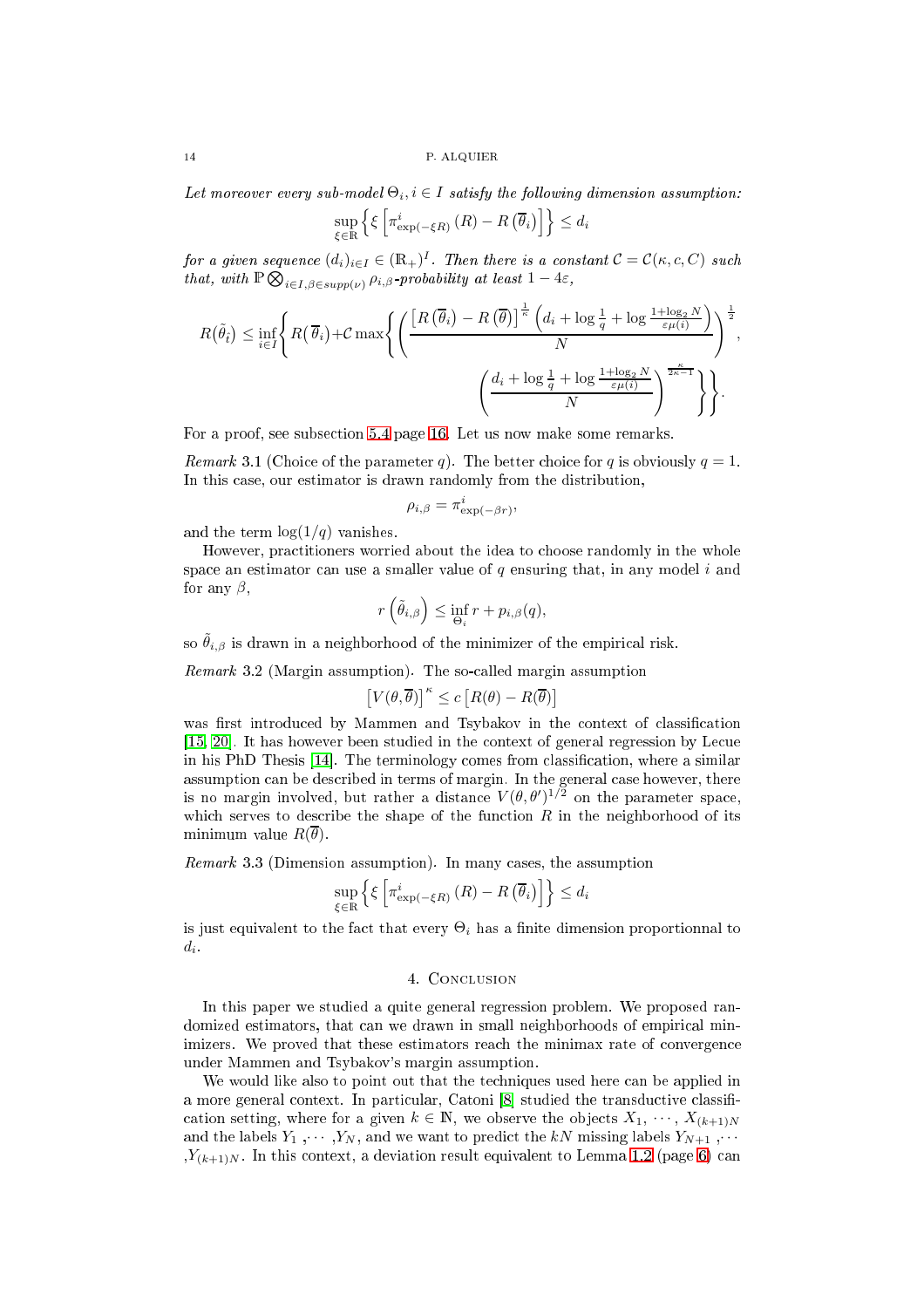be proved, and from this result we can obtain a theorem similar to Theorem [3.1](#page-11-4) (page [12\)](#page-11-4). We refer the reader to our PhD thesis  $[1]$  for more details (the transductive setting is introduced page 54 and the deviation result is Lemma 3.1 page 56).

# 5. Proofs

<span id="page-14-1"></span><span id="page-14-0"></span>5.1. Proof of Lemma [1.1.](#page-5-0) For the sake of ompleteness, we reprodu
e here the proof of Lemma [1.1](#page-5-0) given in Catoni  $[6]$ .

*Proof of Lemma [1.1.](#page-5-0)* Let us assume that h is upper-bounded on the support of n. Let us remark that  $m$  is absolutely continuous with respect to  $n$  if and only if it is absolutely continuous with respect to  $n_{\exp(h)}$ . If it is the case, then

$$
\mathcal{K}\left(m, n_{\exp(h)}\right) = m \left\{\log\left(\frac{dm}{dn}\right) - h\right\} + \log n(\exp \circ h)
$$
  
=  $\mathcal{K}(m, n) - m(h) + \log n(\exp \circ h).$ 

The left-hand side of this equation is nonnegative and cancels only for  $m = n_{\exp(h)}$ . Note that it remains valid when  $m$  is not absolutely continuous with respect to  $n$ and just says in this case that  $+\infty = +\infty$ . We therefore obtain

$$
0 = \inf_{m \in \mathcal{M}_+^1(E)} \left[ \mathcal{K}(m, n) - m(h) \right] + \log n(\exp \circ h).
$$

This proves the second part of lemma [1.1.](#page-5-0) For the first part, we do not assume any longer that  $h$  is upper bounded on the support of  $n$ . We can write

$$
\log n(\exp \circ h) = \sup_{B \in \mathbb{R}} \log n[\exp \circ (h \wedge B)] = \sup_{B \in \mathbb{R}} \sup_{m \in \mathcal{M}_+^1(E)} [m(h \wedge B) - \mathcal{K}(m, n)]
$$
  

$$
= \sup_{m \in \mathcal{M}_+^1(E)} \sup_{B \in \mathbb{R}} [m(h \wedge B) - \mathcal{K}(m, n)]
$$
  

$$
= \sup_{m \in \mathcal{M}_+^1(E)} \left\{ \sup_{B \in \mathbb{R}} [m(h \wedge B)] - \mathcal{K}(m, n) \right\} = \sup_{m \in \mathcal{M}_+^1(E)} [m(h) - \mathcal{K}(m, n)].
$$

$$
\qquad \qquad \Box
$$

# <span id="page-14-2"></span>5.2. Proof of Theorem [1.5.](#page-7-3)

Proof of Theorem [1.5.](#page-7-3) The beginning of this proof follows exactly the proof of Theorem [1.3](#page-6-1) (page [7\)](#page-6-1) until Equation [1.2.](#page-6-2) Now, let us apply (to Equation [1.2\)](#page-6-2) Lemma [1.1](#page-5-0) with  $(E, \mathcal{E}) = (\Theta^2, \mathcal{T}^{\otimes 2})$  to obtain:

$$
\mathbb{P} \exp \left\{ \sup_{m \in \mathcal{M}_+^1(\Theta^2)} \left[ \int_{\Theta^2} \left\{ \lambda \Phi_{\frac{\lambda}{N}} \left[ R_{\frac{\lambda}{a}} \left( \theta, \theta' \right) \right] - \frac{\lambda}{N} \sum_{i=1}^N \Phi_{\frac{\lambda}{N}} \left[ \left( \ell_\theta - \ell_{\theta'} \right) \left( Z_i \right) \wedge \frac{aN}{\lambda} \right] \right\} dm(\theta, \theta') - \mathcal{K}(m, \pi \otimes \pi') \right] \right\} = 1.
$$

Consequently

$$
\mathbb{P} \exp \left\{ \sup_{(\rho,\rho') \in [\mathcal{M}_+^1(\Theta)]^2} \left[ \int_{\Theta^2} \left\{ \lambda \Phi_{\frac{\lambda}{N}} \left[ R_{\frac{\lambda}{a}}(\theta, \theta') \right] \right. \right.\left. - \frac{\lambda}{N} \sum_{i=1}^N \Phi_{\frac{\lambda}{N}} \left[ (\ell_{\theta} - \ell_{\theta'}) \left( Z_i \right) \wedge \frac{aN}{\lambda} \right] \right\} d(\rho \otimes \rho')(\theta, \theta') - \mathcal{K}(\rho, \pi) - \mathcal{K}(\rho', \pi') \right] \right\} = 1.
$$
\nThis ends the proof.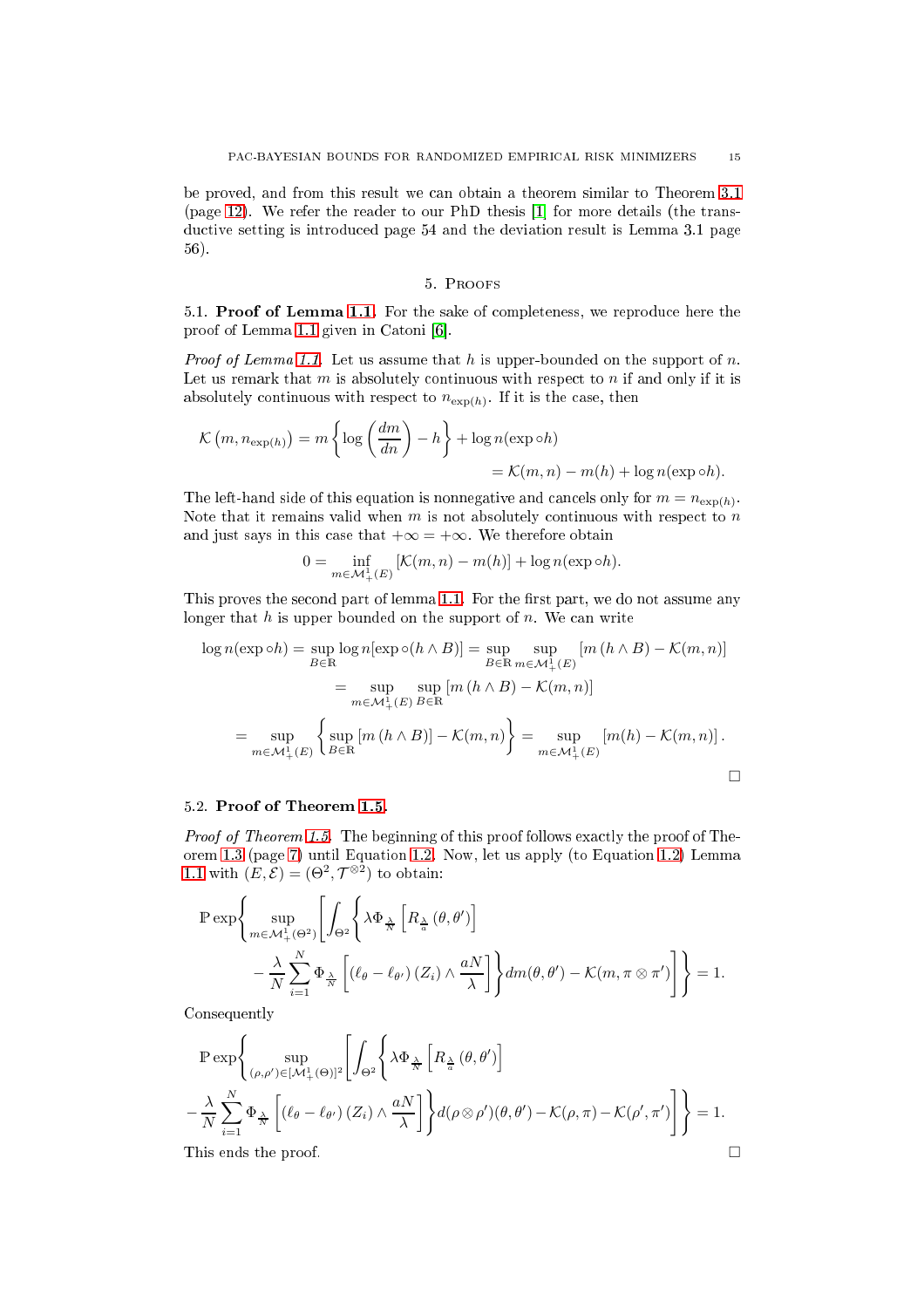# 5.3. Proof of Theorems [2.1](#page-8-1) and [2.2.](#page-9-1)

Proof of Theorem [2.1.](#page-8-1) First, notice that:

 $\mathcal{K}\left(\rho, \pi_{\exp(-\beta R)}\right) = \beta\left[\rho(R) - \pi_{\exp(-\beta R)}(R)\right] + \mathcal{K}\left(\rho, \pi\right) - \mathcal{K}\left(\pi_{\exp(-\beta R)}, \pi\right).$ 

Let us apply Theorem [1.5](#page-7-3) with  $\pi = \pi' = \rho' = \pi_{\exp(-\beta R)}$  to obtain with probability at least  $1 - \varepsilon$ , for any  $\rho \in \mathcal{M}^1_+(\Theta)$ ,

$$
\mathcal{K}(\rho, \pi_{\exp(-\beta R)}) \leq \beta \left[ \rho(r) - \pi_{\exp(-\beta R)}(r) + \frac{\gamma}{2N} \int_{\Theta^2} v_{a, \frac{\gamma}{N}}(\theta, \theta') d(\rho \otimes \pi_{\exp(-\beta R)})(\theta, \theta') + \frac{\log \frac{1}{\varepsilon} + \mathcal{K}(\rho, \pi_{\exp(-\beta R)})}{\gamma} + \int_{\Theta^2} \Delta_{\frac{\lambda}{a}}(\theta, \theta') d(\rho \otimes \pi_{\exp(-\beta R)})(\theta, \theta') \right] + \mathcal{K}(\rho, \pi) - \mathcal{K}(\pi_{\exp(-\beta R)}, \pi).
$$

Replacing in the right-hand side of this inequality  $\pi_{\exp(-\beta R)}$  with a supremum over all possible distributions leads to the announced result.  $\square$ 

*Proof of Theorem [2.2.](#page-9-1)* We have, for any  $\theta$ :

$$
\log \frac{d\rho}{d\pi_{\exp(-\beta R)}}(\theta) = \beta \left[ R(\theta) - \pi_{\exp(-\beta R)}(R) \right] + \log \frac{d\rho}{d\pi}(\theta) - \mathcal{K} \left( \pi_{\exp(-\beta R)}, \pi \right).
$$

Let us apply Theorem [1.3](#page-6-1) with  $\pi = \pi' = \rho' = \pi_{\exp(-\beta R)}$  and a general  $\rho$  to obtain with P $\rho$ -probability at least  $1 - \varepsilon$  over  $\theta$ ,

$$
\log \frac{d\rho}{d\pi_{\exp(-\beta R)}}(\theta) \leq \beta \left[ r(\theta) - \pi_{\exp(-\beta R)}(r) + \frac{\gamma}{2N} \int_{\Theta} v_{a,\frac{\gamma}{N}}(\theta,\theta') d\pi_{\exp(-\beta R)}(\theta') + \frac{\log \frac{1}{\varepsilon} + \mathcal{K}(\rho, \pi_{\exp(-\beta R)})}{\gamma} + \int_{\Theta} \Delta_{\frac{\lambda}{a}}(\theta,\theta') d\pi_{\exp(-\beta R)}(\theta') \right] + \log \frac{d\rho}{d\pi}(\theta) - \mathcal{K}(\pi_{\exp(-\beta R)}, \pi).
$$

<span id="page-15-1"></span>The end of the proof is the same as in the case of Theorem [2.1.](#page-8-1)  $\Box$ 

5.4. Proof of Theorem [3.2.](#page-12-1) We begin by a set of preliminary lemmas and definitions.

Definition 5.1. For the sake of simplicity, we will write:

$$
r'(\theta, \theta') = r(\theta) - r(\theta')
$$

and

$$
R'(\theta, \theta') = R(\theta) - R(\theta')
$$

for any  $(\theta, \theta') \in \Theta^2$ .

<span id="page-15-2"></span>Definition 5.2. We introduce the margin function:

$$
\varphi : \mathbb{R}_+^* \to \mathbb{R}
$$
  

$$
x \mapsto \sup_{\theta \in \Theta} \left[ V(\theta, \overline{\theta}) - xR'(\theta, \overline{\theta}) \right].
$$

<span id="page-15-3"></span>Lemma 5.1 (Mammen and Tsybakov  $[15, 20]$  $[15, 20]$ ). Mammen's and Tsybakov margin assumtion:

$$
\exists (\kappa,c)\in [1,+\infty[\times \mathbb{R}_+^*, \forall \theta\in \Theta, \quad V(\theta, \overline{\theta})^\kappa \le c R'(\theta, \overline{\theta})
$$

<span id="page-15-0"></span>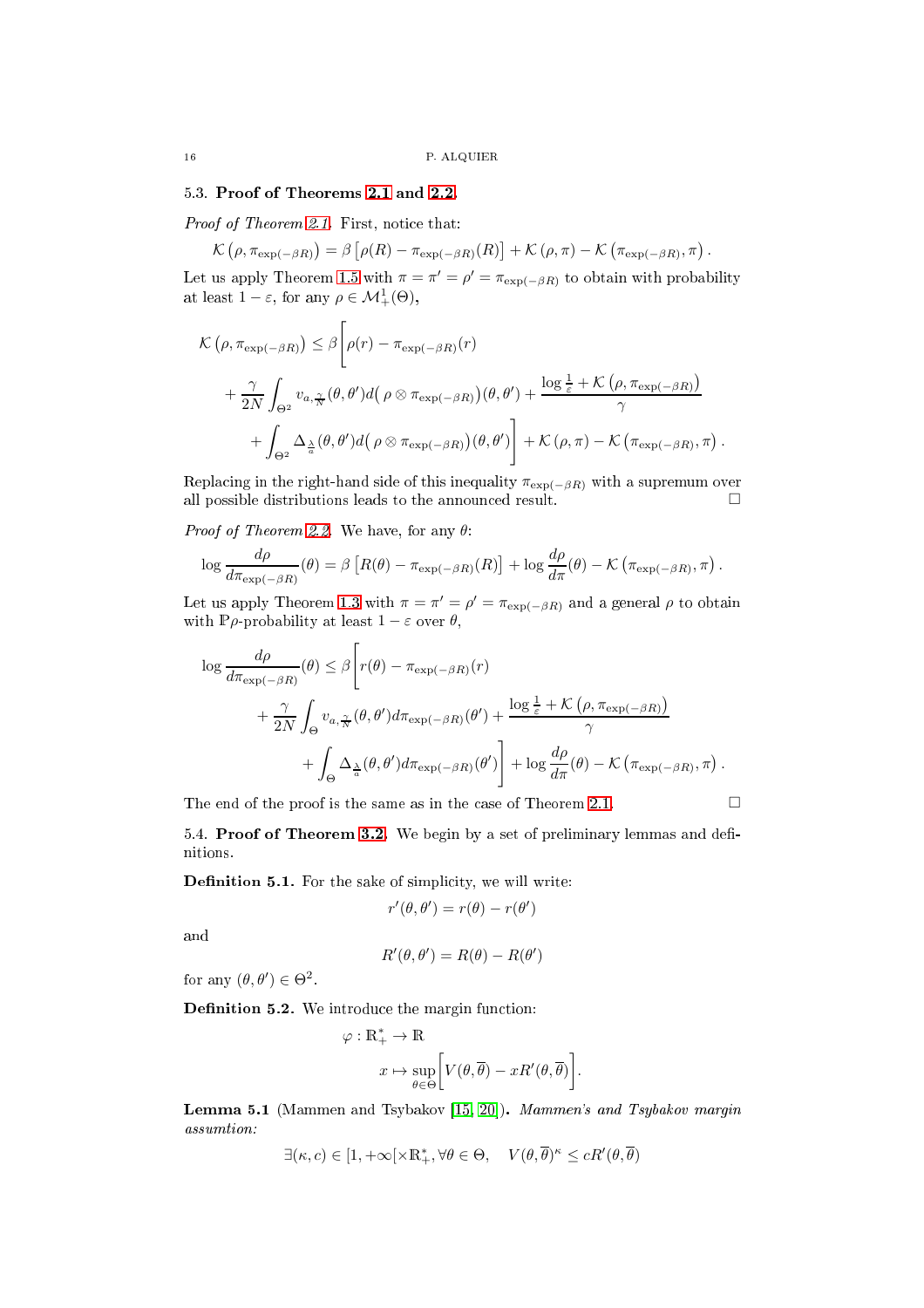implies:

$$
\forall x > 0, \quad \varphi(x) \le \left(1 - \frac{1}{\kappa}\right) (\kappa c x)^{-\frac{1}{\kappa - 1}}
$$

for  $\kappa > 1$  and  $\varphi(c) \leq 0$  for  $\kappa = 1$ .

Definition 5.3. We define the modified Bernstein function:

$$
g: \mathbb{R} \to \mathbb{R}
$$
  

$$
x \mapsto \begin{cases} \frac{2[\exp(x) - 1 - x]}{x^2} & \text{if } x \neq 0, \\ 1 & \text{if } x = 0. \end{cases}
$$

The function  $g$  is a variant of Bernstein's function, used in Bernstein's inequality (see Bernstein  $[4]$ ). Here, we prove a variant of this inequality.

<span id="page-16-2"></span>**Lemma 5.2** (Variant of Bernstein's inequality). We have, for any  $\lambda > 0$  and any  $(\theta, \theta') \in \Theta^2$ :

<span id="page-16-1"></span>(5.1) 
$$
\mathbb{P} \exp \left[ \lambda R'(\theta, \theta') - \lambda r'(\theta, \theta') - \frac{\lambda^2}{2N} g\left(\frac{2\lambda C}{N}\right) V(\theta, \theta') \right] \le 1,
$$

and the reverse inequality

<span id="page-16-3"></span>(5.2) 
$$
\mathbb{P} \exp \left[ \lambda r'(\theta, \theta') - \lambda R'(\theta, \theta') - \frac{\lambda^2}{2N} g\left(\frac{2\lambda C}{N}\right) V(\theta, \theta') \right] \le 1.
$$

We also have a similar inequality for variances:

<span id="page-16-0"></span>(5.3) 
$$
\mathbb{P} \exp \left[ \frac{N}{4C^2} v(\theta, \theta') - \frac{N}{2C^2} V(\theta, \theta') \right] \le 1.
$$

Proof. We have:

$$
\mathbb{P} \exp \left[ \lambda R'(\theta, \theta') - \lambda r'(\theta, \theta') \right]
$$
  
= 
$$
\exp \left\{ \sum_{i=1}^{N} \log \mathbb{P} \exp \left[ -\frac{\lambda}{N} \left( l_{\theta} - l_{\theta'} \right) \left( Z_{i} \right) \right] + \lambda R'(\theta, \theta') \right\}.
$$

Now, note that for any  $b > 0$ , for any  $x \in [-b, b]$  we have:

$$
\exp(-x) = 1 - x + \frac{x^2}{2}g(-x) \le 1 - x + \frac{x^2}{2}g(b),
$$

so that

$$
\log \mathbb{P} \exp \left[ -\frac{\lambda}{N} \left( l_{\theta} - l_{\theta'} \right) \left( Z_i \right) \right] \leq -\lambda R'(\theta, \theta') + \frac{\lambda^2}{2N} g\left( \frac{2C\lambda}{N} \right) V(\theta, \theta').
$$

It shows that

$$
\mathbb{P}\exp\left[\lambda R'(\theta,\theta') - \lambda r'(\theta,\theta')\right] \le \exp\left[\frac{\lambda^2}{2N}g\left(\frac{2C\lambda}{N}\right)V(\theta,\theta')\right].
$$

The proof of the reverse inequality follows the same scheme. For Inequality  $(5.3)$ note that, using the same s
heme, we obtain:

$$
\mathbb{P}\exp\left\{\lambda v(\theta,\theta')-\lambda V(\theta,\theta')-\frac{\lambda^2}{2N}g\left(\frac{4\lambda C^2}{N}\right)\mathbb{P}\left[\left(l_{\theta}-l_{\theta'}\right)^4\left(Z\right)\right]\right\}\leq 1.
$$

This implies that

$$
\mathbb{P}\exp\left[\lambda v(\theta,\theta') - \lambda V(\theta,\theta') - \frac{\lambda^2 2C^2}{N}g\left(\frac{4\lambda C^2}{N}\right)V(\theta,\theta')\right] \le 1.
$$

The choice  $\lambda = N/4C^2$  and the remark that  $g(1) \leq 2$  (actually  $g(1) \simeq 1.4$ ) leads to Inequality  $(5.3)$ .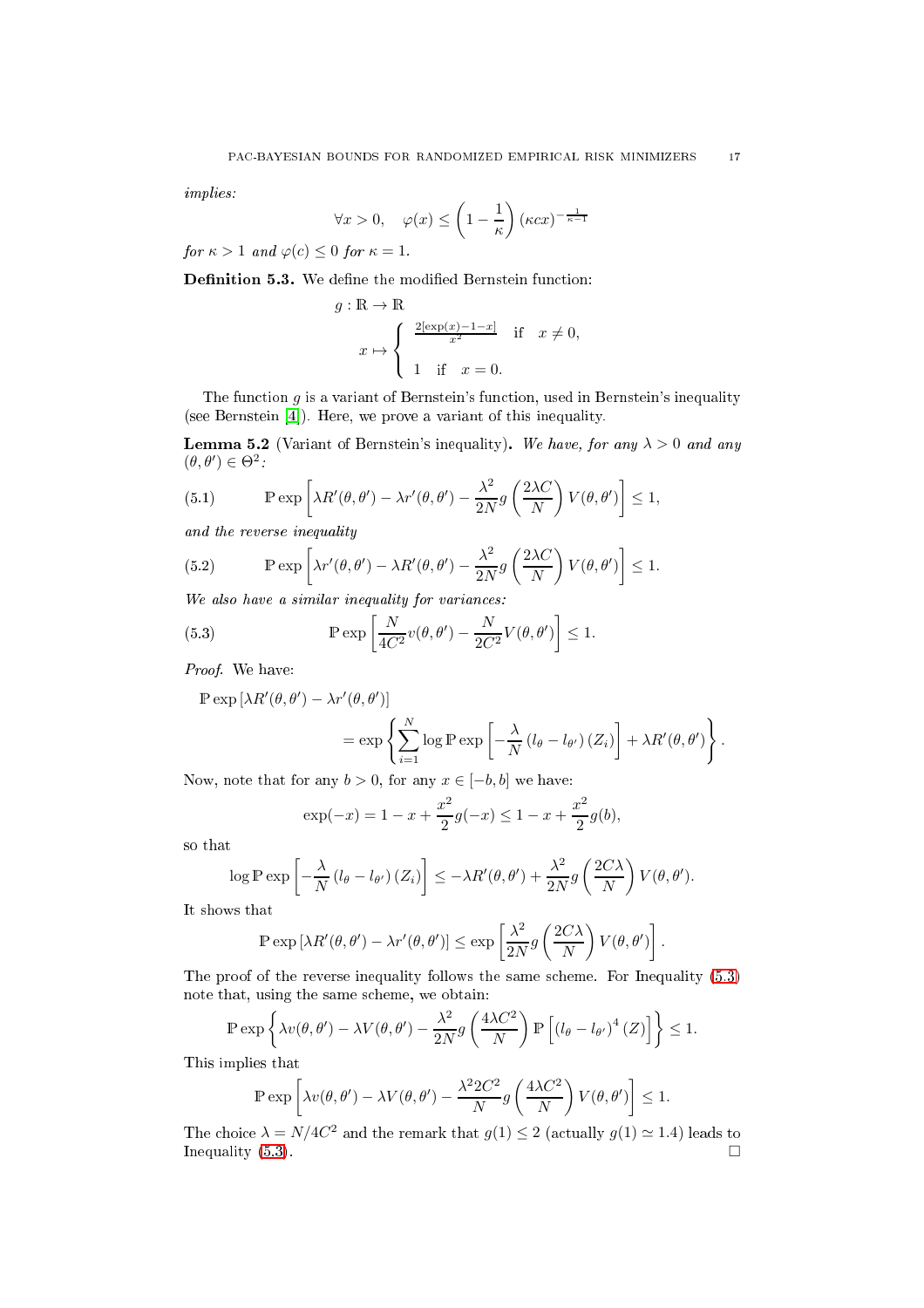Definition 5.4. For the sake of shortness, we put:

$$
\delta_N(i, q, \varepsilon, \kappa) = \max \left\{ \left( \frac{\left[ R\left(\overline{\theta}_i\right) - R\left(\overline{\theta}\right) \right]^{\frac{1}{\kappa}} \left( d_i + \log \frac{1}{q} + \log \frac{1 + \log_2 N}{\varepsilon \mu(i)} \right)}{N} \right)^{\frac{1}{2}}, \left. \left( \frac{d_i + \log \frac{1}{q} + \log \frac{1 + \log_2 N}{\varepsilon \mu(i)}}{N} \right)^{\frac{\kappa}{2\kappa - 1}} \right\} \right\}.
$$

Now let us give a brief overview of what follows. Lemma [5.3](#page-17-0) proves that for some β,  $\tilde{\theta}_{i,\beta}$  achieves the expected rate of convergence in model  $\Theta_i$ :  $\delta_N(i, q, \varepsilon, \kappa)$ . As we then want to use Theorem [3.1](#page-11-4) to compare our estimator  $\tilde{\theta}_t$  to every possible  $\tilde{\theta}_{i,\beta}$ , we will have to control the various parts of the empirical bound  $B(.,.)$  by theoretical terms. So we give two more lemmas: Lemma [5.4](#page-20-0) controls the empirical variance term  $v(.,.)$  by the theoretical variance term  $V(.,.)$  while Lemma [5.5](#page-21-0) provides a control for the empirical complexity term  $\mathcal{C}(i, \beta)$ . Given these three results we will be able to prove Theorem [3.2.](#page-12-1) Let us start with

<span id="page-17-0"></span>**Lemma 5.3.** Under the assumptions of Theorem [3.2,](#page-12-1) there is a constant  $C' =$  $\mathcal{C}'(\kappa,c,C)$  such that, with  $\mathbb{P} \bigotimes_{i \in I, \beta \in supp(\nu)} \rho_{i,\beta}$ -probability at least  $1-\varepsilon$ , for any  $i \in I$ , there is a  $\beta = \beta^*(i) \in supp(\nu)$  such that

$$
R'\left(\tilde{\theta}_{i,\beta},\overline{\theta}_{i}\right) \leq \mathcal{C}'\delta_{N}(i,q,\varepsilon,\kappa).
$$

Proof. We have, by Inequality  $(5.1)$  in Lemma [5.2:](#page-16-2)

$$
1 \geq \pi_{\exp(-\beta R)}^{i} \mathbb{P} \exp \left[ \lambda R'(.,\overline{\theta}_{i}) - \lambda r'(.,\overline{\theta}_{i}) - \frac{\lambda^{2}}{2N} g\left(\frac{2\lambda C}{N}\right) V(.,\overline{\theta}_{i}) \right]
$$
  

$$
\geq \mathbb{P} \rho_{i,\beta} \exp \left[ \lambda R'(.,\overline{\theta}_{i}) - \lambda r'(.,\overline{\theta}_{i}) - \frac{\lambda^{2}}{2N} g\left(\frac{2\lambda C}{N}\right) V(.,\overline{\theta}_{i}) - \log \frac{d\rho_{i,\beta}}{d\pi_{\exp(-\beta R)}^{i}}(.) \right]
$$

.

Thus

$$
\mu(i)\nu(\beta) \ge \mathbb{P}\rho_{i,\beta} \exp\left[\lambda R'(.,\overline{\theta}_i) - \lambda r'(.,\overline{\theta}_i) -\frac{\lambda^2}{2N}g\left(\frac{2\lambda C}{N}\right)V(.,\overline{\theta}_i) - \log\frac{d\rho_{i,\beta}}{d\pi_{\exp(-\beta R)}^i}(.) + \log(\mu(i)\nu(\beta))\right].
$$

So, with  $\mathbb{P} \bigotimes_{i \in I, \beta \in supp(\nu)} \rho_{i,\beta}$ -probability at least  $1 - \varepsilon/2$ , for any  $i \in I$  and  $\beta \in$  $supp(\nu)$ ,

<span id="page-17-1"></span>(5.4) 
$$
\lambda R'(\tilde{\theta}_{i,\beta}, \overline{\theta}_i) \leq \lambda r'(\tilde{\theta}_{i,\beta}, \overline{\theta}_i) + \frac{\lambda^2}{2N} g\left(\frac{2\lambda C}{N}\right) V(\tilde{\theta}_{i,\beta}, \overline{\theta}_i) + \log \frac{d\rho_{i,\beta}}{d\pi_{\exp(-\beta R)}^i} (\tilde{\theta}_{i,\beta}) + \log \frac{2}{\varepsilon \mu(i)\nu(\beta)}.
$$

Note that, using Definition [5.2,](#page-15-2) for any  $x > 0$ ,

$$
V(\tilde{\theta}_{i,\beta}, \overline{\theta}_{i}) \leq 2 \bigg[ V(\tilde{\theta}_{i,\beta}, \overline{\theta}) + V(\overline{\theta}, \overline{\theta}_{i}) \bigg] \leq 2 \bigg[ x R'(\tilde{\theta}_{i,\beta}, \overline{\theta}) + x R'(\overline{\theta}_{i}, \overline{\theta}) + 2 \varphi(x) \bigg].
$$

Therefore Inequality [\(5.4\)](#page-17-1) be
omes: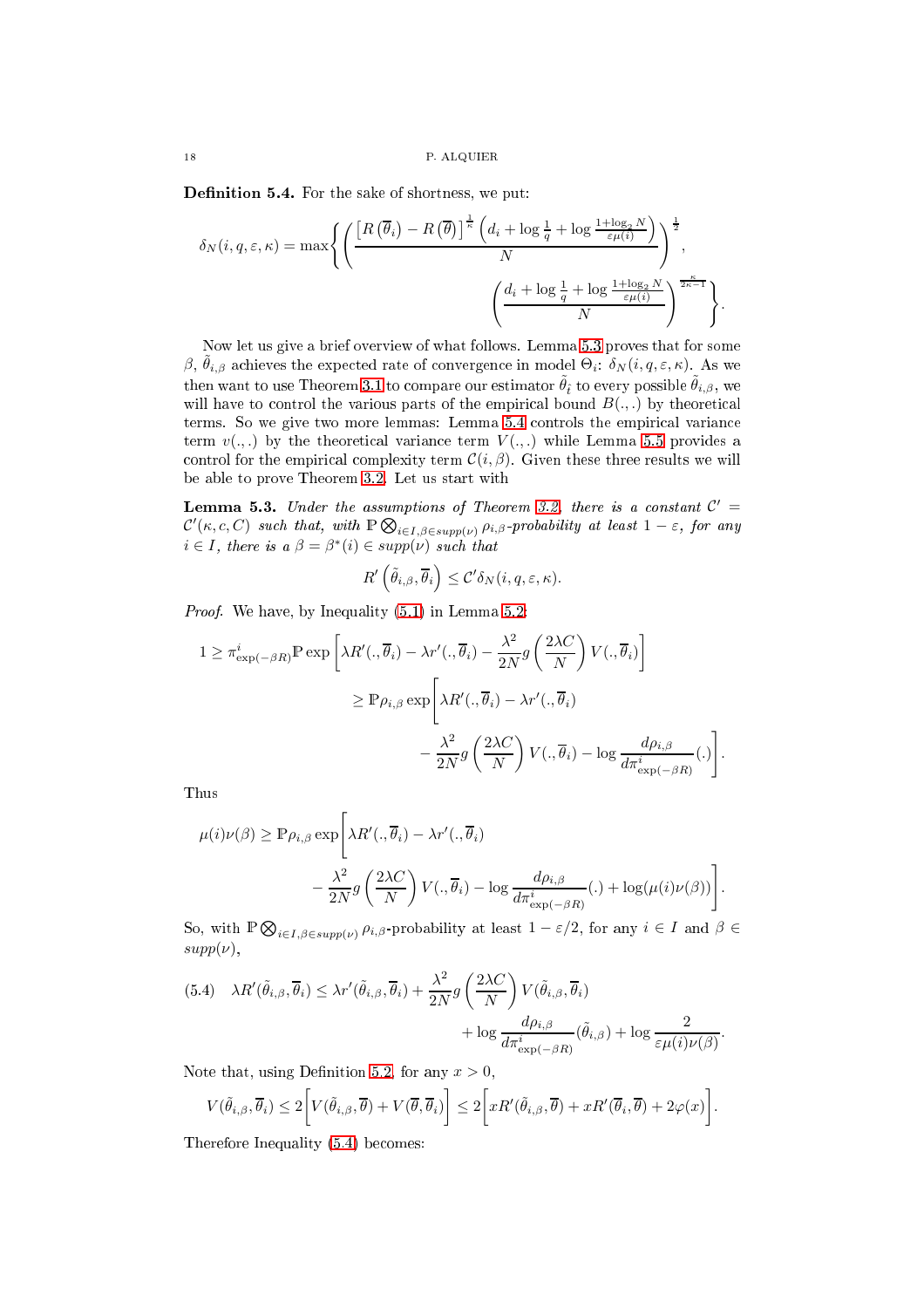PAC-BAYESIAN BOUNDS FOR RANDOMIZED EMPIRICAL RISK MINIMIZERS 19

$$
\[\lambda - \frac{x\lambda^2}{N} g\left(\frac{2C\lambda}{N}\right)\] R'(\tilde{\theta}_{i,\beta}, \overline{\theta}) \le \left[\lambda + \frac{x\lambda^2}{N} g\left(\frac{2C\lambda}{N}\right)\right] R'(\overline{\theta}_i, \overline{\theta}) \n+ \lambda r'(\tilde{\theta}_{i,\beta}, \overline{\theta}_i) + \frac{2\varphi(x)\lambda^2}{N} g\left(\frac{2\lambda C}{N}\right) + \beta \left[R\left(\tilde{\theta}_{i,\beta}\right) - \pi_{\exp(-\beta R)}^i R\right] \n+ \log \frac{d\rho_{i,\beta}}{d\pi^i} (\tilde{\theta}_{i,\beta}) - \mathcal{K}\left(\pi_{\exp(-\beta R)}^i, \pi^i\right) + \log \frac{2}{\varepsilon \mu(i)\nu(\beta)},\n\]
$$

leading to

$$
\left[\lambda - \frac{x\lambda^2}{N}g\left(\frac{2C\lambda}{N}\right) - \beta\right]R'(\tilde{\theta}_{i,\beta},\overline{\theta}) \le \left[\lambda + \frac{x\lambda^2}{N}g\left(\frac{2C\lambda}{N}\right) - \beta\right]R'(\overline{\theta}_{i},\overline{\theta})
$$

$$
+ \frac{2\varphi(x)\lambda^2}{N}g\left(\frac{2\lambda C}{N}\right) - \beta\pi_{\exp(-\beta R)}^{i}R'(.,\overline{\theta}_{i}) + \log \frac{d\rho_{i,\beta}}{d\pi_{\exp(-\beta r)}^{i}}(\tilde{\theta}_{i,\beta})
$$

$$
- \log \pi^{i} \exp\left[-\lambda r'(.,\overline{\theta}_{i})\right] - \mathcal{K}\left(\pi_{\exp(-\beta R)}^{i},\pi^{i}\right) + \log \frac{2}{\varepsilon\mu(i)\nu(\beta)}
$$

and

<span id="page-18-0"></span>(5.5) 
$$
\left[\lambda - \frac{x\lambda^2}{N}g\left(\frac{2C\lambda}{N}\right) - \beta\right]R'(\tilde{\theta}_{i,\beta}, \overline{\theta}_i) \le \frac{2x\lambda^2}{N}g\left(\frac{2C\lambda}{N}\right)R'(\overline{\theta}_i, \overline{\theta}) + \frac{2\varphi(x)\lambda^2}{N}g\left(\frac{2\lambda C}{N}\right) - \beta\pi_{\exp(-\beta R)}^iR'(\overline{\theta}_i) + \log\frac{d\rho_{i,\beta}}{d\pi_{\exp(-\beta r)}^i}(\tilde{\theta}_{i,\beta}) - \log\pi^i\exp\left[-\lambda r'(\overline{\theta}_i)\right] - \mathcal{K}\left(\pi_{\exp(-\beta R)}^i, \pi^i\right) + \log\frac{2}{\varepsilon\mu(i)\nu(\beta)}.
$$

We can then use Inequality [\(5.2\)](#page-16-3) (in Lemma [5.2,](#page-16-2) page [17\)](#page-16-2) to obtain, with probability at least  $1 - \varepsilon/2$ , for any  $i \in I$  and  $\beta \in supp(\nu)$ ,

<span id="page-18-1"></span>
$$
(5.6) \quad -\log \pi^{i} \exp \left[ -\lambda r'(:,\overline{\theta}_{i}) \right] \leq \lambda \pi_{\exp(-\beta R)}^{i} r'(:,\overline{\theta}_{i}) + \mathcal{K} \left( \pi_{\exp(-\beta R)}^{i} , \pi^{i} \right)
$$

$$
\leq \lambda \pi_{\exp(-\beta R)}^{i} R'(:,\overline{\theta}_{i}) + \frac{\lambda^{2}}{2N} g \left( \frac{2C\lambda}{N} \right) \pi_{\exp(-\beta R)}^{i} V(:,\overline{\theta}_{i})
$$

$$
+ \mathcal{K} \left( \pi_{\exp(-\beta R)}^{i} , \pi^{i} \right) - \log \frac{\varepsilon \mu(i) \nu(\beta)}{2}
$$

$$
\leq \left[ \lambda + \frac{x\lambda^{2}}{N} g \left( \frac{2C\lambda}{N} \right) \right] \pi_{\exp(-\beta R)}^{i} R'(:,\overline{\theta}_{i}) + \frac{x\lambda^{2}}{N} g \left( \frac{2C\lambda}{N} \right) R'(\overline{\theta}_{i},\overline{\theta})
$$

$$
+ \frac{2\varphi(x)\lambda^{2}}{N} g \left( \frac{2C\lambda}{N} \right) + \mathcal{K} \left( \pi_{\exp(-\beta R)}^{i} , \pi^{i} \right) + \log \frac{2}{\varepsilon \mu(i) \nu(\beta)}.
$$

Combining Inequalities [\(5.5\)](#page-18-0) and [\(5.6\)](#page-18-1) we have, with probability at least  $1 - \varepsilon$ , for any i and  $\beta$ :

<span id="page-18-2"></span>(5.7) 
$$
\left[\lambda - \frac{x\lambda^2}{N} g\left(\frac{2C\lambda}{N}\right) - \beta\right] R'(\tilde{\theta}_{i,\beta}, \overline{\theta}_i) \le \frac{4x\lambda^2}{N} g\left(\frac{2C\lambda}{N}\right) R'(\overline{\theta}_i, \overline{\theta}) + \frac{4\varphi(x)\lambda^2}{N} g\left(\frac{2\lambda C}{N}\right) + \left[\lambda + \frac{x\lambda^2}{N} g\left(\frac{2C\lambda}{N}\right) - \beta\right] \pi_{\exp(-\beta R)}^i R'(\cdot, \overline{\theta}_i) + \log \frac{d\rho_{i,\beta}}{d\pi_{\exp(-\beta r)}^i} (\tilde{\theta}_{i,\beta}) + 2 \log \frac{2}{\varepsilon \mu(i)\nu(\beta)}.
$$

In order to make explicit the terms in Inequality [5.7,](#page-18-2) let us remind the definition of  $\rho_{i,\beta}$  in Theorem [3.2](#page-12-1) (page [13\)](#page-12-1) and remark that

$$
\log \frac{d\rho_{i,\beta}}{d\pi_{\exp(-\beta r)}^i}(\tilde{\theta}_{i,\beta}) \le \log \frac{1}{q}.
$$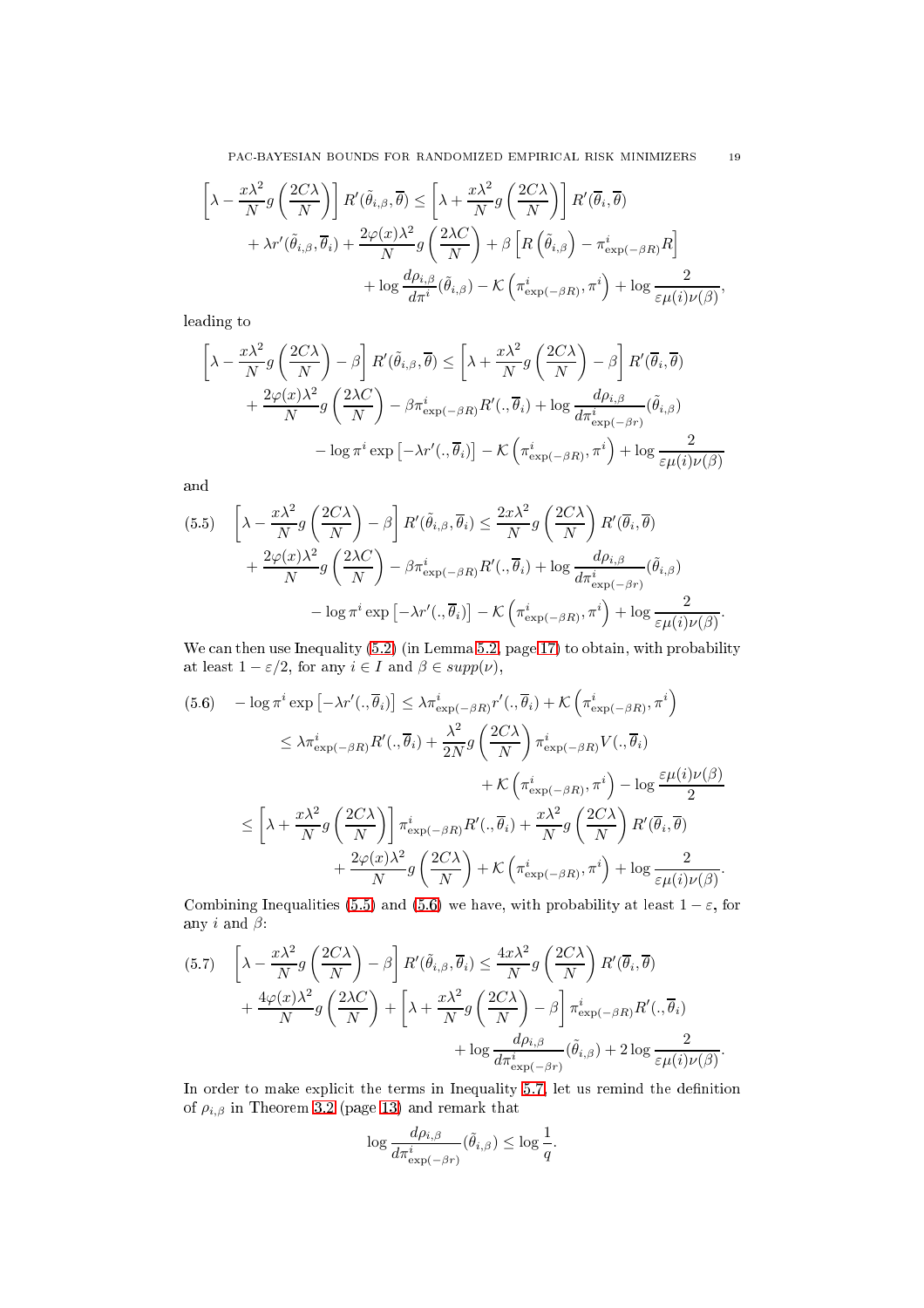Let us also recall the dimension hypothesis in Theorem [3.2,](#page-12-1) implying that

$$
\pi_{\exp(-\beta R)}^i R' (., \overline{\theta}_i) \leq \frac{d_i}{\beta}.
$$

Let us finally choose  $\lambda = 2\beta$ , Inequality [5.7](#page-18-2) becomes:

<span id="page-19-0"></span>(5.8) 
$$
\left[\beta - \frac{16x\beta^2}{N} g\left(\frac{4C\beta}{N}\right)\right] R'(\tilde{\theta}_{i,\beta}, \overline{\theta}_i) \le \frac{16x\beta^2}{N} g\left(\frac{4C\beta}{N}\right) R'(\overline{\theta}_i, \overline{\theta}) + \frac{16\varphi(x)\beta^2}{N} g\left(\frac{4\beta C}{N}\right) + \left[\beta + \frac{4x\beta^2}{N} g\left(\frac{4C\beta}{N}\right)\right] d_i + \log \frac{1}{q} + 2\log \frac{2}{\varepsilon \mu(i)\nu(\beta)}.
$$

Finally, Lemma [5.1](#page-15-3) together with the margin assumption in Theorem [3.2](#page-12-1) ensures that

$$
\varphi(x) \le \left(1 - \frac{1}{\kappa}\right) (\kappa c x)^{\frac{-1}{\kappa - 1}}
$$

if  $\kappa > 1$  and  $\varphi(c) \leq 0$  if  $\kappa = 1$ . Let us first deal with the case  $\kappa = 1$ . Inequality  $(5.8)$  becomes, taking  $x = c$ ,

<span id="page-19-1"></span>
$$
(5.9) \quad R'(\tilde{\theta}_{i,\beta}, \overline{\theta}_i) \le \left[\frac{1}{2} - \frac{4c\beta}{N}g\left(\frac{4C\beta}{N}\right)\right]^{-1} \left\{\frac{16c\beta}{N}g\left(\frac{4C\beta}{N}\right)R'(\overline{\theta}_i, \overline{\theta}) + \left[1 + \frac{4c\beta}{N}g\left(\frac{4C\beta}{N}\right)\right]\frac{d_i}{\beta} + \frac{1}{\beta}\log\frac{1}{q} + \frac{2}{\beta}\log\frac{2}{\varepsilon\mu(i)\nu(\beta)}\right\}.
$$

In the right-hand side of Inequality [5.9,](#page-19-1) the numerator is optimal for  $\beta$  of the order of

$$
\sqrt{\frac{N\left(d_i + \log\frac{1}{q} + \log\frac{2}{\varepsilon\mu(i)\nu(\beta)}\right)}{R'(\overline{\theta}_i, \overline{\theta})}}
$$

but in order to keep the denominator away from zero, the maximal order of magnitude for  $\beta$  is N, so let us take  $\beta$  of the order of

$$
\min \left\{ \sqrt{\frac{N\left(d_i + \log \frac{1}{q} + \log \frac{2}{\varepsilon \mu(i)\nu(\beta)}\right)}{R'(\overline{\theta}_i, \overline{\theta})}}, N \right\}.
$$

This choice leads to:

<span id="page-19-3"></span>
$$
(5.10) \quad R'(\tilde{\theta}_{i,\beta}, \overline{\theta}_i) \leq C'' \max \left\{ \left( \frac{\left[ R\left( \overline{\theta}_i, \overline{\theta} \right) \right] \left( d_i + \log \frac{1}{q} + \log \frac{1 + \log_2 N}{\varepsilon \mu(i)} \right)}{N} \right)^{\frac{1}{2}}, \left( \frac{d_i + \log \frac{1}{q} + \log \frac{1 + \log_2 N}{\varepsilon \mu(i)}}{N} \right) \right\} = C'' \delta_N(i, q, \varepsilon, 1)
$$

for some  $\mathcal{C}'' = \mathcal{C}''(c, C)$ . In the case where  $\kappa > 1$ , Inequality [\(5.8\)](#page-19-0) becomes:

<span id="page-19-2"></span>
$$
(5.11) \quad R'(\tilde{\theta}_{i,\beta}, \overline{\theta}_i) \leq \left[\frac{1}{2} - \frac{4x\beta}{N}g\left(\frac{4C\beta}{N}\right)\right]^{-1} \left\{\frac{16x\beta}{N}g\left(\frac{4C\beta}{N}\right)R'(\overline{\theta}_i, \overline{\theta}) + \left(1 - \frac{1}{\kappa}\right)\frac{16\beta(\kappa cx)^{-\frac{1}{\kappa - 1}}}{N}g\left(\frac{4\beta C}{N}\right) + \left[1 + \frac{4x\beta}{N}g\left(\frac{4C\beta}{N}\right)\right]\frac{d_i}{\beta} + \frac{1}{\beta}\log\frac{1}{\theta} + \frac{2}{\beta}\log\frac{2}{\varepsilon\mu(i)\nu(\beta)}\right\}.
$$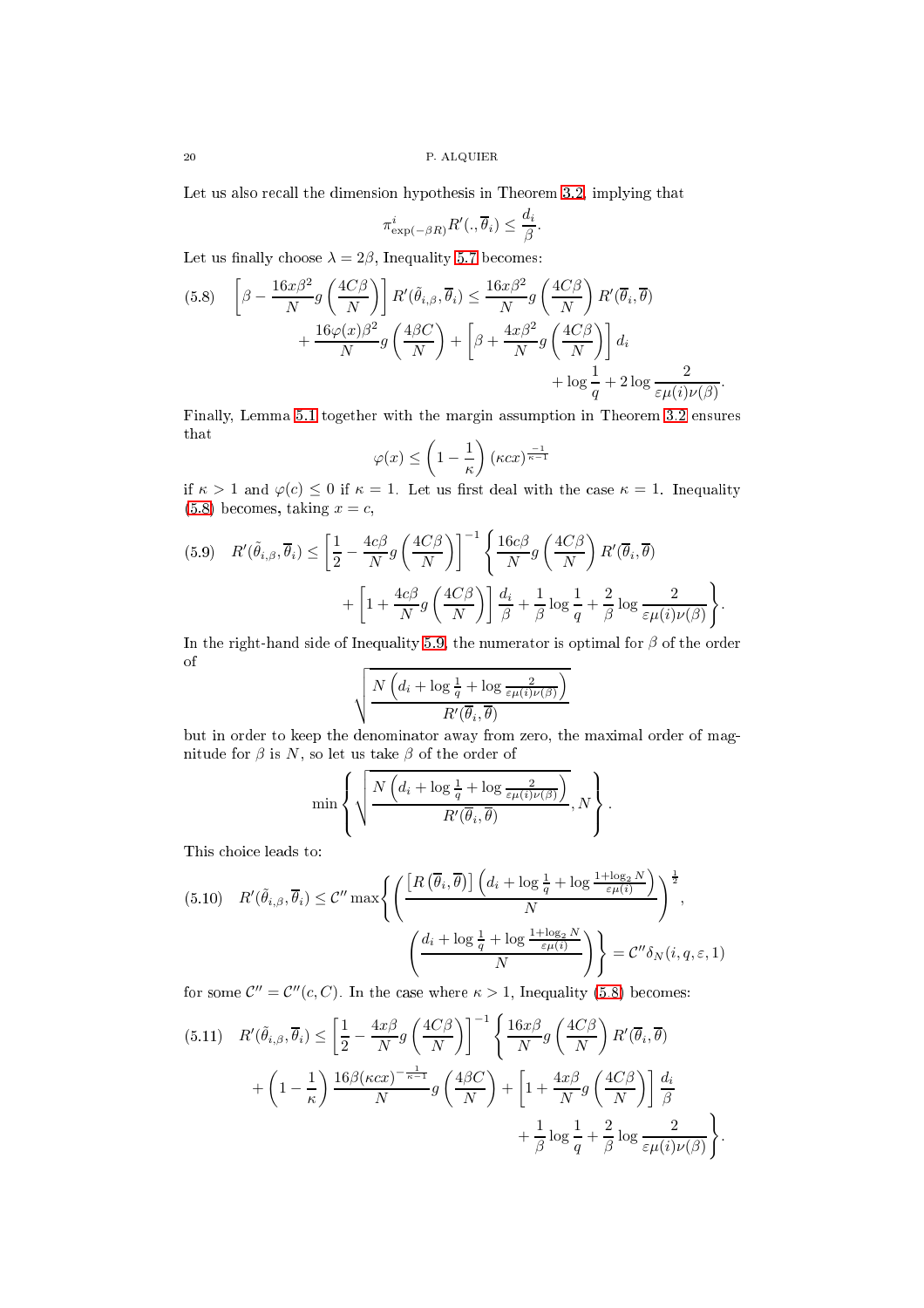Now, we choose  $x$  or the order of

$$
\min\left\{\left[R'\left(\overline{\theta}_i,\overline{\theta}\right)\right]^{-\frac{\kappa-1}{\kappa}},\frac{N}{\beta}\right\}
$$

in Inequality [\(5.11\)](#page-19-2) (the case  $x = [R'(\overline{\theta}_i, \overline{\theta})]^{-\frac{\kappa-1}{\kappa}}$  minimizes the numerator while the fact that  $x = \mathcal{O}(N/\beta)$  ensures that the denominator does not get too close to zero). Now, let us consider both cases for x, and first  $x = \left[R\left(\overline{\theta}_i, \overline{\theta}\right)\right]^{-\frac{\kappa-1}{\kappa}}$ . In this case, let us choose  $\beta$  of the order of

$$
\min\left\{\sqrt{\frac{N\left(d_i+\log\frac{1}{q}+\log\frac{2}{\varepsilon\mu(i)\nu(\beta)}\right)}{\left[R'(\overline{\theta}_i,\overline{\theta})\right]^{\frac{1}{\kappa}}}},N\right\}.
$$

This leads to a bound of the order of

$$
\max \left\{ \left( \frac{\left[ R\left(\overline{\theta}_{i}, \overline{\theta}\right) \right]^{\frac{1}{\kappa}} \left( d_{i} + \log \frac{1}{q} + \log \frac{1 + \log_{2} N}{\varepsilon \mu(i)} \right)}{N} \right)^{\frac{1}{2}}, \frac{d_{i} + \log \frac{1}{q} + \log \frac{1 + \log_{2} N}{\varepsilon \mu(i)}}{N} \right\} \leq \delta_{N}(i, q, \varepsilon, \kappa).
$$

In the other case, x is of the order of  $N/\beta$  and

$$
\left[R'\left(\overline{\theta}_i,\overline{\theta}\right)\right]^{-\frac{\kappa-1}{\kappa}} \ge \frac{N}{\beta},
$$

implying that

$$
R'\left(\overline{\theta}_i,\overline{\theta}\right) \leq \left(\frac{\beta}{N}\right)^{\frac{\kappa}{\kappa-1}}
$$

.

We have to choose  $\beta$  in order to optimize the numerator, in this case the optimal order of magnitude is

$$
\left[ \left( d_i + \log \frac{1}{q} + \log \frac{1 + \log_2 N}{\varepsilon \mu(i)} \right)^{\kappa - 1} N \right]^{\frac{1}{2\kappa - 1}}
$$

and leads to a bound of the order of

$$
\left(\frac{d_i + \log\frac{1}{q} + \log\frac{1 + \log_2 N}{\varepsilon\mu(i)}}{N}\right)^{\frac{\kappa}{2\kappa - 1}} \le \delta_N(i, q, \varepsilon, \kappa).
$$

So we have proved that, in the case  $\kappa > 1$ , for some  $\mathcal{C}''' = \mathcal{C}'''(\kappa, c, C)$ ,

(5.12) 
$$
R'(\tilde{\theta}_{i,\beta}, \overline{\theta}_i) \leq C''' \delta_N(i, q, \varepsilon, \kappa).
$$

We put:

<span id="page-20-1"></span>
$$
\mathcal{C}'(\kappa, c, C) = \begin{cases} \mathcal{C}''(c, C) & \text{if } \kappa = 1 \\ \mathcal{C}'''(\kappa, c, C) & \text{if } \kappa > 1 \end{cases}
$$

and remark that Inequalities [\(5.10\)](#page-19-3) and [\(5.12\)](#page-20-1) end the proof.  $\Box$ 

<span id="page-20-0"></span>**Lemma 5.4.** Under the assumptions of Theorem [3.2,](#page-12-1) with  $\mathbb{P}\bigotimes_{i\in I, \beta \in supp(\nu)} \rho_{i,\beta}$ . probability at least  $1-\varepsilon$ , for any  $(i,i') \in I^2$ , for any  $(\beta,\gamma,\beta',\gamma') \in supp(\nu)^4$ .

$$
v\left(\tilde{\theta}_{i,\beta},\tilde{\theta}_{i',\beta'}\right) \leq 2V\left(\tilde{\theta}_{i,\beta},\tilde{\theta}_{i',\beta'}\right) + \frac{4C^2}{N}\Bigg[\mathcal{D}_{1,\beta,\gamma}\left(\rho_{i,\beta},\pi^i\right)\left(\tilde{\theta}_{i,\beta}\right)
$$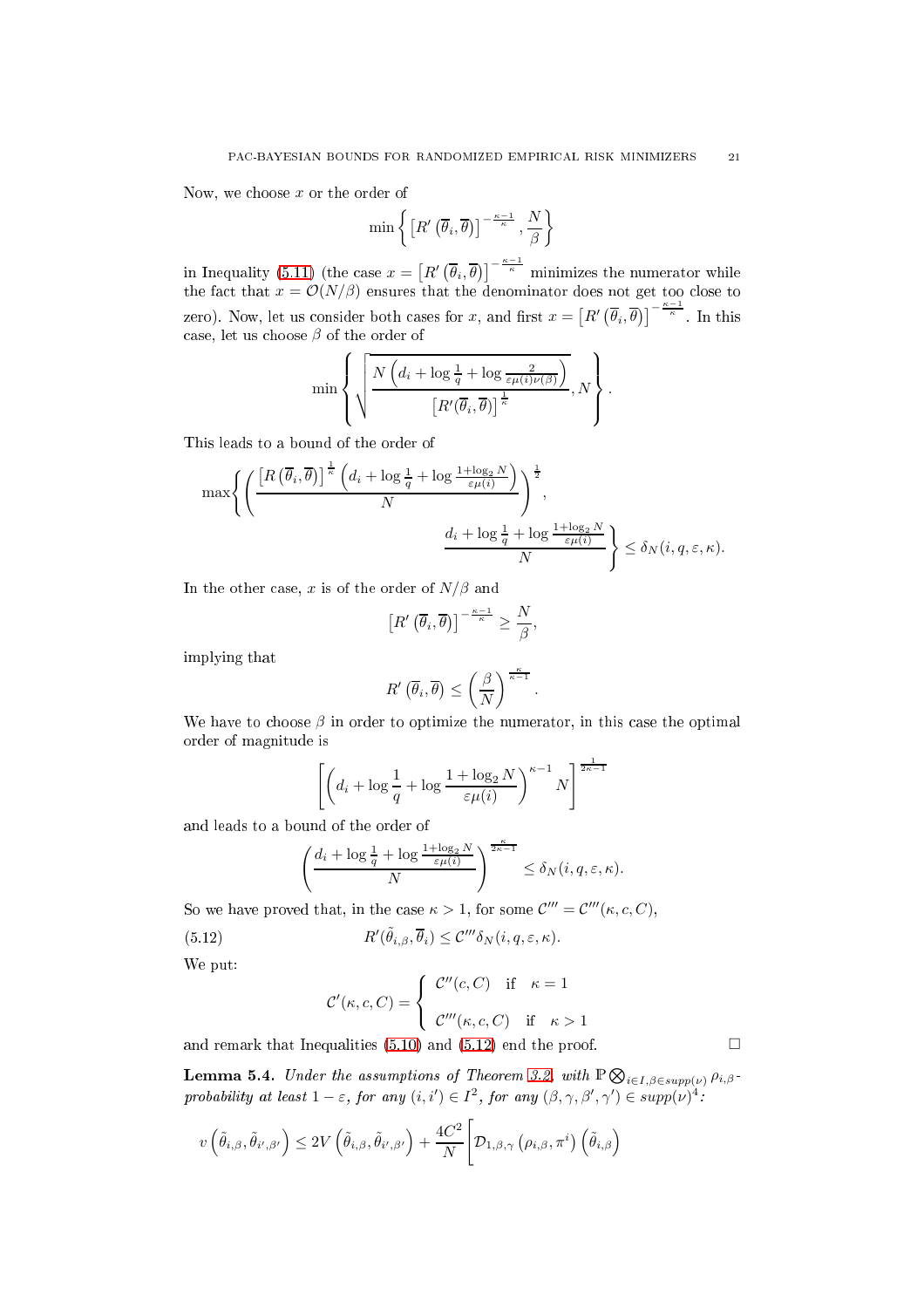$$
+\mathcal{D}_{1,\beta',\gamma'}\left(\rho_{i',\beta'},\pi^{i'}\right)\left(\tilde{\theta}_{i',\beta'}\right)+\left(1+\frac{\beta}{\gamma-\beta}+\frac{\beta'}{\gamma'-\beta'}\log\frac{3}{\varepsilon\mu(i)\mu(i')}\right)\bigg].
$$

Proof. According to Inequality [\(5.3\)](#page-16-0) (Lemma [5.2](#page-16-2) page [17\)](#page-16-2),

$$
\mathbb{P}\exp\left[\frac{N}{4C^2}v(\theta,\theta') - \frac{N}{4C^2}V'(\theta,\theta')\right] \le 1.
$$

Let us integrate in  $(\theta, \theta')$  with respect to the distribution  $\pi_{\exp(-\beta R)}^i \otimes \pi_{\exp(-\beta'R)}^{i'}$ and sum over all i, i',  $\beta$  and  $\beta'$  to obtain, with  $\mathbb{P} \bigotimes_{i \in I, \beta \in supp(\nu)} \hat{\rho}_{i,\beta}$ -probability at least  $1 - \varepsilon/3$ , for any  $(i, i') \in I^2$ , for any  $(\beta, \beta') \in supp(\nu)^2$ .

$$
v\left(\tilde{\theta}_{i,\beta}, \tilde{\theta}_{i',\beta'}\right) \leq 2V'\left(\tilde{\theta}_{i,\beta}, \tilde{\theta}_{i',\beta'}\right) + \frac{4C^2}{N} \Bigg\{ \log \frac{d\rho_{i,\beta}}{d\pi_{\exp(-\beta R)}^i} \left(\tilde{\theta}_{i,\beta}\right) + \log \frac{d\rho_{i',\beta'}}{d\pi_{\exp(-\beta'R)}^{i'}} \left(\tilde{\theta}_{i',\beta'}\right) + \log \frac{3}{\varepsilon} \Bigg\}.
$$

To conclude the proof, there remains to combine this result with Theorem [2.2](#page-9-1) page [10,](#page-9-1) using a union bound argument.

<span id="page-21-0"></span>**Lemma 5.5.** Under the assumptions of Theorem [3.2,](#page-12-1) there is a constant  $K =$  $K(\kappa, c, C)$  such that, with  $\mathbb{P} \bigotimes_{i \in I, \beta \in supp(\nu)} \rho_{i,\beta}$ -probability at least  $1 - \varepsilon$ , for any  $i \in I$ , there is  $\gamma \in supp(\nu)$  such that, for  $\beta = \beta^*(i)$ ,

$$
\mathcal{D}_{1,\beta,\gamma}(\rho_{i,\beta},\pi^i)\left(\tilde{\theta}_{i,\beta}\right)\leq \mathcal{C}(i,\beta)\leq K\delta_N(i,q,\varepsilon,\kappa)\beta.
$$

Proof. We have

$$
\mathcal{D}_{1,\beta,\gamma}(\rho_{i,\beta},\pi^{i})\left(\tilde{\theta}_{i,\beta}\right)
$$
\n
$$
= \left(1 - \frac{\beta}{\gamma}\right)^{-1} \left\{\log \frac{d\rho_{i,\beta}}{d\pi_{\exp(-\beta r)}^{i}} \left(\tilde{\theta}_{i,\beta}\right) + \log \pi_{\exp(-\beta r)}^{i} \exp\left[\frac{\beta\gamma}{2N}v\left(.,\tilde{\theta}_{i,\beta}\right)\right]\right\}
$$
\n
$$
\leq \left(1 - \frac{\beta}{\gamma}\right)^{-1} \left\{\log \frac{1}{q} + \log \pi^{i} \exp\left[\frac{\beta\gamma}{2N}v\left(.,\tilde{\theta}_{i,\beta}\right) - \beta r'(.,\overline{\theta})\right]\right\}
$$
\n
$$
- \log \pi^{i} \exp\left[-\beta r'(.,\overline{\theta})\right]\right\}.
$$

Let us now apply Lemma [5.2](#page-16-2) and the now usual integration technique to obtain the following inequalities, with probability at least  $1 - 4\varepsilon/5$ :

$$
- \log \pi^{i} \exp\left[-\beta r'(.,\overline{\theta})\right] = - \sup_{\rho \in \mathcal{M}_{+}^{1}(\Theta_{i})} \left[-\beta \rho r'(.,\overline{\theta}) - \mathcal{K}(\rho,\pi^{i})\right]
$$
  

$$
\leq - \sup_{\rho \in \mathcal{M}_{+}^{1}(\Theta_{i})} \left[-\beta \rho R'(.,\overline{\theta}) + \frac{\beta^{2}}{2N} g\left(\frac{2\beta C}{N}\right) V(.,\overline{\theta}) + \log \frac{5}{\varepsilon} - \mathcal{K}(\rho,\pi^{i})\right]
$$
  

$$
\leq - \log \pi^{i} \exp\left(-\beta R'(.,\overline{\theta}) + \frac{\beta^{2}}{2N} g\left(\frac{2\beta C}{N}\right) V(.,\overline{\theta})\right) + \log \frac{5}{\varepsilon}.
$$

Moreover

$$
\log \pi^{i} \exp \left[\frac{\beta \gamma}{2N} v\left(., \tilde{\theta}_{i,\beta}\right) - \beta r'(.,\overline{\theta})\right]
$$
  
\n
$$
\leq \log \pi^{i} \exp \left\{\frac{\beta \gamma}{N} V(., \tilde{\theta}_{i,\beta}) \beta R'(., \overline{\theta}) + \frac{\beta^{2}}{2N} g\left(\frac{2\beta C}{N}\right) V(., \overline{\theta})\right\}
$$
  
\n
$$
+ \frac{\beta \gamma 4C^{2}}{N^{2}} \mathcal{D}_{1,\beta,\gamma}(\rho_{i,\beta}, \pi^{i}) \left(\tilde{\theta}_{i,\beta}\right) + \left[1 + \frac{4\beta \gamma C^{2}}{N^{2}} + \frac{4\gamma C^{2} \beta^{2}}{N(\gamma - \beta)}\right] \log \frac{5}{\varepsilon},
$$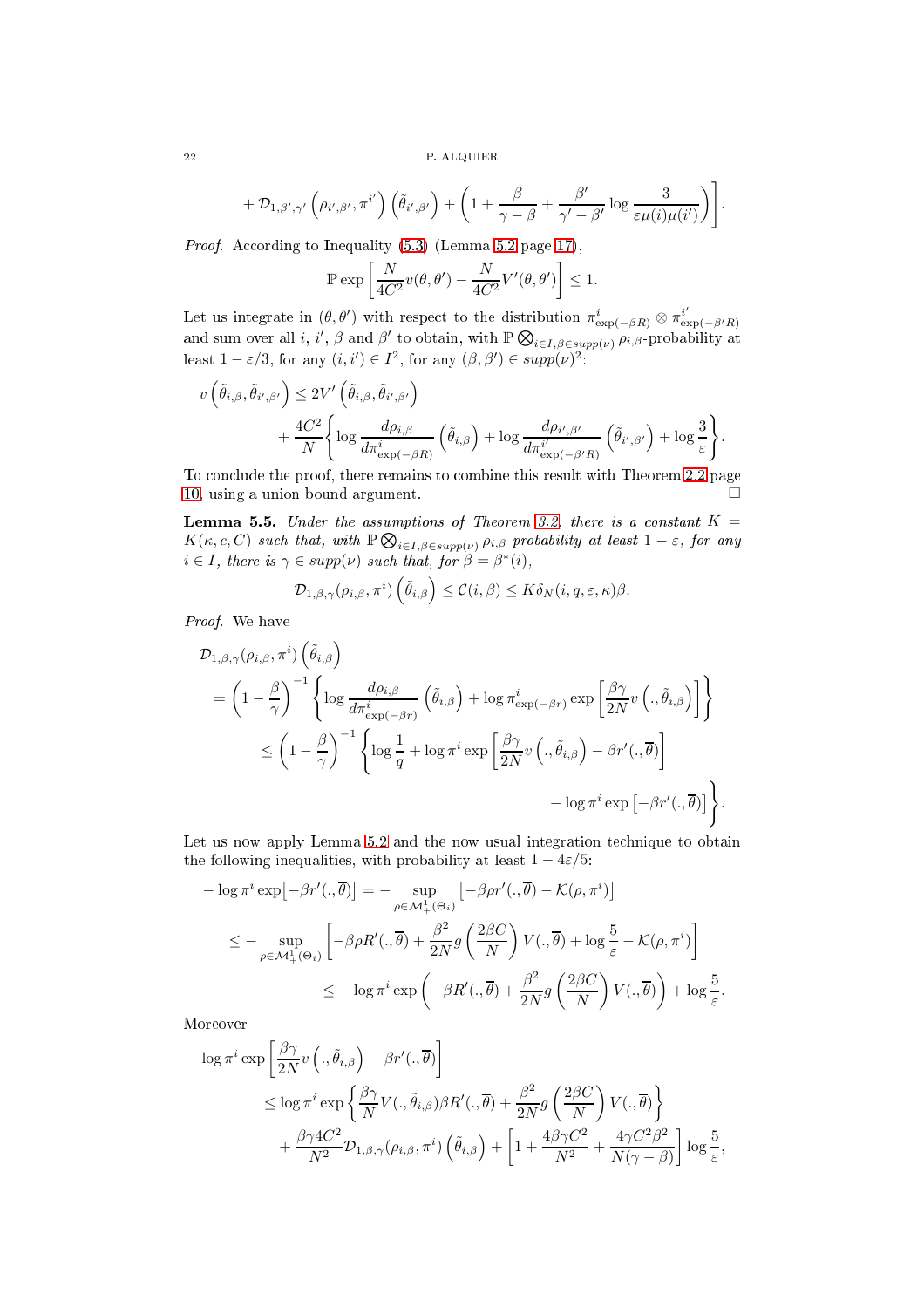so that

$$
\begin{split}\n&\left[1-\frac{\beta}{\gamma}-\frac{\beta\gamma 4C^2}{N^2}\right]\mathcal{D}_{1,\beta,\gamma}(\rho_{i,\beta},\pi^i)\left(\tilde{\theta}_{i,\beta}\right) \\
&\leq \log\frac{1}{q}+\log\pi_{\exp(-\beta R)}^i\exp\left\{\left[\frac{\beta\gamma}{N}+\frac{\beta^2}{N}g\left(\frac{2\beta C}{N}\right)\right]V(.,\overline{\theta})\right\} \\
&\quad+\left[2+\frac{4\beta\gamma C^2}{N^2}+\frac{4\gamma C^2\beta^2}{N(\gamma-\beta)}\right]\log\frac{5}{\varepsilon} \\
&\leq \log\frac{1}{q}+\log\pi_{\exp(-\beta R)}^i\exp\left\{x\left[\frac{\beta\gamma}{N}+\frac{\beta^2}{N}g\left(\frac{2\beta C}{N}\right)\right]R'(.,\overline{\theta}_i)\right\} \\
&\quad+\left[\frac{2\beta\gamma}{N}+\frac{\beta^2}{N}g\left(\frac{2\beta C}{N}\right)\right]\left[xR'(\overline{\theta}_i,\overline{\theta})+\varphi(x)\right]+x\frac{\beta\gamma}{N}R'(\tilde{\theta}_{i,\beta},\overline{\theta}_i) \\
&\quad+\left[2+\frac{4\beta\gamma C^2}{N^2}+\frac{4\gamma C^2\beta^2}{N(\gamma-\beta)}\right]\log\frac{5}{\varepsilon}.\n\end{split}
$$

We then apply Lemma [5.3](#page-17-0) to obtain with probability at least  $1-\varepsilon/5$ 

$$
R'(\tilde{\theta}_{i,\beta}, \overline{\theta}_i) \leq C' \delta_N(i, q, \varepsilon/5, \kappa).
$$

Moreover we can choose  $\gamma = 2\beta$ , and remember that the choice  $\beta = \beta^*(i)$  leads to  $\beta < N$ , so

<span id="page-22-0"></span>
$$
(5.13) \quad \left[\frac{1}{2} - \frac{\beta^2 8C^2}{N^2}\right] \mathcal{D}_{1,\beta,2\beta}(\rho_{i,\beta}, \pi^i)(\tilde{\theta}_{i,\beta})
$$
\n
$$
\leq \log \frac{1}{q} + \log \pi_{\exp(-\beta R)}^i \exp\left\{\frac{x\beta^2}{N} \left[2 + g(2C)\right] R'(\cdot, \overline{\theta}_i)\right\}
$$
\n
$$
+ \frac{\beta^2}{N} \left[2 + g(2C)\right] \left[xR'(\overline{\theta}_i, \overline{\theta}) + \varphi(x)\right] + \frac{2x\beta^2}{N} C' \delta_N(i, q, \varepsilon/5, \kappa)
$$
\n
$$
+ \left[2 + \frac{12\beta^2 C^2}{N^2}\right] \log \frac{5}{\varepsilon}.
$$

Now, let us ompute:

$$
\log \pi_{\exp(-\beta R)}^{i} \exp\left\{\frac{x\beta^{2}}{N}\left[2+g\left(2C\right)\right]R',\overline{\theta}_{i}\right\}
$$
\n
$$
\leq \frac{\beta^{2}}{N}\left[2+g(2C)\right]\int_{0}^{x} \pi_{\exp\left\{-\beta\left[1-\frac{\delta\beta}{N}\left(2+g(2C)\right)\right]\right\}}R',\overline{\theta}_{i}\right]d\delta
$$
\n
$$
\leq \frac{\frac{\beta^{2}}{N}\left[2+g(2C)\right]}{\beta\left\{1-\frac{x\beta}{N}\left[2+g(2C)\right]\right\}}x\pi_{\exp\left\{-\beta\left[1-\frac{x\beta}{N}\left(2+g(2C)\right)\right]\right\}}R',\overline{\theta}_{i}\right\}
$$
\n
$$
\leq \frac{x d_{i}\beta}{N}\frac{2+g(2C)}{1-\frac{x\beta}{N}\left[2+g(2C)\right]}
$$

by the dimension assumption, and so for any x smaller than  $N/\beta$ , Inequality [5.13](#page-22-0) be
omes

<span id="page-22-1"></span>
$$
(5.14) \quad \left[\frac{1}{2} - \frac{\beta^2 8C^2}{N^2}\right] \mathcal{D}_{1,\beta,2\beta}(\rho_{i,\beta}, \pi^i)(\tilde{\theta}_{i,\beta})
$$
\n
$$
\leq 2\beta C' \delta_N(i, q, \varepsilon/5, \kappa) + \beta \left\{\frac{1}{\beta} \log \frac{1}{q} + \frac{d_i}{\beta} \frac{2 + g(2C)}{1 - \frac{x\beta}{N} [2 + g(2C)]}\right\}
$$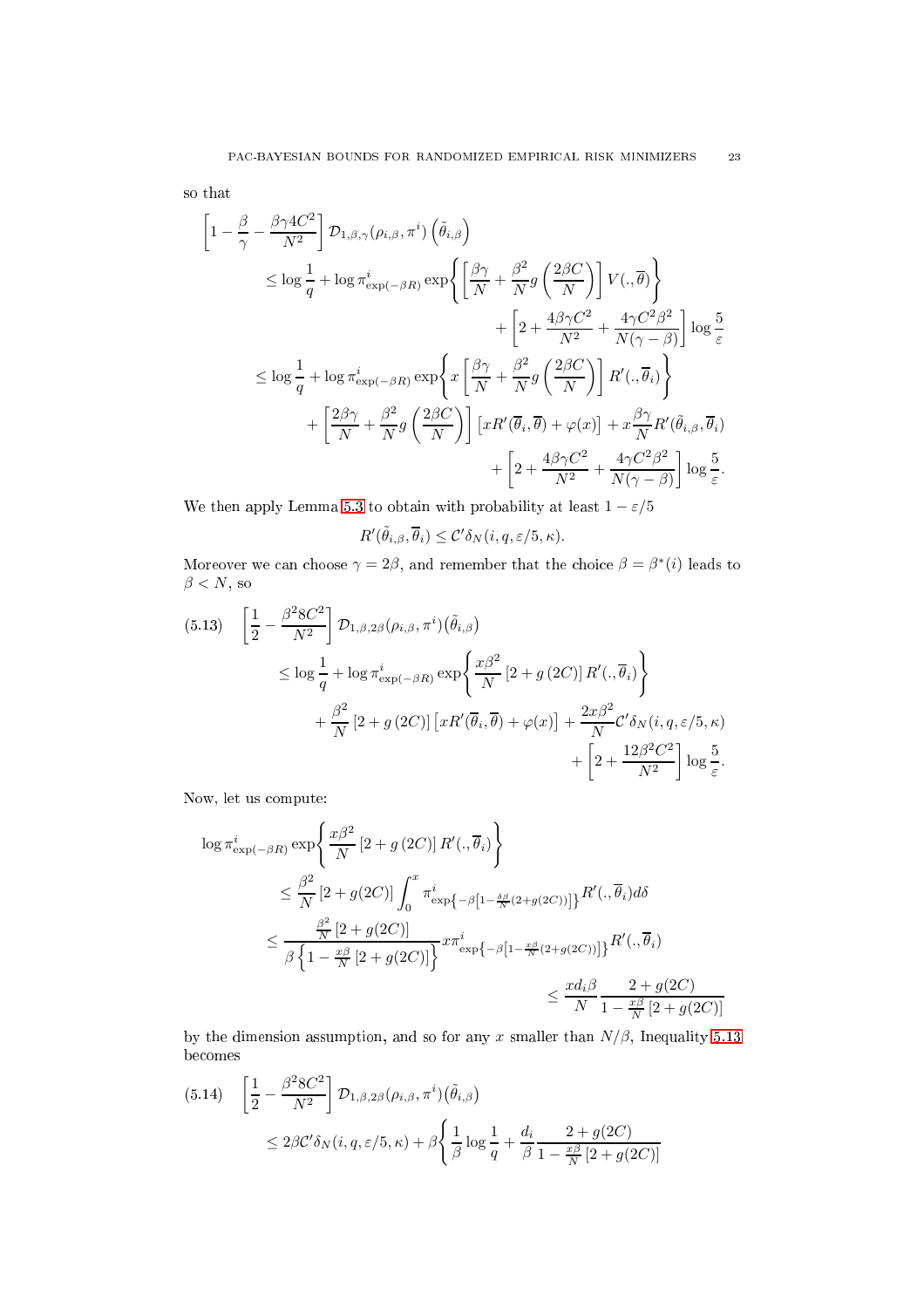$$
+\frac{\beta}{N}\left[2+g\left(2C\right)\right]\left[xR'(\overline{\theta}_{i},\overline{\theta})+\varphi(x)\right]+\frac{2+12g(2C)}{\beta}\log\frac{5}{\varepsilon}\Bigg\}.
$$

The optimization of the right-hand side of Inequality  $(5.14)$  with respect to x and  $\beta$  leads to the same discussion as for the optimization of the right-hand side of Inequality [\(5.8\)](#page-19-0) (page [20\)](#page-19-0) in the proof of Lemma [5.3](#page-17-0) (and a choice of x satisfying  $x < N/\beta$ ).

We are now able to proceed to the

proof of Theorem [3.2.](#page-12-1) With  $\mathbb{P} \bigotimes_{i \in I, \beta \in supp(\nu)} \rho_{i,\beta}$ -probability at least  $1-4\varepsilon$  the inequalities stated in Theorem [3.1](#page-11-4) and in Lemmas [5.3,](#page-17-0) [5.4](#page-20-0) and [5.5](#page-21-0) are simultaneously satisfied. In this case, let us choose  $i \in I$ ,  $\beta = \beta^*(i)$  and j such that  $t^j = (i, \beta)$ . We have:

$$
R'(\tilde{\theta}_{\hat{t}}, \tilde{\theta}_{(i,\beta)}) \leq \begin{cases} 0, & 1 \leq j < \hat{s} \quad \text{(case 1)},\\ B(t^{s(j)}, t^{j}) + B(t^{j}, t^{s(j)}) & \hat{s} \leq j < \hat{k} \quad \text{(case 2)},\\ B(t^{j}, t^{s}) + B(t^{s}, t^{j}) & +B(t^{s}, t^{j}) & j \in \text{(arg max s)} \quad \text{(case 3)},\\ B(t^{j}, \hat{t}) + B(\hat{t}, t^{j}), & \text{otherwise (case 4)}. \end{cases}
$$

Let us examine successively the four cases  $(1, 2, 4, 4)$  and 3, this last case being the most difficult).

**Case 1:** if  $1 \leq j < \hat{s}$ , then

$$
R'\big(\tilde{\theta}_{\hat{t}},\tilde{\theta}_{(i,\beta)}\big)\leq 0,
$$

and so, by the result of Lemma [5.3](#page-17-0) (page [18\)](#page-17-0),

$$
R'(\tilde{\theta}_{\hat{t}}, \overline{\theta}_i) \leq C' \delta_N(i, q, \varepsilon, \kappa).
$$

**Case 2:** the idea in all the remaining cases  $(2, 4 \text{ and } 3)$  is that we have to give a control of  $R'(\tilde{\theta}_t, \tilde{\theta}_{(i,\beta)})$ , controlled by the empirical bound  $B(.,.),$  in terms of theoretical quantities only. In case 2,  $\hat{s} \leq j < \hat{k}$ , then for any  $\lambda \in supp(\nu)$ ,

$$
R'(\tilde{\theta}_{t^{s(j)}}, \tilde{\theta}_{(i,\beta)}) \leq B(t^{s(j)}, t^{j}) + B(t^{j}, t^{s(j)})
$$
  
\n
$$
\leq \frac{\lambda}{2N}v(t^{s(j)}, t^{j}) + \frac{\mathcal{C}(t^{s(j)}) + \mathcal{C}(t^{j}) + \frac{\zeta+1}{\zeta-1}\log\frac{3}{\varepsilon\nu(\lambda)}}{\lambda}
$$
  
\n
$$
\leq \frac{\lambda}{N}V(t^{s(j)}, t^{j}) + \frac{\mathcal{C}(t^{j}) + \mathcal{C}(t^{s(j)}) + \frac{\zeta+1}{\zeta-1}\log\frac{3}{\varepsilon\nu(\lambda)}}{\lambda}
$$
  
\n+ 
$$
\frac{4C^{2}\lambda}{N^{2}}\left[\mathcal{C}(t^{j}) + \mathcal{C}(t^{s(j)}) + \left(1 + \frac{\beta}{\gamma - \beta} + \frac{\beta'}{\gamma' - \beta'}\log\frac{3}{\varepsilon\mu(i)\mu(i')}\right)\right].
$$

As we have, by definition of the function  $s(.)$ , the inequality  $\mathcal{C}(t^{s(j)}) \leq \mathcal{C}(t^j)$ ,

$$
R'(\tilde{\theta}_{t^{s(j)}}, \tilde{\theta}_{(i,\beta)}) \leq \frac{\lambda}{N} V(t^{s(j)}, t^j) + \frac{2C(t^j) + \frac{\zeta + 1}{\zeta - 1} \log \frac{3}{\varepsilon \nu(\lambda)}}{\lambda} + \frac{4C^2 \lambda}{N^2} \left[ 2C(t^j) + \left( 1 + \frac{\beta}{\gamma - \beta} + \frac{\beta'}{\gamma' - \beta'} \right) \log \frac{3}{\varepsilon \mu(i)\mu(i')} \right],
$$

and so

$$
(5.15) \quad R'(\tilde{\theta}_{t^{s(j)}}, \tilde{\theta}_{t^{j}}) \leq \frac{2\lambda}{N} \left[ xR'(\tilde{\theta}_{t^{s(j)}}, \overline{\theta}) + xR'(\tilde{\theta}_{t^{j}}, \overline{\theta}) + \varphi(x) \right] + \frac{2\mathcal{C}(t^{j}) + \frac{\zeta + 1}{\zeta - 1} \log \frac{3}{\varepsilon \nu(\lambda)}}{\lambda}
$$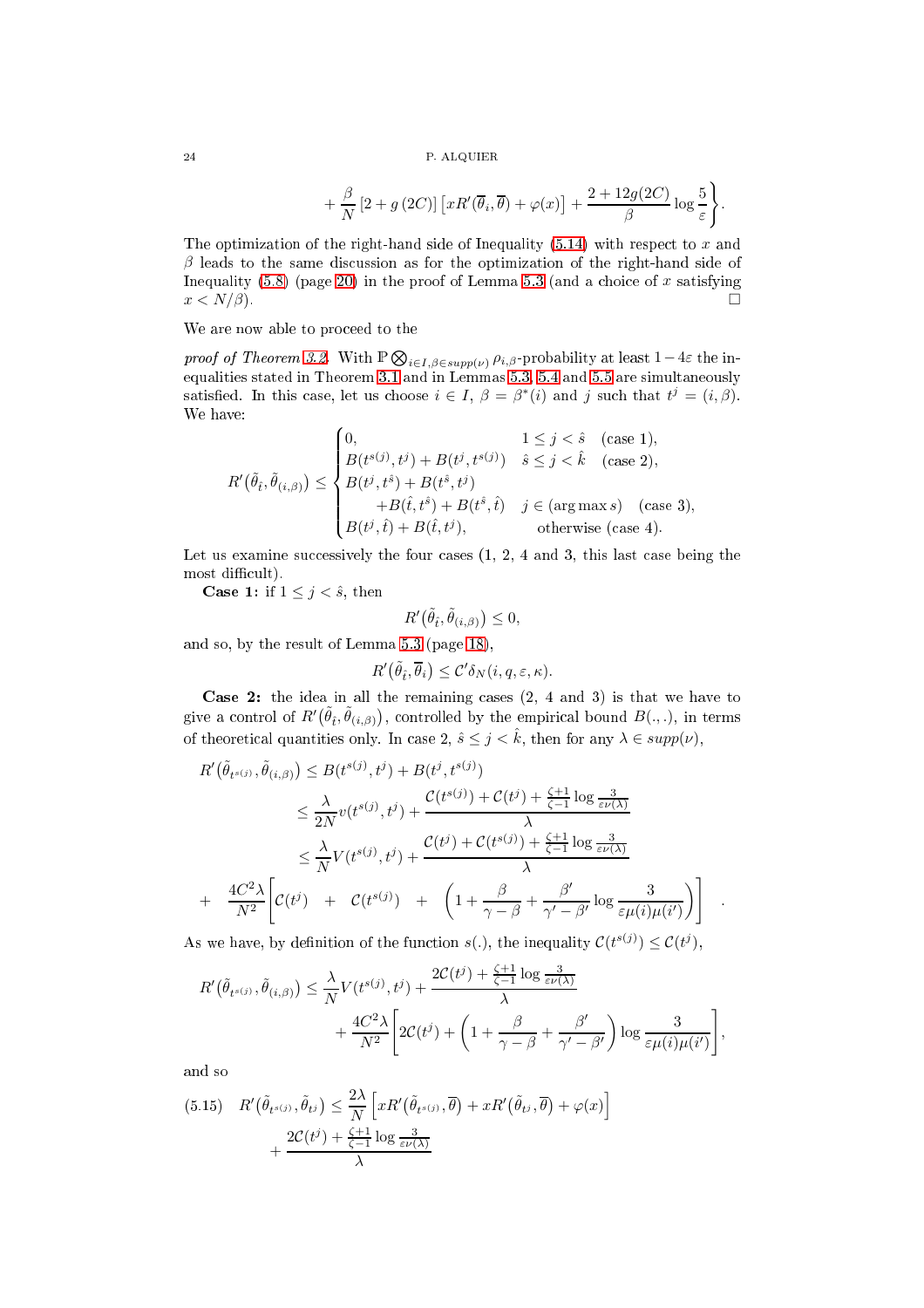$$
+\frac{4C^2\lambda}{N^2}\left[2C(t^j)+\left(1+\frac{\beta}{\gamma-\beta}+\frac{\beta'}{\gamma'-\beta'}\right)\log\frac{3}{\varepsilon\mu(i)\mu(i')}\right].
$$

Thus

$$
\left[1 - \frac{2\lambda x}{N}\right] R'(\tilde{\theta}_{t^{s(j)}}, \tilde{\theta}_{t^{j}}) \leq \frac{2\lambda}{N} \left[2xR'(\tilde{\theta}_{t^{j}}, \overline{\theta}_{i}) + 2xR'(\overline{\theta}_{i}, \overline{\theta}) + \varphi(x)\right] + \frac{2C(t^{j}) + \frac{\zeta+1}{\zeta-1}\log\frac{3}{\varepsilon\nu(\lambda)}}{\lambda} + \frac{4C^{2}\lambda}{N^{2}} \left[2C(t^{j}) + \left(1 + \frac{\beta}{\gamma - \beta} + \frac{\beta'}{\gamma' - \beta'}\right)\log\frac{3}{\varepsilon\mu(i)\mu(i')}\right].
$$

Let us apply Lemma [5.5](#page-21-0) page [22](#page-21-0) to upper bound  $\mathcal{C}(t^j)$ , Lemma [5.3](#page-17-0) page [18](#page-17-0) to upper bound  $R'(\tilde{\theta}_{t^j}, \overline{\theta}_i)$  and Lemma [5.1](#page-15-3) page [16](#page-15-3) to upper bound  $\varphi(x)$ . Let us put moreover  $\lambda = \gamma = \gamma' = 2\beta = 2\beta'$  and remember that  $\beta < N$ . We obtain, for any x such that  $x < N/\beta$ ,

$$
\left[1 - \frac{4\beta x}{N}\right] R'(\tilde{\theta}_{t^{s(j)}}, \tilde{\theta}_{t^{j}}) \leq \frac{4\beta}{N} \left[2xR'(\overline{\theta}_{i}, \overline{\theta}) + \left(1 - \frac{1}{\kappa}\right) (\kappa cx)^{\frac{-1}{\kappa - 1}}\right] + [K(1 + 32C^{2}) + 8C']\delta_{N}(i, q, \varepsilon, \kappa) + \frac{1}{2\beta} + \frac{\zeta + 1}{\zeta - 1} \log \frac{3}{\varepsilon \nu(\lambda)} 2\beta + \frac{48C^{2}}{N} \log \frac{3}{\varepsilon \mu(i)\mu(i')}.
$$

Let us replace  $x$  and  $\beta$  by the values given in the discussion for the optimization of the right-hand side of Inequality [\(5.8\)](#page-19-0) (page [20\)](#page-19-0) in the proof of Lemma [5.3](#page-17-0) (and a choice of x satisfying  $x < N/\beta$ ) to obtain the existence of a constant  $\mathcal{D}' = \mathcal{D}'(\kappa, c, C)$ su
h that

$$
R'\big(\tilde{\theta}_{t^{s(j)}},\tilde{\theta}_{t^{j}}\big)\leq \mathcal{D}'\delta_N(i,q,\varepsilon,\kappa).
$$

We then dedu
e from this result and from Lemma [5.3](#page-17-0) that

$$
R'(\tilde{\theta}_{\hat{t}}, \overline{\theta}_i) \leq R'(\tilde{\theta}_{\hat{t}}, \tilde{\theta}_{t^j}) + R'(\tilde{\theta}_{t^j}, \overline{\theta}_i) \leq (\mathcal{D}' + \mathcal{C}') \delta_N(i, q, \varepsilon, \kappa).
$$

**Case 4:** the proof follows roughly the same scheme than for case 2; if  $j >$  $\max(\arg \max s)$ , note that  $\mathcal{C}(t^j) \geq \mathcal{C}(\hat{t})$ , therefore

$$
R'(\tilde{\theta}_{\hat{t}}, \tilde{\theta}_{(i,\beta)}) \leq B(\hat{t}, t^j) + B(t^j, \hat{t})
$$
  
\n
$$
\leq \frac{\lambda}{2N} v(\hat{t}, t^j) + \frac{2C(t^j) + \frac{\zeta + 1}{\zeta - 1} \log \frac{3}{\varepsilon \nu(\lambda)}}{\lambda}
$$
  
\n
$$
\leq \frac{\lambda}{N} V(\hat{t}, t^j) + \frac{2C(t^j) + \frac{\zeta + 1}{\zeta - 1} \log \frac{3}{\varepsilon \nu(\lambda)}}{\lambda}
$$
  
\n
$$
+ \frac{4C^2 \lambda}{N^2} \left[ 2C(t^j) + \left( 1 + \frac{\beta}{\gamma - \beta} + \frac{\beta'}{\gamma' - \beta'} \log \frac{3}{\varepsilon \mu(i) \mu(i')}\right) \right]
$$
  
\n
$$
\leq \frac{2\lambda}{N} \left[ xR'(\tilde{\theta}_{\hat{t}}, \overline{\theta}) + xR'(\tilde{\theta}_{t^j}, \overline{\theta}) + \varphi(x) \right] + \frac{2C(t^j) + \frac{\zeta + 1}{\zeta - 1} \log \frac{3}{\varepsilon \nu(\lambda)}}{\lambda}
$$
  
\n
$$
+ \frac{4C^2 \lambda}{N^2} \left[ 2C(t^j) + \left( 1 + \frac{\beta}{\gamma - \beta} + \frac{\beta'}{\gamma' - \beta'} \log \frac{3}{\varepsilon \mu(i) \mu(i')} \right) \right].
$$

Thus

$$
\left[1 - \frac{2\lambda x}{N}\right] R'(\tilde{\theta}_{\hat{t}}, \tilde{\theta}_{(i,\beta)}) \le \frac{4\lambda x}{N} \left[R'(\tilde{\theta}_{(i,\beta)}, \overline{\theta}_{i}) + R'(\overline{\theta}_{i}, \overline{\theta})\right]
$$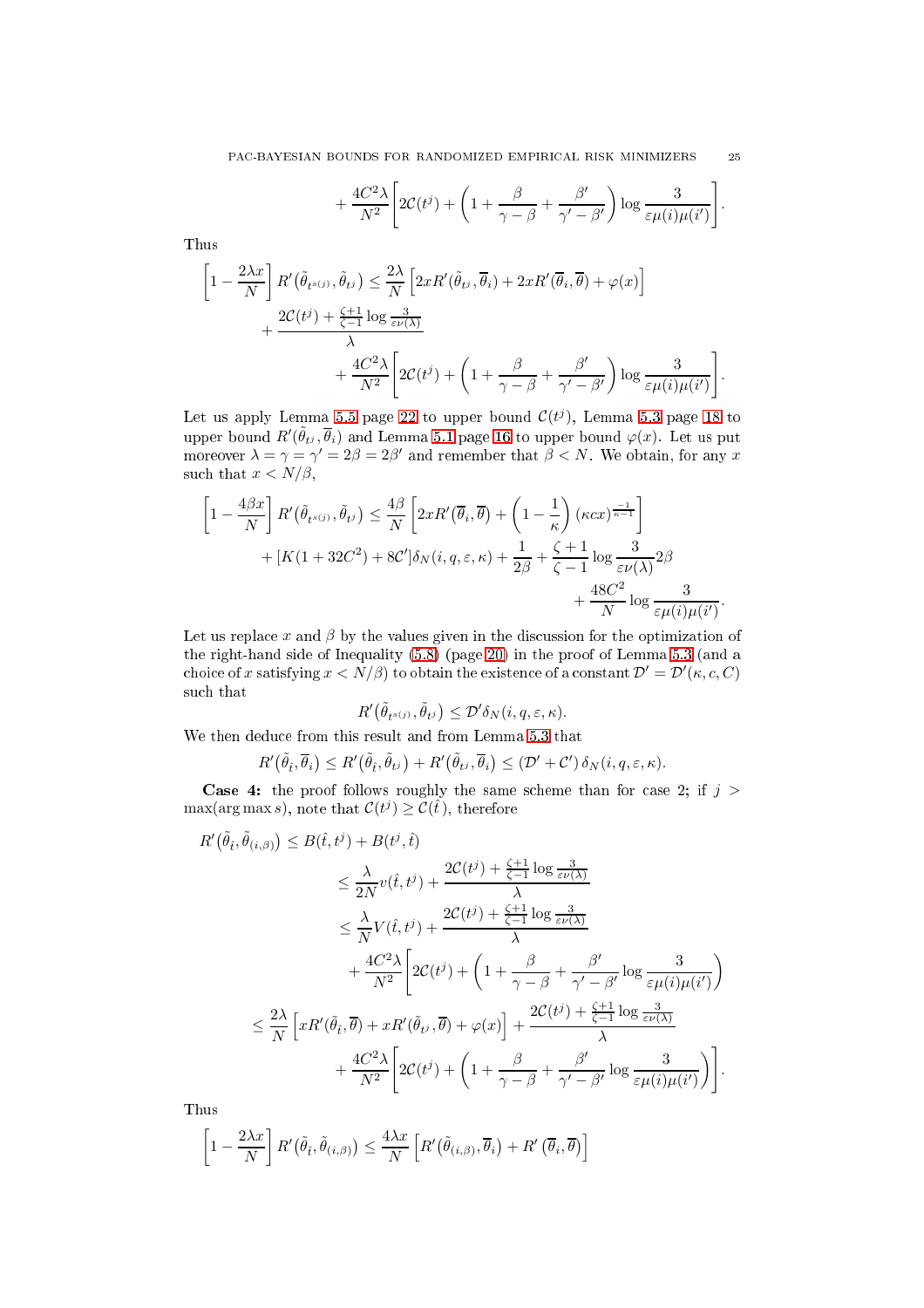$$
+\frac{2\lambda\varphi(x)}{N} + \frac{2\mathcal{C}(t^j) + \frac{\zeta+1}{\zeta-1}\log\frac{3}{\varepsilon\nu(\lambda)}}{\lambda} + \frac{4C^2\lambda}{N^2} \left[2\mathcal{C}(t^j) + \left(1 + \frac{\beta}{\gamma - \beta} + \frac{\beta'}{\gamma' - \beta'}\log\frac{3}{\varepsilon\mu(i)\mu(i')}\right)\right].
$$

Let us apply Lemma [5.5](#page-21-0) page [22](#page-21-0) to upper bound  $\mathcal{C}(t^j)$ , Lemma [5.3](#page-17-0) page [18](#page-17-0) to upper bound  $R'(\tilde{\theta}_{t^j}, \overline{\theta}_i)$  and Lemma [5.1](#page-15-3) page [16](#page-15-3) to upper bound  $\varphi(x)$ . Let us put moreover  $\lambda = \gamma = \gamma' = 2\beta = 2\beta'$  and remember that  $\beta < N$ . We obtain, for any x such that  $x < N/\beta$ ,

$$
\left[1 - \frac{4\beta x}{N}\right] R'(\tilde{\theta}_{t^{s(j)}}, \tilde{\theta}_{(i,\beta)}) \leq \frac{4\beta}{N} \left[2xR'(\overline{\theta}_{i}, \overline{\theta}) + \left(1 - \frac{1}{\kappa}\right)(\kappa cx)^{\frac{-1}{\kappa - 1}}\right] + [K(1 + 32C^{2}) + 8C']\delta_{N}(i, q, \varepsilon, \kappa) + \frac{1}{2\beta} + \frac{\zeta + 1}{\zeta - 1}\log\frac{3}{\varepsilon\nu(\lambda)}2\beta + \frac{48C^{2}}{N}\log\frac{3}{\varepsilon\mu(i)\mu(i')}.
$$

Choosing x exactly in the same way as in the previous cases and replacing  $\beta = \beta^*(i)$ with its value, we obtain the existence of  $\mathcal{D}'' = \mathcal{D}''(\kappa, c, C)$  such that

$$
R'\big(\tilde{\theta}_{\hat{t}},\tilde{\theta}_{(i,\beta)}\big)\leq \mathcal{D}''\delta_N(i,q,\varepsilon,\kappa)
$$

and so

$$
R(\tilde{\theta}_{\hat{t}}, \overline{\theta}_i) \leq (\mathcal{C}' + \mathcal{D}'') \, \delta_N(i, q, \varepsilon, \kappa).
$$

<span id="page-25-1"></span>**Case 3:** if  $j \in (\arg \max s)$ , remember that  $\hat{s} = s(\hat{t}) = s(j)$ , so that

(5.16) 
$$
R'(\tilde{\theta}_{\hat{t}}, \tilde{\theta}_{t}) \leq [B(t^{j}, t^{s(j)}) + B(t^{s(j)}, t^{j})] + [B(\hat{t}, t^{\hat{s}}) + B(t^{\hat{s}}, \hat{t})].
$$

We are going to upper bound separately  $B(t^j, t^{s(j)}) + B(t^{s(j)}, t^j)$  and  $B(\hat{t}, t^{\hat{s}})$  +  $B(t^{\hat{s}}, \hat{t})$ . Let us first deal with the term  $B(t^j, t^{s(j)}) + B(t^{s(j)}, t^j)$ :

<span id="page-25-0"></span>
$$
(5.17) \quad \left[B(t^j, t^{s(j)}) + B(t^{s(j)}, t^j)\right] \leq \frac{\lambda}{2N} v(t^{s(j)}, t^j) + \frac{2C(t^j) + \frac{\zeta + 1}{\zeta - 1}\log\frac{3}{\varepsilon\nu(\lambda)}}{\lambda}
$$
\n
$$
\leq \frac{\lambda}{N} V(t^{s(j)}, t^j) + \frac{2C(t^j) + \frac{\zeta + 1}{\zeta - 1}\log\frac{3}{\varepsilon\nu(\lambda)}}{\lambda}
$$
\n
$$
+ \frac{4C^2\lambda}{N^2} \left[2C(t^j) + \left(1 + \frac{\beta}{\gamma - \beta} + \frac{\beta'}{\gamma' - \beta'}\log\frac{3}{\varepsilon\mu(i)\mu(i')}\right)\right]
$$
\n
$$
\leq \frac{2\lambda}{N} \left[xR'(\tilde{\theta}_{t^{s(j)}}, \tilde{\theta}_{t^j}) + 2xR'(\tilde{\theta}_{t^j}, \overline{\theta}_{t^j}) + 2xR'(\overline{\theta}_{t^j}, \overline{\theta}) + \varphi(x)\right]
$$
\n
$$
+ \frac{2C(t^j) + \frac{\zeta + 1}{\zeta - 1}\log\frac{3}{\varepsilon\nu(\lambda)}}{\lambda}
$$
\n
$$
+ \frac{4C^2\lambda}{N^2} \left[2C(t^j) + \left(1 + \frac{\beta}{\gamma - \beta} + \frac{\beta'}{\gamma' - \beta'}\log\frac{3}{\varepsilon\mu(i)\mu(i')}\right)\right].
$$

Let us notice that

$$
R'(\tilde{\theta}_{t^{s(j)}}, \tilde{\theta}_{t^j}) \leq B(t^{s(j)}, t^j)
$$

and remember that, by definition,  $B(t^j, t^{s(j)}) \geq 0$ . This shows that

$$
R'(\tilde{\theta}_{t^{s(j)}}, \tilde{\theta}_{t^j}) \leq \Big[B(t^j, t^{s(j)}) + B(t^{s(j)}, t^j)\Big].
$$

Once again, let us apply Lemma [5.5](#page-21-0) to upper bound  $\mathcal{C}(t^j)$ , Lemma [5.3](#page-17-0) to upper bound  $R'(\tilde{\theta}_{t_i}, \overline{\theta}_i)$  and Lemma [5.1](#page-15-3) to upper bound  $\varphi(x)$ . Let us put moreover  $\lambda =$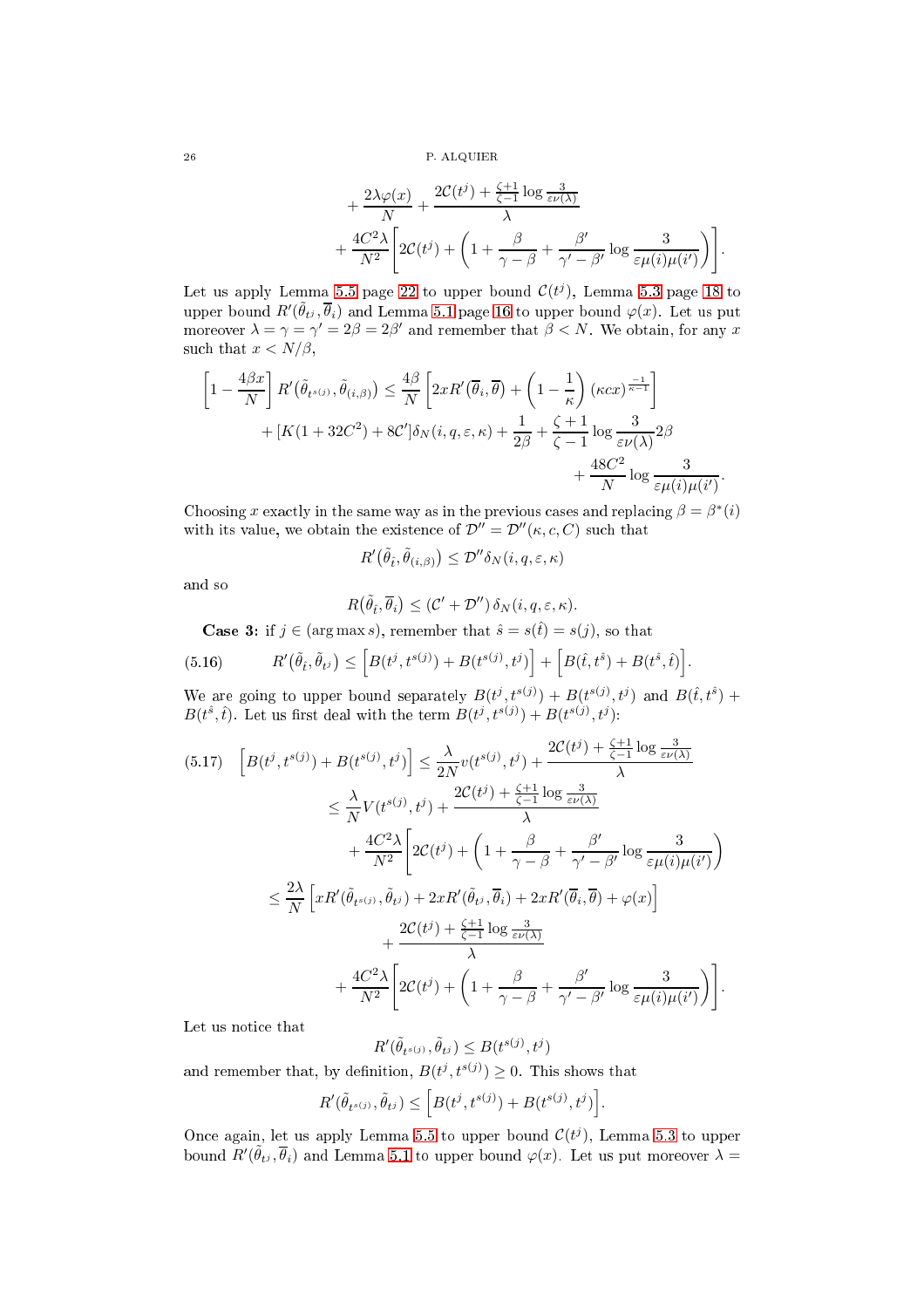$\gamma = \gamma' = 2\beta = 2\beta'$ . Inequality [5.17](#page-25-0) becomes:

$$
\left(1 - \frac{4\beta x}{N}\right) \left[B(t^j, t^{s(j)}) + B(t^{s(j)}, t^j)\right] \le \frac{4\beta}{N} \left[2xR'(\overline{\theta}_i, \overline{\theta}) + \left(1 - \frac{1}{\kappa}\right)(\kappa cx)^{\frac{-1}{\kappa - 1}}\right] + [K(1 + 32C^2) + 8C']\delta_N(i, q, \varepsilon, \kappa) + \frac{1}{2\beta} + \frac{\zeta + 1}{\zeta - 1}\log \frac{3}{\varepsilon \nu(\lambda)} 2\beta + \frac{48C^2}{N}\log \frac{3}{\varepsilon \mu(i)\mu(i')}
$$

and therefore

$$
\[B(t^j, t^{s(j)}) + B(t^{s(j)}, t^j)\] \leq \mathcal{E}\delta_N(i, q, \varepsilon, \kappa).
$$

There remains to upper bound  $\left[ B(\hat{t}, t^{\hat{s}}) + B(t^{\hat{s}}, \hat{t}) \right]$ . We will use to that purpose the fact that  $\mathcal{C}(\hat{t}) \leq \mathcal{C}(t^j)$ :

$$
\begin{aligned}\n\left[B(\hat{t}, t^{\hat{s}}) + B(t^{\hat{s}}, \hat{t})\right] \\
&\leq \frac{2\lambda}{N} \left[ xR'(\tilde{\theta}_{\hat{t}}, \tilde{\theta}_{t^j}) + xR'(\tilde{\theta}_{t^s(j)}, \tilde{\theta}_{t^j}) + 2xR'(\tilde{\theta}_{t^j}, \overline{\theta}_{i}) + 2xR'(\overline{\theta}_{\hat{t}}, \overline{\theta}) + \varphi(x) \right] \\
&\quad + \frac{2C(t^j) + \frac{\zeta + 1}{\zeta - 1} \log \frac{3}{\varepsilon \nu(\lambda)}}{\lambda} \\
&\quad + \frac{4C^2 \lambda}{N^2} \left[ 2C(t^j) + \left(1 + \frac{\beta}{\gamma - \beta} + \frac{\beta'}{\gamma' - \beta'} \log \frac{3}{\varepsilon \mu(i) \mu(i')}\right) \right]\n\end{aligned}
$$

Note that we have already proved that

$$
R'(\tilde{\theta}_{t^{s(j)}}, \tilde{\theta}_{t^j}) \le \left[ B(t^j, t^{s(j)}) + B(t^{s(j)}, t^j) \right] \le \mathcal{E} \delta_N(i, q, \varepsilon, \kappa).
$$

Plugging all these results into Inequality [\(5.16\)](#page-25-1), we obtain,

$$
\left(1 - \frac{2\lambda x}{N}\right) R'\left(\tilde{\theta}_{t}, \tilde{\theta}_{t^{j}}\right) \leq \mathcal{E}\delta_{N}(i, q, \varepsilon, \kappa) \n+ \frac{2\lambda}{N}\left[x\mathcal{E}\delta_{N}(i, q, \varepsilon, \kappa) + 2xR'(\tilde{\theta}_{t^{j}}, \overline{\theta}_{t}) + 2xR'(\overline{\theta}_{t}, \overline{\theta}) + \varphi(x)\right] \n+ \frac{2\mathcal{C}(t^{j}) + \frac{\zeta + 1}{\zeta - 1}\log\frac{3}{\varepsilon\nu(\lambda)}}{\lambda} \n+ \frac{4C^{2}\lambda}{N^{2}}\left[2\mathcal{C}(t^{j}) + \left(1 + \frac{\beta}{\gamma - \beta} + \frac{\beta'}{\gamma' - \beta'}\log\frac{3}{\varepsilon\mu(i)\mu(i')}\right)\right].
$$

As usual, let us apply Lemma [5.5](#page-21-0) to upper bound  $\mathcal{C}(t^j)$ , Lemma [5.3](#page-17-0) to upper bound  $R'(\tilde{\theta}_t, \overline{\theta}_t)$  and Lemma [5.1](#page-15-3) to upper bound  $\varphi(x)$ . Let us put  $\lambda = \gamma = \gamma' = 2\beta = 2\beta'$ , to obtain

$$
\left(1 - \frac{4\beta x}{N}\right)R'\left(\tilde{\theta}_{\tilde{t}}, \tilde{\theta}_{t^j}\right) \leq \frac{4\beta}{N}\left[2xR'(\overline{\theta}_{i}, \overline{\theta}) + \left(1 - \frac{1}{\kappa}\right)(\kappa cx)^{\frac{-1}{\kappa - 1}}\right] + [K(1 + 32C^2) + 8C' + 3\mathcal{E}]\delta_N(i, q, \varepsilon, \kappa) + \frac{1}{2\beta} + \frac{\zeta + 1}{\zeta - 1}\log\frac{3}{\varepsilon\nu(\lambda)}2\beta + \frac{48C^2}{N}\log\frac{3}{\varepsilon\mu(i)\mu(i')},
$$

and therefore

$$
R'\left(\tilde{\theta}_{\hat{t}},\tilde{\theta}_{t^j}\right)\leq \mathcal{E}'\delta_N(i,q,\varepsilon,\kappa).
$$

This ends the proof.  $\hfill \square$ 

.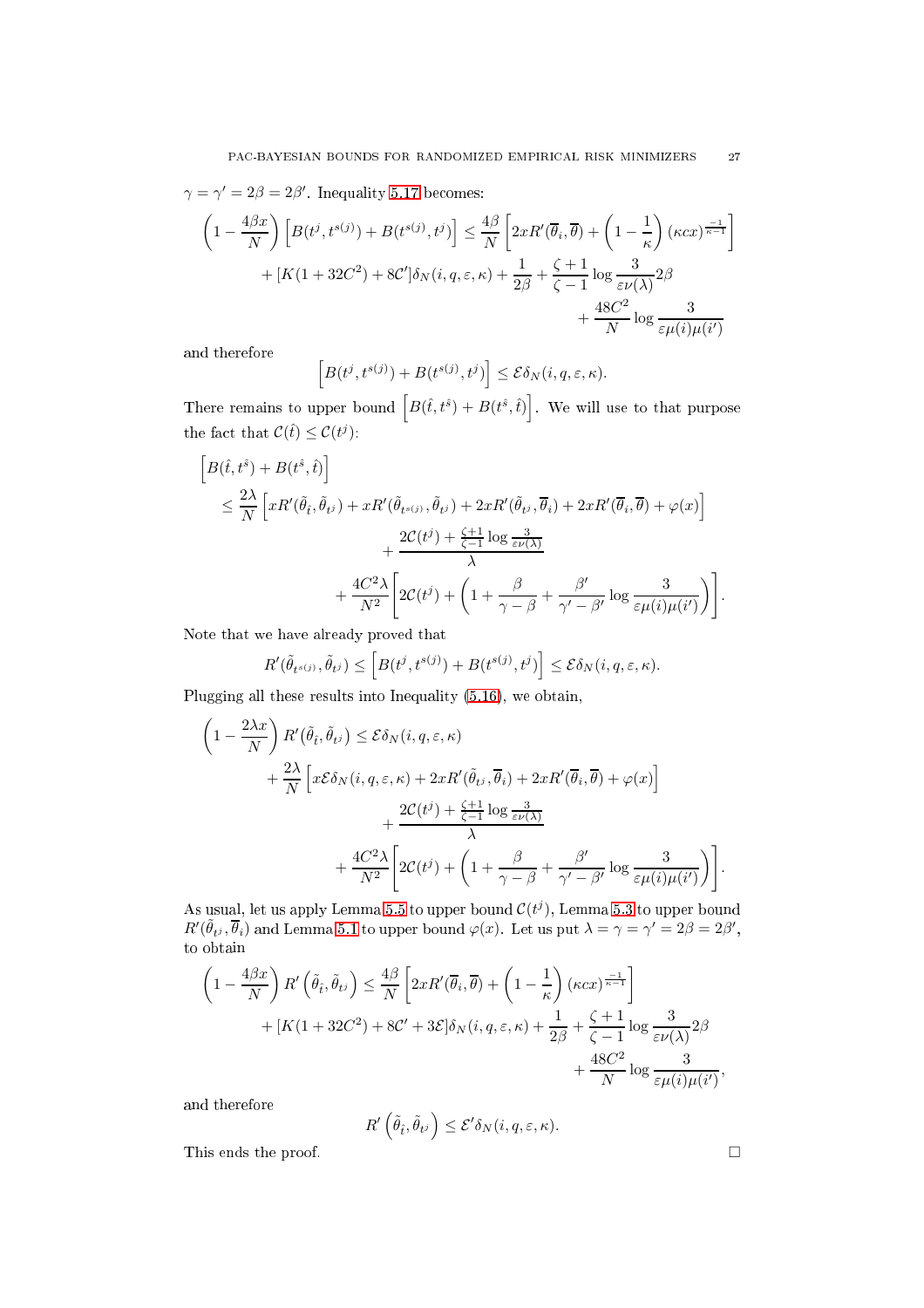#### APPENDIX : BOUNDING THE EFFECT OF TRUNCATION

<span id="page-27-2"></span>We will show here how to upper bound  $R(\theta) - R(\theta') - R_\lambda(\theta, \theta')$  by some quantity  $\Delta_{\lambda}(\theta, \theta')$  depending on an additional hypothesis on the data distribution.

<span id="page-27-11"></span>**Lemma 5.6.** Let us assume that we are in the i.i.d. case, where  $P_1 = ... = P_N$ and that for some constants  $(b, B) \in \mathbb{R}^2_+$ 

$$
\forall \theta \in \Theta, \quad P_1 \left\{ \exp\left[ b \left| l_{\theta}(Z_1) \right| \right] \right\} \leq B.
$$

Then, for any  $(\theta, \theta') \in \Theta^2$ ,

$$
R(\theta) - R(\theta') - R_{\lambda}(\theta, \theta') \leq \Delta_{\lambda}(\theta, \theta') = \frac{2B}{b} \exp\left(\frac{-bN}{2\lambda}\right).
$$

Proof. From definitions,

$$
R(\theta) - R(\theta') - R_{\lambda}(\theta, \theta')
$$
  
=  $P_1 \left\{ l_{\theta}(Z_1) - l_{\theta'}(Z_1) - [l_{\theta}(Z_1) - l_{\theta'}(Z_1)] \wedge \frac{N}{\lambda} \right\}$   
=  $P_1 \left[ \left( l_{\theta}(Z_1) - l_{\theta'}(Z_1) - \frac{N}{\lambda} \right)_+ \right],$ 

where  $(x)_+ = x \wedge 0$ . So we can write

$$
R(\theta) - R(\theta') - R_{\lambda}(\theta, \theta')
$$
  
\n
$$
\leq \int_0^{+\infty} P_1 \left[ \left( l_{\theta}(Z_1) - l_{\theta'}(Z_1) - \frac{N}{\lambda} \right)_+ > t \right] dt
$$
  
\n
$$
\leq \int_0^{+\infty} P_1 \left[ l_{\theta}(Z_1) - l_{\theta'}(Z_1) - \frac{N}{\lambda} > t \right] dt
$$
  
\n
$$
\leq \int_0^{+\infty} P_1 \left\{ \exp \left[ \frac{b}{2} \left( l_{\theta}(Z_1) - l_{\theta'}(Z_1) - \frac{N}{\lambda} - t \right) \right] \right\} dt
$$
  
\n
$$
\leq \exp \left( \frac{-bN}{2\lambda} \right) B \int_0^{+\infty} \exp \left( -\frac{bt}{2} \right) dt,
$$

leading to the result stated in the lemma.

#### **REFERENCES**

- <span id="page-27-10"></span><span id="page-27-3"></span>[1] ALQUIER, P. Transductive and Inductive Adaptative Inference for Regression and Density Estimation. PhD thesis, University Paris 6, 2006.
- <span id="page-27-9"></span>[2] AUDIBERT, J.-Y. Aggregated estimators and empirical complexity for least square regression. Annales de l'Institut Henri Poincari $\mathcal{L}_i$ : Probability and Statistics 40, 6 (2004), 685-736.
- <span id="page-27-8"></span>[3] AUDIBERT, J.-Y. PAC-Bayesian Statistical Learning Theory. PhD thesis, University Paris 6, 2004.
- <span id="page-27-12"></span><span id="page-27-6"></span>[4] BERNSTEIN, S. N. Theory of Probability (in Russian). Moscow, 1927.
- [5] BOUCHERON, S., BOUSQUET, O., AND LUGOSI, G. Theory of classification: some recent advances. ESAIM Probability and Statistics 9 (2005), 323-375.
- <span id="page-27-0"></span>[6] CATONI, O. A pac-bayesian approach to adaptative classification. Preprint Laboratoire de  $Probability is$  et Modi $E$ ; les Alï $E$ ; atoires (2003).
- <span id="page-27-7"></span>[7] CATONI, O. Statistical Learning Theory and Stochastic Optimization, Lecture Notes in Mathematics (Saint-Flour Summer School on Probability Theory 2001). Springer, 2004.
- <span id="page-27-1"></span>[8] CATONI, O. PAC-Bayesian Supervised Classification (The Thermodynamics of Statistical Learning), vol. 56 of Lecture Notes-Monograph Series. IMS, 2007.
- <span id="page-27-5"></span>[9] CERVONENKIS, A. J., AND VAPNIK, V. N. On the uniform convergence of relative frequencies of events to their probabilities. Doklady Akademii Nauk USSR 181, 4 (1968).
- <span id="page-27-4"></span>[10] CORTES, C., AND VAPNIK, V. N. Support vector networks. Machine Learning 20 (1995), 273-297.